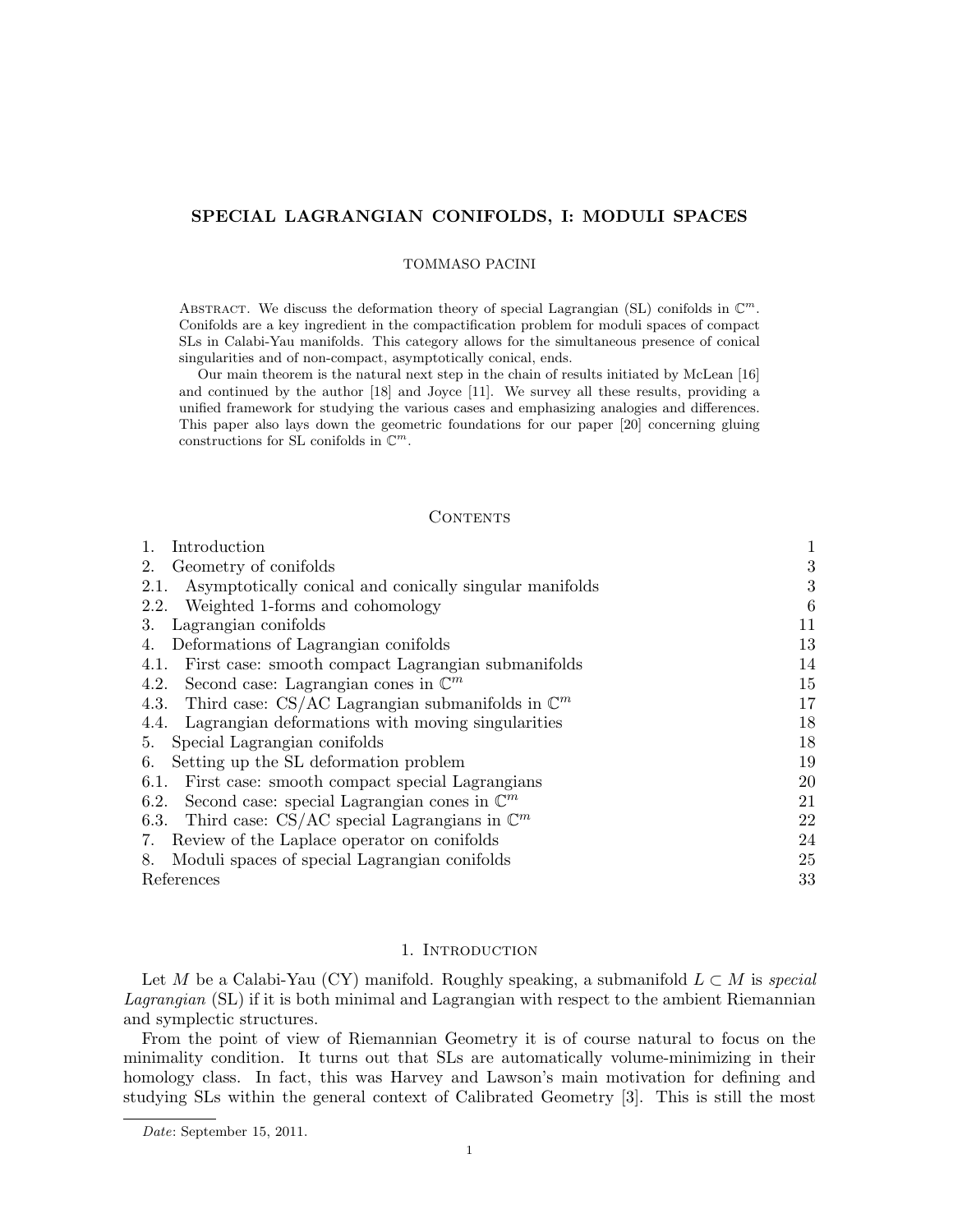common point of view on SLs and leads to emphasizing the role of analytic and Geometric Measure Theory techniques. It also provides a connection with various classical problems in Analysis such as the Plateau problem and the study of area-minimizing cones. In many ways it is the point of view adopted here.

From the point of view of Symplectic Geometry it is instead natural to focus on the Lagrangian condition. Specifically, SLs are examples of Maslov-zero Lagrangian submanifolds. This leads to emphasizing the role of Symplectic Topology techniques, both classical (such as the h-principle and moment maps) and contemporary (such as Floer homology). An early instance of this point of view is the work of Audin  $[1]$ ; it also permeates the paper  $[6]$  by Haskins and the author.

Given this richness of ingredients it is perhaps not surprising that SLs are conjectured to play an important role in Mirror Symmetry [14], [22] and to produce interesting new invariants of CY manifolds [7]. Likewise, and more intrinsically, they also tend to exhibit other nice technical features. In particular it is by now well understood that SLs often generate smooth, finite-dimensional, moduli spaces. This SL deformation problem has been studied by a number of authors under various topological and geometric assumptions. One clear path is the chain of results initiated by McLean [16], who studied deformations of smooth compact SLs; continued by the author [18] and Marshall [15], who adapted that set-up to study certain smooth noncompact (asymptotically conical, AC) SLs; and further advanced by Joyce, who presented analogous results for compact conically singular (CS) SLs [11].

The above three classes of SLs are intimately linked, as follows. One of the main open questions in SL geometry is how to compactify McLean's moduli spaces. This problem is currently one of the biggest obstructions to progress on the above conjectures. Roughly speaking, compactifying the moduli space requires adding to it a "boundary" containing singular compact SLs. By definition, CS SLs have isolated singularities modelled on SL cones in  $\mathbb{C}^m$ : they would be the simplest objects appearing in this boundary. If a CS SL appears in the boundary, it must be a limit of a 1-parameter family of smooth compact SLs. These smooth SLs can be recovered via a gluing construction which desingularizes the CS SL: (i) each singularity of the CS SL defines a SL cone in  $\mathbb{C}^m$ ; (ii) each of these cones must admit a 1-parameter family of SL desingularizations, *i.e.* AC SLs in  $\mathbb{C}^m$  converging to the cone as the parameter t tends to 0; (iii) the family of smooth SLs is obtained by gluing the AC SLs into a neighbourhood of the singularities of the CS SL. This picture is made precise by Joyce's gluing results [12], [13], [9]. Section 8 of [9] then shows that, in some cases and near the boundary, the compactified moduli space can be locally written as a product of moduli spaces of AC and CS SLs.

The above classes of submanifolds are special cases within the broader category of Riemannian conifolds, which includes manifolds exhibiting both AC and CS ends. In other words, it allows CS SLs to become non-compact by allowing the presence of AC ends. This is of fundamental importance for the construction of SLs in  $\mathbb{C}^m$ : it is well-known that  $\mathbb{C}^m$  does not admit any compact (smooth or singular) volume-minimizing submanifolds. Cones in  $\mathbb{C}^m$  with an isolated singularity at the origin are the simplest example of conifold: the construction of new examples and the study of their properties is currently one of the most active areas of SL research [3], [4], [5], [6], [8], [17]. Conifolds provide the appropriate framework in which to extend all the above research. In particular, they might also substitute AC SLs in Joyce's gluing results: one could try to cut out a conical singularity of the CS SL and replace it with a different singular conifold, thus jumping from one area of the boundary of the compactified moduli space, containing certain CS SLs, to another.

The paper at hand is Part I of a multi-step project aiming to set up a general theory of SL conifolds and, more generally, of calibrated conifolds. Two other papers related to this project are currently available: [19], [20]. Further work is in progress. The goal of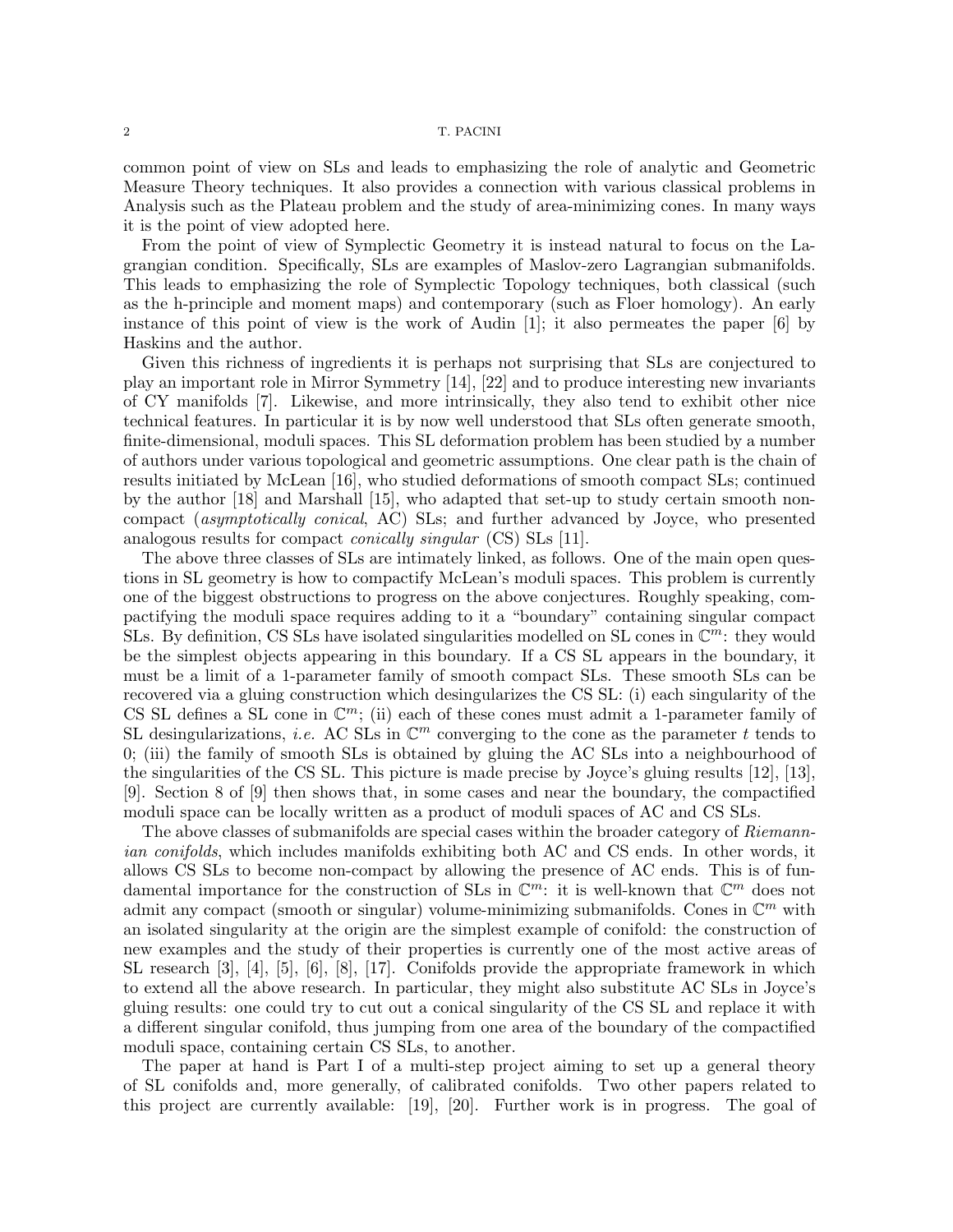this paper is to provide a general deformation theory of SL conifolds in  $\mathbb{C}^m$ . The best setup for the SL deformation problem is the one provided by Joyce [11]. It is based on his Lagrangian neighbourhood and regularity theorems [10]. Joyce's framework has two benefits: (i) it simplifies the Analysis via a reduction from the semi-elliptic operator  $d \oplus d^*$  on 1-forms to the elliptic Laplace operator on functions, (ii) it nicely emphasizes the separate contributions to the dimension of  $\mathcal{M}_L$  coming from the topological and from the analytic components. Along with the main result Theorem 8.8 concerning moduli spaces of CS/AC SL submanifolds in  $\mathbb{C}^m$ , we thus present new proofs of the previously-known results, emphasizing this point of view. In this sense, this paper also serves the purpose of surveying and unifying those results. More importantly, it lays down the geometric foundations for [20]; the analytic foundations are provided by [19].

We now summarize the contents of this paper. Section 2 introduces the category of mdimensional Riemannian conifolds. The main definitions are standard but Section 2.2 contains an investigation into the structure of various spaces of closed 1-forms on these manifolds. This is a fundamental component of the Lagrangian and SL deformation theory. The corresponding notion of "subconifolds" is presented in Section 3, leading to the concept of Lagrangian conifolds. Deformation theory begins in Section 4. From various points of view it seems most satisfying to begin with the general (infinite-dimensional) theory of Lagrangian deformations. This is presented as a direct consequence of Joyce's Lagrangian neighbourhood theorems, coupled with the material of Section 2.2. The case of Lagrangian cones is studied in particular detail in Section 4.2 as it provides the backbone for all other cases. After presenting the necessary definitions in Section 5, the analogous framework for deforming SL conifolds is developed in Section 6. With the aim of making this paper reasonably self-contained, Section 7 summarizes from [19] some results concerning harmonic functions on conifolds. The SL deformation theory is then completed in Section 8. The proofs rely upon a fair amount of analytic machinery: weighted Sobolev spaces, embedding theorems and the theory of elliptic operators on conifolds. Full details are provided in [19].

Important remark: To simplify certain arguments, throughout this paper we assume  $m \geq 3$ .

# 2. Geometry of conifolds

2.1. Asymptotically conical and conically singular manifolds. We introduce here the categories of differentiable and Riemannian manifolds mainly relevant to this paper, referring to [19] for further details. Following [10], however, we introduce a small variation of the notion of "conically singular" manifolds: presenting them in terms of the compactification  $\bar{L}$  will allow us to keep track of the singular points  $x_i$ . This plays no role in this section but in Section 4 it will become very useful.

**Definition 2.1.** Let  $L^m$  be a smooth manifold. We say L is a manifold with ends if it satisfies the following conditions:

- (1) We are given a compact subset  $K \subset L$  such that  $S := L \setminus K$  has a finite number of connected components  $S_1, \ldots, S_e$ , *i.e.*  $S = \amalg_{i=1}^e S_i$ .
- (2) For each  $S_i$  we are given a connected  $(m-1)$ -dimensional compact manifold  $\Sigma_i$  without boundary.
- (3) There exist diffeomorphisms  $\phi_i : \Sigma_i \times [1, \infty) \to S_i$ .

We then call the components  $S_i$  the *ends* of L and the manifolds  $\Sigma_i$  the *links* of L. We denote by S the union of the ends and by  $\Sigma$  the union of the links of L.

**Definition 2.2.** Let L be a manifold with ends. Let g be a Riemannian metric on L. Choose an end  $S_i$  with corresponding link  $\Sigma_i$ .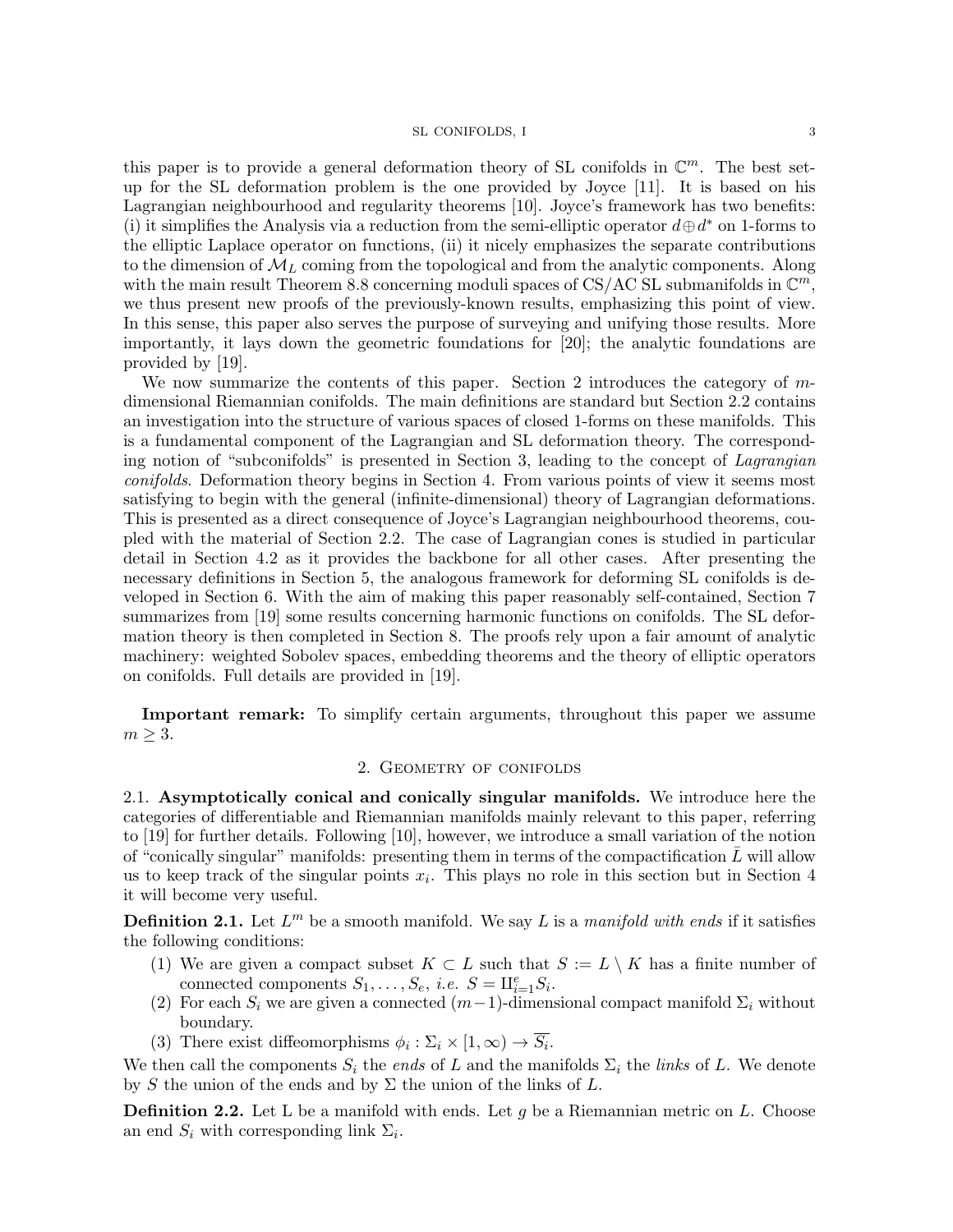We say that  $S_i$  is a *conically singular* (CS) end if the following conditions hold:

- (1)  $\Sigma_i$  is endowed with a Riemannian metric  $g'_i$ . We then let  $(\theta, r)$  denote the generic point on the product manifold  $C_i := \sum_i \times (0, \infty)$ 
	- and  $\tilde{g}_i := dr^2 + r^2 g'_i$  denote the corresponding *conical metric* on  $C_i$ .
- (2) There exist a constant  $\nu_i > 0$  and a diffeomorphism  $\phi_i : \Sigma_i \times (0, \epsilon] \to \overline{S_i}$  such that, as  $r \to 0$  and for all  $k \geq 0$ ,

$$
|\widetilde{\nabla}^k(\phi_i^*g - \tilde{g}_i)|_{\tilde{g}_i} = O(r^{\nu_i - k}),
$$

where  $\nabla$  is the Levi-Civita connection on  $C_i$  defined by  $\tilde{g}_i$ .

We say that  $S_i$  is an *asymptotically conical* (AC) end if the following conditions hold:

- (1)  $\Sigma_i$  is endowed with a Riemannian metric  $g'_i$ .
	- We again let  $(\theta, r)$  denote the generic point on the product manifold  $C_i := \Sigma_i \times (0, \infty)$ and  $\tilde{g}_i := dr^2 + r^2 g'_i$  denote the corresponding conical metric on  $C_i$ .
- (2) There exist a constant  $\nu_i < 0$  and a diffeomorphism  $\phi_i : \Sigma_i \times [R, \infty) \to \overline{S_i}$  such that, as  $r \to \infty$  and for all  $k \geq 0$ ,

$$
|\widetilde{\nabla}^k(\phi_i^*g - \tilde{g}_i)|_{\tilde{g}_i} = O(r^{\nu_i - k}),
$$

where  $\nabla$  is the Levi-Civita connection on  $C_i$  defined by  $\tilde{g}_i$ .

In either of the above situations we call  $\nu_i$  the *convergence rate* of  $S_i$ .

We refer to [19] for a better understanding of the asymptotic conditions introduced in Definition 2.2.

**Definition 2.3.** Let  $(\bar{L}, d)$  be a metric space.  $\bar{L}$  is a Riemannian manifold with conical singularities (CS manifold) if it satisfies the following conditions.

(1) We are given a finite number of points  $\{x_1, \ldots, x_e\} \in \overline{L}$  such that  $L := \overline{L} \setminus \{x_1, \ldots, x_e\}$ has the structure of a smooth m-dimensional manifold with e ends.

More specifically, we assume given  $\epsilon \in (0,1)$  such that any pair of distinct points satisfies  $d(x_i, x_j) > 2\epsilon$ . Set  $S_i := \{x \in L : 0 < d(x, x_i) < \epsilon\}$ . We then assume that  $S_i$ are the ends of L with respect to some given connected links  $\Sigma_i$ .

- (2) We are given a Riemannian metric q on L inducing the distance  $d$ .
- (3) With respect to g, each end  $S_i$  is CS in the sense of Definition 2.2.

It follows from our definition that any CS manifold  $\bar{L}$  is compact. We will often not distinguish between L and L, but notice that  $(L, g)$  is neither compact nor complete. We call  $x_i$  the singularities of  $L$ .

**Definition 2.4.** Let  $(L, g)$  be a Riemannian manifold. L is a Riemannian manifold with asymptotically conical ends (AC manifold) if it satisfies the following conditions.

- (1) L is a smooth manifold with e ends  $S_i$  and connected links  $\Sigma_i$ .
- (2) Each end  $S_i$  is AC in the sense of Definition 2.2.

One can check that AC manifolds are non-compact but complete.

**Definition 2.5.** Let  $(\bar{L}, d)$  be a metric space. We say that  $\bar{L}$  is a Riemannian CS/AC manifold if it satisfies the following conditions.

- (1) We are given a finite number of points  $\{x_1, \ldots, x_s\}$  and a number l such that  $L :=$  $L \setminus \{x_1, \ldots, x_s\}$  has the structure of a smooth m-dimensional manifold with  $s+l$  ends.
- (2) We are given a metric  $g$  on  $L$  inducing the distance  $d$ .
- (3) With respect to g, neighbourhoods of the points  $x_i$  have the structure of CS ends in the sense of Definition 2.2. These are the "small" ends. We also assume that the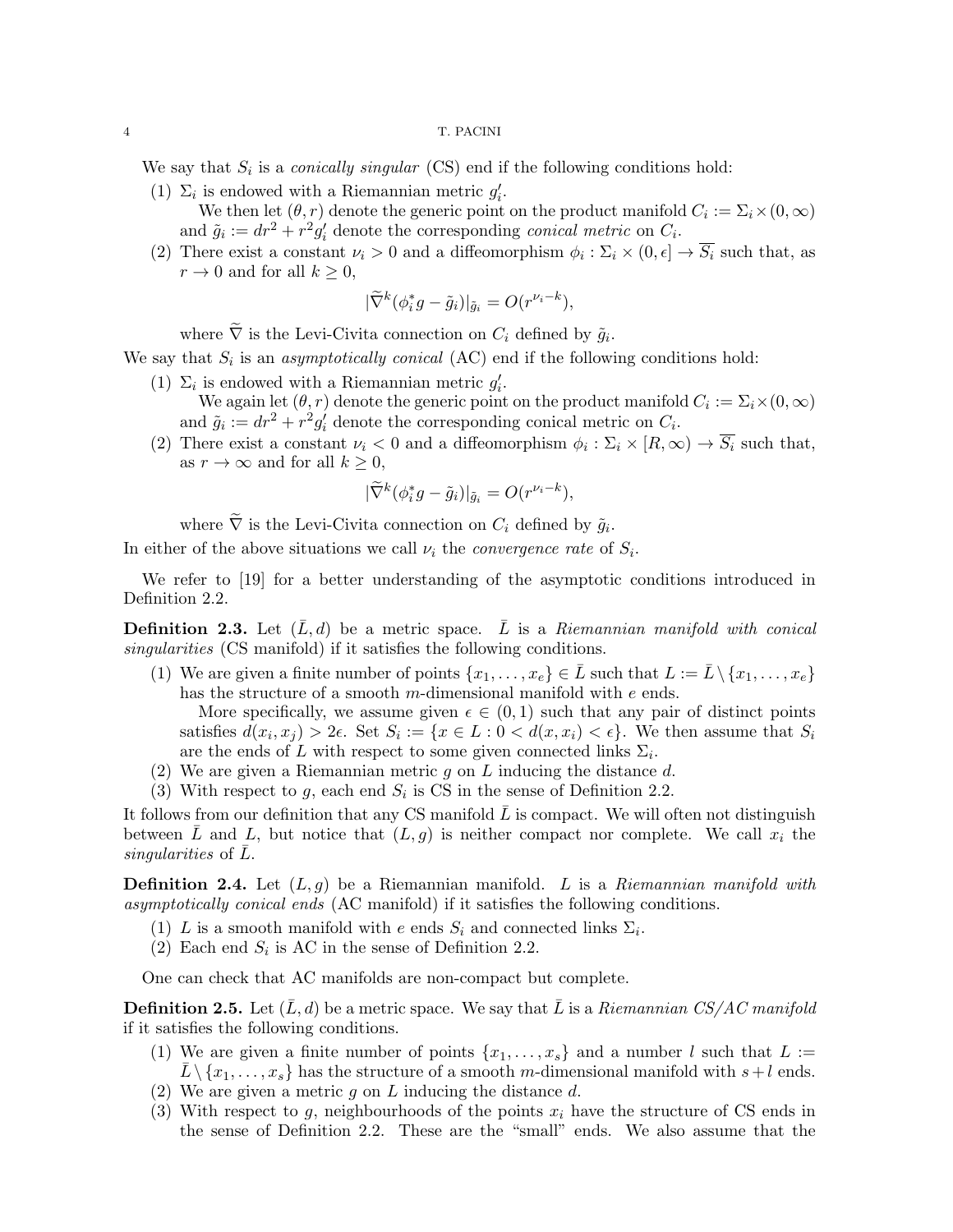remaining ends are "large", i.e. they have the structure of AC ends in the sense of Definition 2.2.

We will denote the union of the CS links (respectively, of the CS ends) by  $\Sigma_0$  (respectively, S<sub>0</sub>) and those corresponding to the AC links and ends by  $\Sigma_{\infty}$ ,  $S_{\infty}$ .

Definition 2.6. We use the generic term *conifold* to indicate any CS, AC or CS/AC manifold. If  $(L, g)$  is a conifold and  $C := \Pi C_i$  is the union of the corresponding cones as in Definition 2.2, endowed with the induced metric  $\tilde{g}$ , we say that  $(L, g)$  is asymptotic to  $(C, \tilde{g})$ .

Remark 2.7. If we think of L as a generic compactification of the manifold with ends L, we should allow several CS ends to become connected by the addition of a single singular point. Notice however that we have imposed that our links be connected. We should thus allow that our points  $x_i$  be not necessarily distinct. This apparent detail becomes extremely relevant when working with "parametric connect sums", as in [19], [20]. In [19], however, we do not need to mention it because there the connect sum  $L_t$  is defined in terms of L: in some sense, the compactification  $L$  appears only a *posteriori* with respect to the connect sum, as the limit of  $L_t$  as  $t \to 0$ . In [20] we again do not need to mention it, this time because the connect sum is defined in terms of an immersion: by definition, the immersion is allowed to identify points so we might as well assume that the  $x_i$  and cones are initially distinct. The connect sum then depends only on the identifications determined by the immersion.

Cones in  $\mathbb{R}^n$  are of course the archetype of CS/AC manifold, as follows.

**Definition 2.8.** A subset  $\bar{\mathcal{C}} \subseteq \mathbb{R}^n$  is a *cone* if it is invariant under dilations of  $\mathbb{R}^n$ , *i.e.* if  $t \cdot \overline{C} \subseteq \overline{C}$ , for all  $t \geq 0$ . It is uniquely identified by its *link*  $\Sigma := \overline{C} \cap \mathbb{S}^{n-1}$ . We will set  $C := \overline{C} \setminus 0$ . The cone is *regular* if  $\Sigma$  is smooth. From now on we will always assume this.

Let g' denote the induced metric on  $\Sigma$ . Then C with its induced metric is isometric to  $\Sigma \times (0, \infty)$  with the conical metric  $\tilde{g} := dr^2 + r^2 g'$ . In particular  $\overline{C}$  is a CS/AC manifold; it has as many AC and CS ends as the number of connected components  $\Sigma_i$  of  $\Sigma$ . Each  $\Sigma_i$  thus defines a singular point  $x_i$  but these singular points are not distinct: they all coincide with the origin. Notice that  $\Sigma$  is a subsphere  $\mathbb{S}^{m-1} \subseteq \mathbb{S}^{n-1}$  iff  $\overline{\mathcal{C}}$  is an m-plane in  $\mathbb{R}^n$ .

Let E be a vector bundle over  $(L, g)$ . Assume E is endowed with a metric and metric connection  $\nabla$ : we say that  $(E, \nabla)$  is a *metric pair*. In later sections E will usually be a bundle of differential forms  $\Lambda^r$  on L, endowed with the metric and Levi-Civita connection induced from g. We can define two types of Banach spaces of sections of  $E$ , referring to [19] for further details regarding the structure and properties of these spaces.

Regarding notation, given a vector  $\mathbf{\beta} = (\beta_1, \ldots, \beta_e) \in \mathbb{R}^e$  and  $j \in \mathbb{N}$  we set  $\mathbf{\beta} + j :=$  $(\beta_1 + j, \ldots, \beta_e + j)$ . We write  $\boldsymbol{\beta} \geq \boldsymbol{\beta}'$  iff  $\beta_i \geq \beta'_i$ .

**Definition 2.9.** Let  $(L, g)$  be a conifold with e ends. We say that a smooth function  $\rho: L \to$  $(0,\infty)$  is a radius function if  $\rho(x) \equiv r$  on each end. Given any vector  $\boldsymbol{\beta} = (\beta_1,\ldots,\beta_e) \in \mathbb{R}^e$ , choose a function  $\beta$  on L which, on each end  $S_i$ , restricts to the constant  $\beta_i$ .

Given any metric pair  $(E, \nabla)$ , the *weighted Sobolev spaces* are defined by

 $(2.1)$ p  $k_{k;\beta}^p(E) := \text{Banach space completion of the space } \{ \sigma \in C^\infty(E) : ||\sigma||_{W_{k;\beta}^p} < \infty \},$ 

where we use the norm  $\|\sigma\|_{W_{k;\boldsymbol{\beta}}^p} := (\sum_{j=0}^k \int_L |\rho^{-\boldsymbol{\beta}+j} \nabla^j \sigma|^p \rho^{-m} \operatorname{vol}_{g})^{1/p}$ .

The *weighted spaces of*  $C^k$  *sections* are defined by

(2.2) 
$$
C_{\beta}^{k}(E) := \{ \sigma \in C^{k}(E) : ||\sigma||_{C_{\beta}^{k}} < \infty \},
$$

where we use the norm  $\|\sigma\|_{C^k_{\beta}} := \sum_{j=0}^k \sup_{x \in L} |\rho^{-\beta+j} \nabla^j \sigma|$ . Equivalently,  $C^k_{\beta}(E)$  is the space of sections  $\sigma \in C^k(E)$  such that  $|\nabla^j \sigma| = O(r^{\beta-j})$  as  $r \to 0$  (respectively,  $r \to \infty$ ) along each CS (respectively, AC) end. These are also Banach spaces.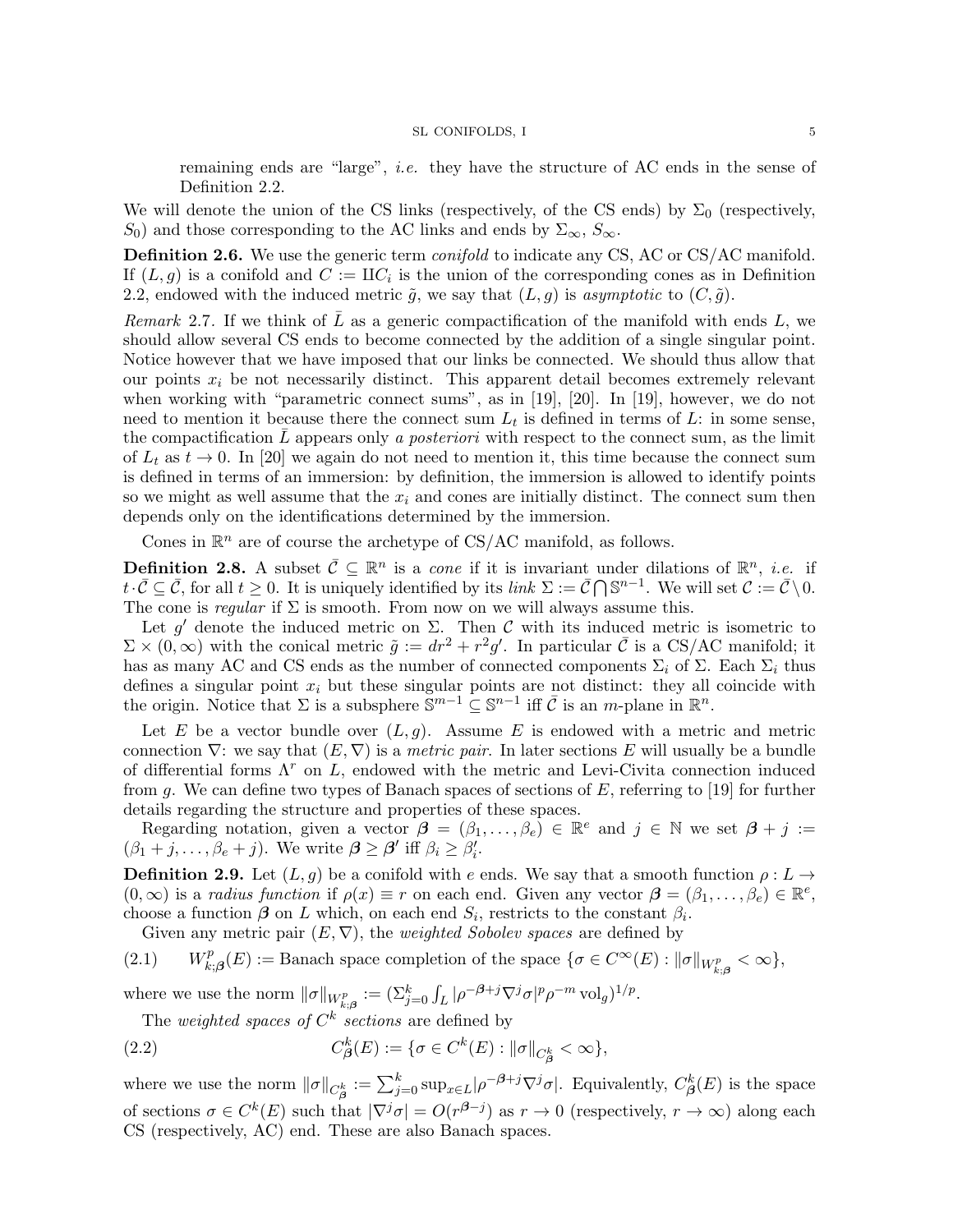To conclude, the weighted space of smooth sections is defined by

$$
C^{\infty}_{\beta}(E) := \bigcap_{k \ge 0} C^{k}_{\beta}(E).
$$

Equivalently, this is the space of smooth sections such that  $|\nabla^j f| = O(\rho^{\beta-j})$  for all  $j \geq 0$ . This space has a natural Fréchet structure.

When  $E$  is the trivial  $\mathbb R$  bundle over  $L$  we obtain weighted spaces of functions on  $L$ . We usually denote these by  $W_k^p$  $\int_{k,\beta}^p(L)$  and  $C_{\beta}^k(L)$ . In the case of a CS/AC manifold we will often separate the CS and AC weights, writing  $\beta = (\mu, \lambda)$  for some  $\mu \in \mathbb{R}^s$  and some  $\lambda \in \mathbb{R}^l$ . We then write  $C_{(\mu,\lambda)}^k(E)$  and  $W_k^p$  $E^p_{k,(\boldsymbol{\mu},\boldsymbol{\lambda})}(E).$ 

For these spaces one can prove the validity of the following weighted version of the Sobolev Embedding Theorems, cf. [19].

**Theorem 2.10.** Let  $(L, g)$  be an AC manifold. Let  $(E, \nabla)$  be a metric pair over L. Assume  $k \geq 0, l \in \{1, 2, \dots\}$  and  $p \geq 1$ . Set  $p_l^* := \frac{mp}{m-lp}$ . Then, for all  $\beta' \geq \beta$ ,

- (1) If  $lp < m$  then there exists a continuous embedding  $W_{\mu}^{p}$  $k+1,\beta(E) \hookrightarrow W^{p_i^*}_{k,\beta'}(E).$
- (2) If  $lp = m$  then, for all  $q \in [p, \infty)$ , there exist continuous embeddings  $W_k^p$ .  $f_{k+l, \boldsymbol{\beta}}^p(E) \hookrightarrow$  $W^q_{\mu}$  $\chi^q_{k,\boldsymbol{\beta}'}(E).$
- (3) If  $l_p > m$  then there exists a continuous embedding  $W_p^p$ .  $C_{\beta}^{p}(E) \hookrightarrow C_{\beta}^{k}$  $^k_{\boldsymbol{\beta}'}(E).$

Furthermore, assume  $lp > m$  and  $k \geq 0$ . Then the corresponding weighted Sobolev spaces are closed under multiplication, in the following sense. For any  $\beta_1$  and  $\beta_2$  there exists  $C > 0$  such that, for all  $u \in W_F^p$  $\sum_{k+l,\beta_1}^{p}$  and  $v \in W_k^p$  $_{k+l,\boldsymbol{\beta_{2}}}^{p},$ 

$$
||uv||_{W^p_{k+l,\beta_1+\beta_2}} \leq C||u||_{W^p_{k+l,\beta_1}}||v||_{W^p_{k+l,\beta_2}}.
$$

Let  $(L, g)$  be a CS manifold. Then the same conclusions hold for all  $\beta' \leq \beta$ .

Let  $(L, g)$  be a CS/AC manifold. Then, setting  $\beta = (\mu, \lambda)$ , the same conclusions hold for  $\mu' \leq \mu$  on the CS ends and  $\lambda' \geq \lambda$  on the AC ends.

2.2. Weighted 1-forms and cohomology. Any smooth compact manifold or smooth manifold with ends L has topology of finite type. In particular, the first cohomology group

$$
H^{1}(L; \mathbb{R}) := \frac{\{\text{Smooth closed 1-forms on } L\}}{d(C^{\infty}(L))}
$$

has finite dimension  $b^1(L)$ , proving the following statement concerning the structure of the space of smooth closed 1-forms.

**Decomposition 1** (for compact manifolds or manifolds with ends). Let  $L$  be a smooth compact manifold or a smooth manifold with ends. Choose a finite-dimensional vector space H of closed 1-forms on L such that the map

(2.3) 
$$
H \to H^1(L; \mathbb{R}), \quad \alpha \mapsto [\alpha]
$$

is an isomorphism. Then

(2.4) {Smooth closed 1-forms on 
$$
L
$$
} =  $H \oplus d(C^{\infty}(L))$ .

We now want to show that in the case of a manifold with ends there exist natural conditions on the space of 1-forms H.

**Definition 2.11.** Given a manifold  $\Sigma$ , set  $C := \Sigma \times (0, \infty)$ . Consider the projection  $\pi$ :  $\Sigma \times (0,\infty) \to \Sigma$ . A p-form  $\eta$  on C is translation-invariant if it is of the form  $\eta = \pi^* \eta'$ , for some *p*-form  $\eta'$  on  $\Sigma$ .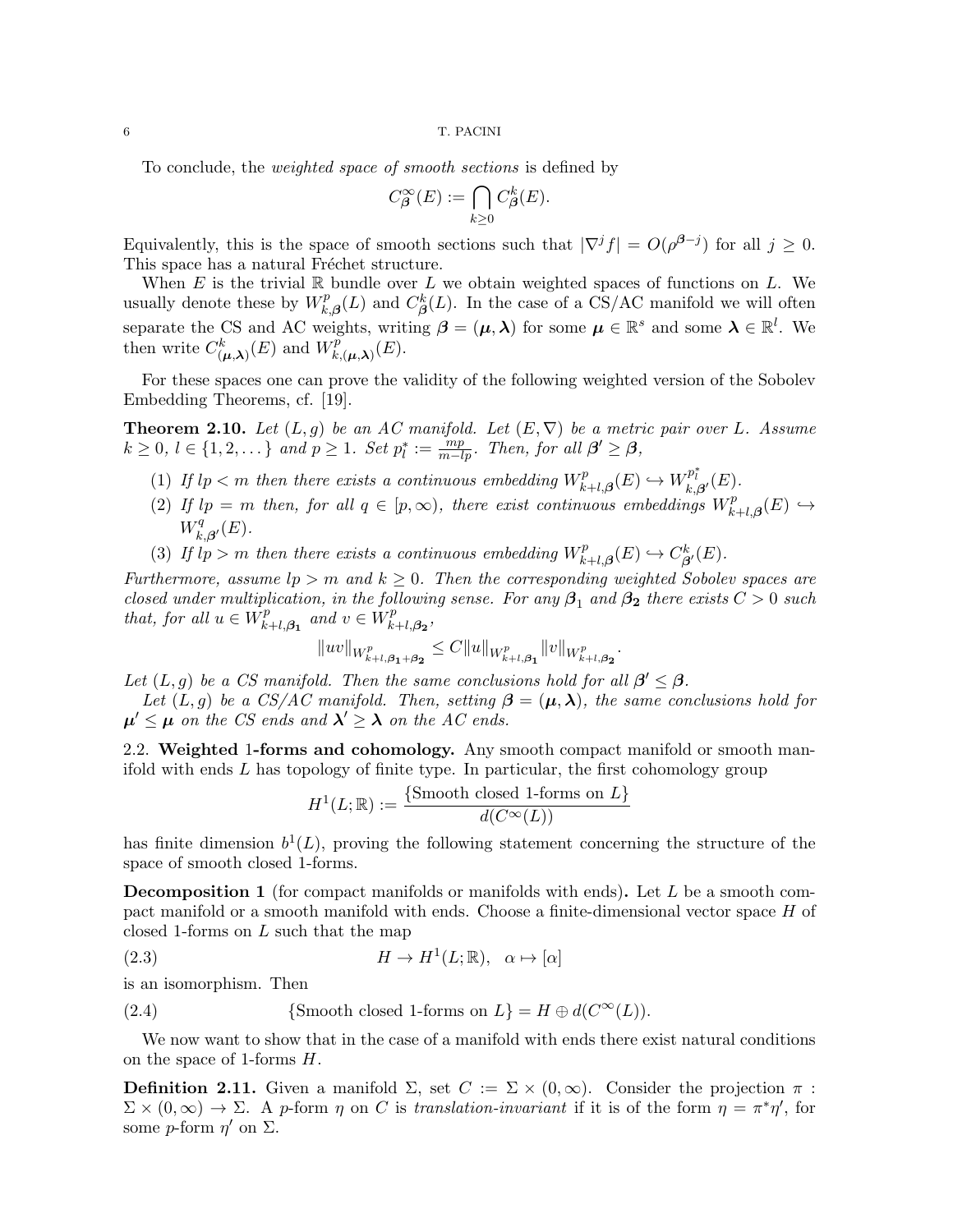**Lemma 2.12.** Let L be a smooth manifold with ends  $S_i$ . Let  $\alpha$  be a smooth closed 1-form on L. Then there exist a smooth closed 1-form  $\alpha'$  and a smooth function A on L such that  $\alpha'_{|S_i}$ is translation-invariant and  $\alpha = \alpha' + dA$ . If furthermore  $\alpha$  has compact support then we can choose  $\alpha'$  to have compact support.

*Proof.* The proof follows the scheme of the Poincaré Lemma for de Rham cohomology, cf. e.g. [2]. Given any p-form  $\eta$  on  $S_i = \Sigma_i \times (1,\infty)$ , we can write

$$
\eta = \eta_1(\theta, r) + \eta_2(\theta, r) \wedge dr
$$

for some r-dependent p-form  $\eta_1$  and  $(p-1)$ -form  $\eta_2$  on  $\Sigma$ . Specifically,  $\eta_1$  is the restriction of  $\eta$  to the cross-sections  $\Sigma_i \times \{r\}$  and  $\eta_2 := i_{\partial r} \eta$ . For a fixed  $R_0 > 1$  we then define  $(K\eta)(\theta, r) := \int_{R_0}^r \eta_2(\theta, \rho) d\rho.$ 

Let us apply this to the 1-form obtained by restricting  $\alpha$  to  $S_i$ , writing

$$
\alpha_{|S_i} = \alpha_1(\theta, r) + \alpha_2(\theta, r) dr
$$

for some r-dependent 1-form  $\alpha_1$  and function  $\alpha_2$  on  $\Sigma_i$ . It is then easy to check that

$$
d\alpha_{|S_i} = d_{\Sigma}\alpha_1 - (\frac{\partial}{\partial r}\alpha_1) \wedge dr + (d_{\Sigma}\alpha_2) \wedge dr,
$$
  
\n
$$
K\alpha_{|S_i} = \int_{R_0}^r \alpha_2(\theta, \rho) d\rho,
$$
  
\n
$$
d(K\alpha_{|S_i}) = \int_{R_0}^r d_{\Sigma}\alpha_2(\theta, \rho) d\rho + \alpha_2(\theta, r) dr.
$$

From  $d\alpha = 0$  it follows that  $\alpha_1(\theta, R_0) + d(K\alpha) = \alpha_{|S_i|}$  and that  $\alpha_1(\theta, R_0)$  is closed. Setting  $\alpha'_i := \alpha_1(\theta, R_0)$  and  $A_i := K\alpha$  we can rewrite this as  $\alpha_{|S_i} = \alpha'_i + dA_i$ . Interpolating between the  $A_i$  yields a global smooth function A on L such that  $\alpha_{|S_i} = \alpha'_i + dA_{|S_i}$ . We can now define  $\alpha' := \alpha - dA$  to obtain the global relationship

$$
\alpha = \alpha' + dA.
$$

It is clear from this construction that if  $\alpha$  has compact support then (choosing  $R_0$  large enough)  $\alpha'$  also has compact support.

Recall that compactly-supported forms give rise to the following theory. Let  $L$  be a smooth manifold with ends. We denote by  $\Lambda_c^p(L;\mathbb{R})$  the space of smooth compactly-supported p-forms on L and by  $H_c^p(L;\mathbb{R})$  the corresponding cohomology groups. Let  $\Sigma$  denote the union of the links of L. Notice that L is deformation-equivalent to a compact manifold with boundary  $\Sigma$ . Standard algebraic topology (see also [10] Section 2.4) proves that the inclusion  $\Sigma \subset L$  gives rise to a long exact sequence in cohomology

$$
(2.5) \t 0 \to H^0(L; \mathbb{R}) \to H^0(\Sigma; \mathbb{R}) \stackrel{\delta}{\to} H^1_c(L; \mathbb{R}) \stackrel{\gamma}{\to} H^1(L; \mathbb{R}) \stackrel{\rho}{\to} H^1(\Sigma; \mathbb{R}) \to \dots
$$

Here,  $\gamma$  is induced by the injection  $\Lambda_c^1(L;\mathbb{R}) \to \Lambda^1(L;\mathbb{R})$  and  $\rho$  is induced by the restriction  $\Lambda^1(L;\mathbb{R}) \to \Lambda^1(\Sigma_0;\mathbb{R})$ . We set  $\widetilde{H}_c^1 := \text{Im}(\gamma) = \text{Ker}(\rho)$ . Exactness implies that

(2.6) 
$$
\dim(\widetilde{H}_c^1) = \dim(H_c^1(L; \mathbb{R})) - \dim(H^0(\Sigma; \mathbb{R})) + \dim(H^0(L; \mathbb{R}))
$$

$$
= b_c^1(L) - e + 1.
$$

Remark 2.13. The sequence 2.5 shows that

(2.7) 
$$
H_c^1(L,\mathbb{R}) \simeq \widetilde{H}_c^1 \oplus \text{Ker}(\gamma) = \widetilde{H}_c^1 \oplus \text{Im}(\delta).
$$

This decomposition can be expressed in words as follows. By definition,  $H_c^1(L;\mathbb{R})$  is determined by the classes of compactly-supported 1-forms which are not the differential of a compactlysupported function. Given any such form, there are two cases: (i) it is not the differential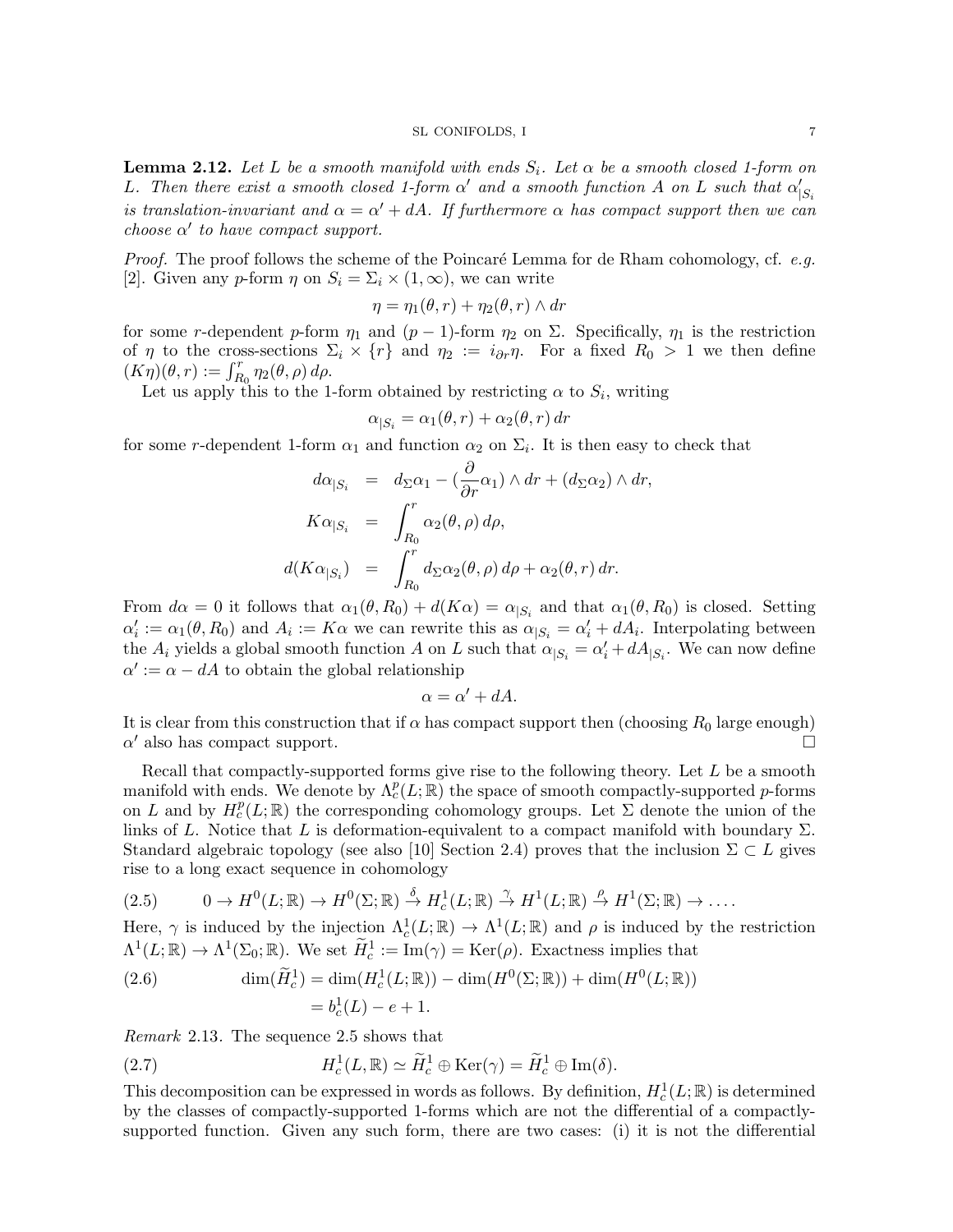of *any* function, in which case  $\gamma$  maps its class to a non-zero element of  $\tilde{H}_c^1$ , (ii) it is the differential of some function, in which case  $\gamma$  maps its class to zero. However, this function is necessarily constant on the ends of L: these constants can be parametrized via  $H^0(\Sigma;\mathbb{R})$ . Notice that the function is only well-defined up to a constant; likewise,  $\text{Im}(\delta)$  coincides with  $H^0(\Sigma;\mathbb{R})$  only up to  $H^0(L;\mathbb{R}) \simeq \mathbb{R}$ .

We can now choose H as follows. For  $i = 1, ..., k = \dim(\tilde{H}_c^1)$  let  $[\alpha_i]$  be a basis of  $\tilde{H}_c^1$ . According to Lemma 2.12 we can choose  $\alpha'_i$  with compact support such that  $[\alpha'_i] = [\alpha_i]$ . For  $i = 1, ..., N = \dim(H^1)$  let  $[\alpha_i]$  denote an extension to a basis of  $H^1(L;\mathbb{R})$ . Again using Lemma 2.12 we can choose an extension  $\alpha'_{i}$  of translation-invariant 1-forms such that  $[\alpha'_i] = [\alpha_i]$ . Set

(2.8) 
$$
\widetilde{H} := \text{span}\{\alpha'_1, \dots, \alpha'_k\}, \quad H := \text{span}\{\alpha'_1, \dots, \alpha'_N\}.
$$

Then  $H$  satisfies the assumptions of Decomposition 1. One advantage of this choice of  $H$  is that it reflects the relationship of  $\tilde{H}_c^1$  to  $H^1$ . Specifically, if we apply Decomposition 1 to  $\alpha$ writing  $\alpha = \alpha' + dA$  with  $\alpha' \in H$ , then  $[\alpha] \in \widetilde{H}_c^1$  iff  $\alpha' \in \widetilde{H}$ , *i.e.* iff  $\alpha'$  has compact support.

We now want to achieve analogous decompositions for CS and AC manifolds, in terms of weighted spaces of closed and exact 1-forms.

**Lemma 2.14.** Let  $(\Sigma, g')$  be a Riemannian manifold. Let the corresponding cone C have the conical metric  $\tilde{g} := dr^2 + r^2g'$ . Then any translation-invariant p-form  $\eta = \pi^* \eta'$  belongs to the weighted space  $C^{\infty}_{(-p,-p)}(\Lambda^p)$ . For any  $\beta > 0$ ,  $\eta$  belongs to the smaller weighted space  $C^{\infty}_{(-p+\beta,-p-\beta)}(\Lambda^p)$  iff  $\eta'=0$ .

*Proof.* As seen in the proof of Lemma 2.12, the general p-form  $\eta$  on C can be written  $\eta$  =  $\eta_1(\theta, r) + \eta_2(\theta, r) \wedge dr$ . The form is translation-invariant iff  $\eta_1$  is r-independent and  $\eta_2 = 0$ . In this case  $|\eta|_{\tilde{g}} = r^{-p} |\eta_1|_{g'}$  so  $|\eta|_{\tilde{g}} = O(r^{-p})$  both for  $r \to 0$  and for  $r \to \infty$ . This proves that  $\eta \in C^0_{(-p,-p)}(\Lambda^p)$ . To show that  $\eta \in C^{\infty}_{(-p,-p)}(\Lambda^p)$  it is necessary to estimate  $|\widetilde{\nabla}^k \eta|_{\tilde{g}}$ , where  $\widetilde{\nabla}$  is the Levi-Civita connection. This can be done fairly explicitly in terms of Christoffel symbols. In particular one can choose local coordinates on  $U \subset \Sigma$  defining a local frame  $\partial_1, \cdots, \partial_{m-1}$ . Set  $\partial_0 := \partial r$ , the standard frame on  $(0, \infty)$ . The Christoffel symbols for the corresponding frame on  $(0, \infty) \times U$  and the metric  $\tilde{g}$  can then be computed explicitly: for  $i, j, k \geq 1$  one finds that  $\widetilde{\Gamma}_{i,j}^k$  is bounded,  $\widetilde{\Gamma}_{i,j}^0 = O(r)$ ,  $\widetilde{\Gamma}_{i,0}^k = O(r^{-1})$ ,  $\widetilde{\Gamma}_{0,0}^k = \widetilde{\Gamma}_{i,0}^0 = \widetilde{\Gamma}_{0,0}^0 = 0$ . The Christoffel symbols defined by  $\tilde{g}$  for the other tensor bundles depend linearly on these, so they have the same bounds. Using these calculations one finds that  $|\nabla^k \eta|_{\tilde{g}} = O(r^{-p-k})$ , as desired.

It is clear from the proof that  $\eta$  satisfies stronger bounds iff it vanishes.  $\Box$ 

Decomposition 2 (for CS or AC manifolds and forms with allowable growth). Let L be a CS manifold. Choose a finite-dimensional vector space  $H$  of smooth closed 1-forms on  $L$  as in Equation 2.8. Then, for any  $\beta < 0$ ,

(2.9) {Closed 1-forms on L in  $C^{\infty}_{\beta-1}(\Lambda^1)$ } =  $H \oplus d(C^{\infty}_{\beta}(L))$ .

Analogously, let L be an AC manifold. Choose H as above. Then, for any  $\beta > 0$ ,

(2.10) {Closed 1-forms on L in  $C^{\infty}_{\beta-1}(\Lambda^1)$ } =  $H \oplus d(C^{\infty}_{\beta}(L))$ .

*Proof.* Consider the CS case. Since  $\beta$  < 0, Lemma 2.14 proves that  $H \oplus d(C^{\infty}_{\beta}(L)) \subseteq$ {Closed 1-forms in  $C^{\infty}_{\beta-1}(\Lambda^1)$ }. Now choose a closed  $\alpha \in C^{\infty}_{\beta-1}(\Lambda^1)$ . By Decomposition 1 we can write  $\alpha = \alpha' + dA$ , for some  $\alpha' \in H$  and  $A \in C^{\infty}(L)$ . Notice that  $dA = \alpha - \alpha' \in C^{\infty}_{\beta-1}(\Lambda^1)$ . By integration, again using the fact  $\beta < 0$ , we conclude that  $A \in C^{\infty}_{\beta}(L)$ . This proves the opposite inclusion, thus the identity. The AC case is analogous.  $\Box$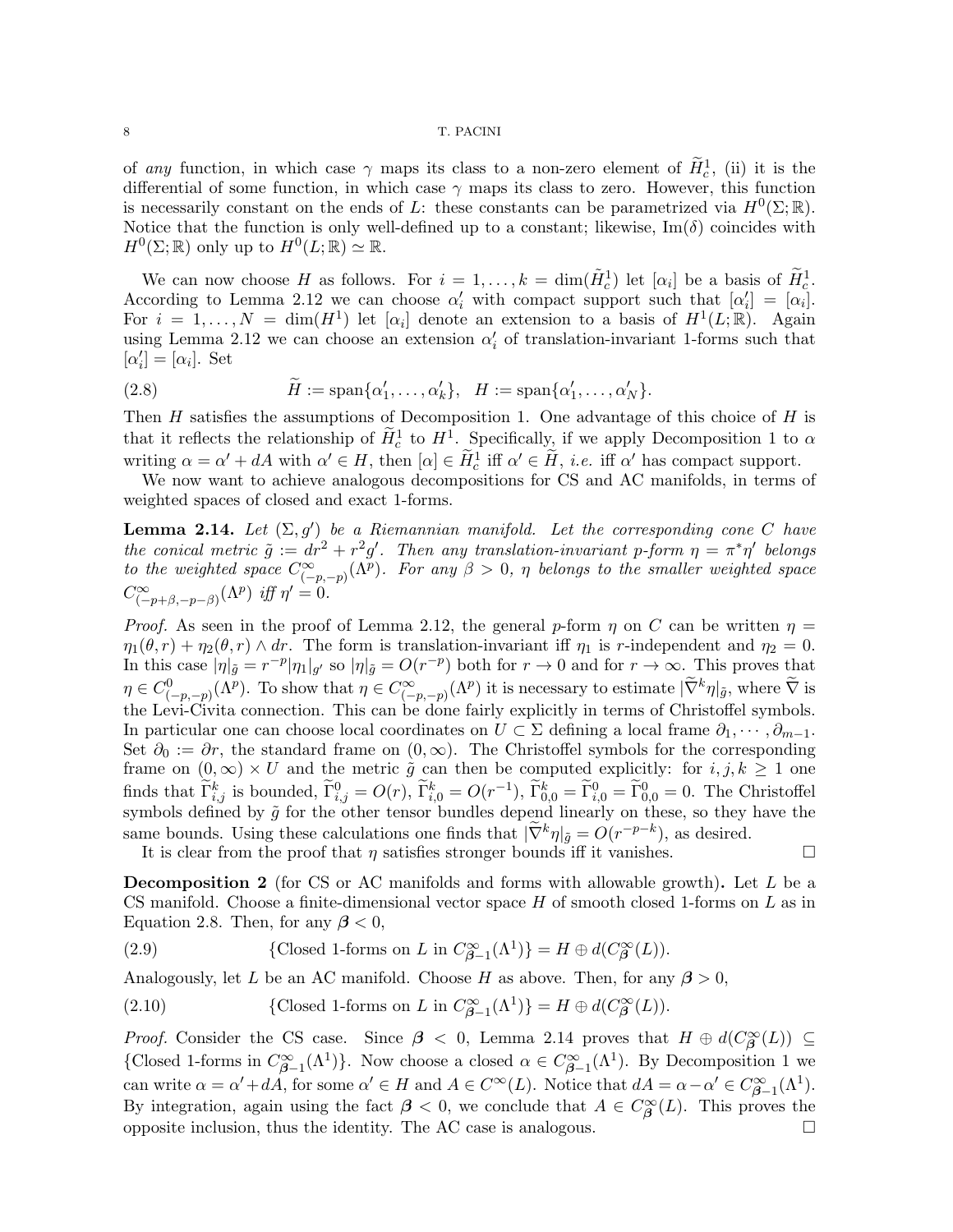**Lemma 2.15.** Assume L is a CS manifold. If  $\alpha$  is a smooth closed 1-form on L belonging to the space  $C^{\infty}_{\beta-1}(\Lambda^1)$  for some  $\beta > 0$  then there exists a smooth closed 1-form  $\alpha'$  with compact support on L and a smooth function  $A \in C^{\infty}_{\beta}(L)$  such that  $\alpha = \alpha' + dA$ .

Assume L is an AC manifold. If  $\alpha$  is a smooth closed 1-form on L belonging to the space  $C^{\infty}_{\beta-1}(\Lambda^1)$  for some  $\beta < 0$  then there exists a smooth closed 1-form  $\alpha'$  with compact support on L and a smooth function  $A \in C^{\infty}_{\beta}(L)$  such that  $\alpha = \alpha' + dA$ .

Proof. The proof is a variation of the proof of Lemma 2.12, as follows. Consider the AC case. Write  $\alpha_{|S_i} = \alpha_1 + \alpha_2 \wedge dr$ . Define  $K\alpha := -\int_r^{\infty} \alpha_2(\theta, \rho) d\rho$ : this converges because  $\beta < 0$ . It is simple to check that  $d(K\alpha) = \alpha$ ; in particular, this shows that  $\alpha$  is exact on each end  $S_i$ . Setting  $A := K\alpha$  and extending as in Lemma 2.12 leads to a global decomposition  $\alpha = \alpha' + dA$ on L. By construction  $\alpha'$  has compact support and  $A \in C^{\infty}_{\beta}$ . The CS case is analogous, with  $K\alpha := \int_0^r \alpha_2(\theta, \rho) d\rho.$ 

**Decomposition 3** (for CS or AC manifolds and forms with allowable decay). Let  $L$  be a CS manifold. Assume  $\beta > 0$ . Choose a finite-dimensional vector space H of closed 1-forms on L as in Equation 2.8, using  $H_0$  to denote the space H. For any  $i = 1, \ldots, e$  choose a smooth function  $f_i$  on L such that  $f_i \equiv 1$  on the end  $S_i$  and  $f_i \equiv 0$  on the other ends. We can do this in such a way that  $\sum f_i \equiv 1$ . Let  $E_0$  denote the e-dimensional vector space generated by these functions. By construction  $E_0$  contains the constant functions so  $d(E_0)$  has dimension  $e-1$ . It is simple to check that  $d(E_0) \cap d(C^{\infty}_{\beta}(L)) = \{0\}$ . Then

(2.11) {Closed 1-forms on 
$$
L
$$
 in  $C^{\infty}_{\beta-1}(\Lambda^1)$ } =  $\widetilde{H}_0 \oplus d(E_0) \oplus d(C^{\infty}_{\beta}(L))$ .

Analogously, let L be an AC manifold. Assume  $\beta$  < 0. Choose spaces as above, this time using the notation  $H_{\infty}$  and  $E_{\infty}$ . Then

(2.12) {Closed 1-forms on L in 
$$
C_{\beta-1}^{\infty}(\Lambda^1)
$$
} =  $\widetilde{H}_{\infty} \oplus d(E_{\infty}) \oplus d(C_{\beta}^{\infty}(L))$ .

*Proof.* Consider the CS case. The inclusion  $\supseteq$  is clear. Conversely, let  $\alpha \in C^{\infty}_{\beta-1}(\Lambda^1)$  be closed. Decomposition 1 allows us to write  $\alpha = \alpha' + dA$ , for some uniquely defined  $\alpha' \in H$  and some  $A \in C^{\infty}(L)$ , well-defined up to a constant. Lemma 2.15 implies that the cohomology class of  $\alpha$  belongs to the space  $\tilde{H}_c^1$ , i.e. that  $\alpha' \in \tilde{H}_0$  so it has compact support. This shows that  $dA \in C^{\infty}_{\beta-1}(\Lambda^1)$ . Writing  $A_i := A_{|S_i|}$  we find  $dA_i = d_{\Sigma_i}A_i + \frac{\partial A_i}{\partial r}dr$ , thus  $\frac{\partial A_i}{\partial r} \in C^{\infty}_{\beta-1}(L)$ . This shows that  $\int_0^r \frac{\partial A_i}{\partial r} d\rho \in C^{\infty}_{\beta}(L)$ . This determines  $A_i$  up to a constant  $c_i$  on each end. Together with Equation 2.7 this proves the claim. The AC case is analogous.  $\Box$ 

We now turn to the case of CS/AC manifolds, concentrating on the situations of most interest to us.

**Decomposition 4** (for CS/AC manifolds). Let L be a CS/AC manifold with s CS ends and l AC ends. As usual we denote the union of the CS links by  $\Sigma_0$  and the union of the AC links by  $\Sigma_{\infty}$ . Choose a finite-dimensional vector space H of closed 1-forms on L as in Equation 2.8, using  $\widetilde{H}_{0,\infty}$  to denote the space  $\widetilde{H}$ . For any  $i = 1, \ldots, s + l$  choose a function  $f_i$  such that  $f_i \equiv 1$  on the end  $S_i$  and  $f_i \equiv 0$  on the other ends. We can assume that  $\sum f_i \equiv 1$ . Let  $E_{0,\infty}$ denote the  $(s + l)$ -dimensional vector space generated by these functions. Then, for any  $\mu > 0$ and  $\lambda < 0$ ,

(2.13) {Closed 1-forms on L in 
$$
C^{\infty}_{(\mu-1,\lambda-1)}(\Lambda^1)
$$
} =  $\widetilde{H}_{0,\infty} \oplus d(E_{0,\infty}) \oplus d(C^{\infty}_{(\mu,\lambda)}(L))$ .

Now let  $\Lambda_{c,\bullet}^p(L;\mathbb{R})$  denote the space of p-forms on L which vanish in a neighbourhood of the singularities, with no condition on the large ends. Let  $H_{c,\bullet}^p(L;\mathbb{R})$  denote the corresponding cohomology groups. Let  $\widetilde{H}_{c,\bullet}^1$  denote the image of the map  $\gamma: H_{c,\bullet}^1(L;\mathbb{R}) \to H^1(L;\mathbb{R})$ . Choose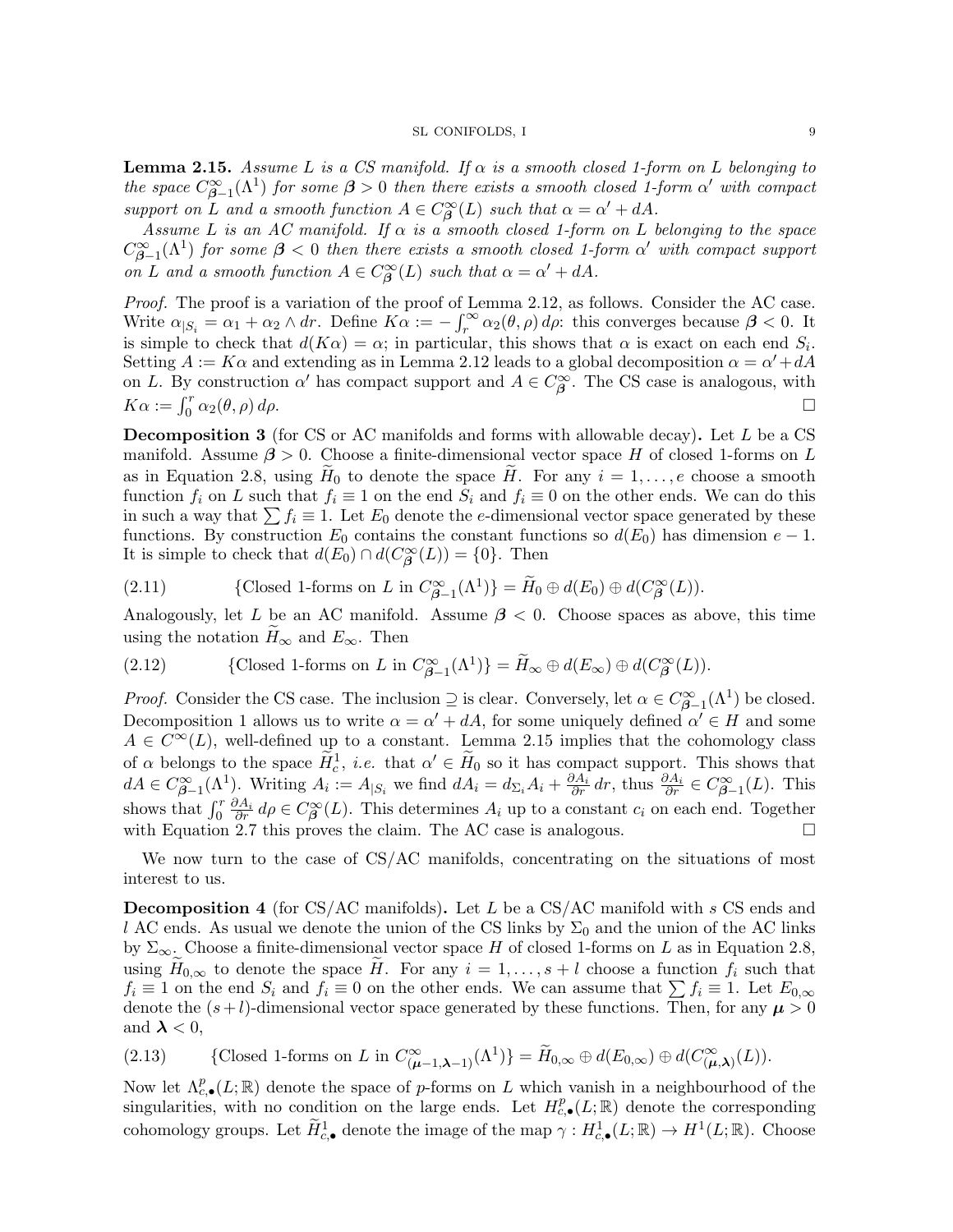a finite-dimensional vector space  $H_{0,\bullet}$  of translation-invariant closed 1-forms on L with compact support in a neighbourhood of the singularities and such that the map

(2.14) 
$$
\widetilde{H}_{0,\bullet} \to \widetilde{H}_{c,\bullet}^1, \quad \alpha \mapsto [\alpha]
$$

is an isomorphism. For any  $i = 1, \ldots, s$  choose a function  $f_i$  such that  $f_i \equiv 1$  on the CS end corresponding to the singularity  $x_i$  and  $f_i \equiv 0$  on the other ends. Let  $E_0$  denote the s-dimensional vector space generated by these functions. Then, for any  $\mu > 0$  and  $\lambda > 0$ ,

(2.15) {Closed 1-forms on 
$$
L
$$
 in  $C^{\infty}_{(\mu-1,\lambda-1)}(\Lambda^1)$ } =  $\widetilde{H}_{0,\bullet} \oplus d(E_0 \oplus C^{\infty}_{(\mu,\lambda)}(L)).$ 

Proof. The proof is similar to the proofs of the previous decompositions. It may however be good to emphasize that, in the case  $\mu > 0$  and  $\lambda > 0$ ,  $d(E_0) \cap d(C^{\infty}_{(\mu,\lambda)}(L)) \neq \{0\}$  (it is one-dimensional). This explains the slightly different statement of Decomposition 2.15.  $\Box$ 

Remark 2.16. The weight  $\beta = 0$  corresponds to an exceptional case in Lemma 2.15: integration will generally generate log terms, so we cannot conclude that  $A \in C^{\infty}_{\beta}$  there. One can analogously argue that  $C^{\infty}_{-1}(\Lambda^1)/d(C^{\infty}_0(L))$  is not finite-dimensional.

Similar decompositions hold for k-forms: in this setting the exceptional case corresponds to  $\beta = k - 1$ .

Remark 2.17. Notice that the above decompositions do not cover all possibilities: for example, given a CS manifold we could decide to study the space of closed 1-forms in  $C^{\infty}_{\beta-1}(\Lambda^1)$  corresponding to a weight  $\boldsymbol{\beta} = (\beta_1, \dots, \beta_e)$  with some  $\beta_i$  positive and others negative. However, it should be clear from the above discussion how to use the same ideas to cover any other case of interest. We have restricted our attention to the cases most relevant to this paper.

For future reference it is useful to emphasize the topological interpretation of some of the previous results. The reasons underlying our interest for each case will become apparent in Section 8.

Corollary 2.18. Let L be a smooth compact manifold. Then

 $\{Closed\ 1-forms\ on\ L\} \simeq H^1(L;\mathbb{R}) \oplus d(C^{\infty}(L)).$ 

Let  $(L, g)$  be an AC manifold. Then for  $\beta < 0$ 

{Closed 1-forms on L in 
$$
C^{\infty}_{\beta-1}(\Lambda^1)
$$
}  $\simeq H_c^1(L; \mathbb{R}) \oplus d(C^{\infty}_{\beta}(L)),$ 

while for  $\beta > 0$ 

{Closed 1-forms on L in 
$$
C^{\infty}_{\beta-1}(\Lambda^1)
$$
}  $\simeq H^1(L; \mathbb{R}) \oplus d(C^{\infty}_{\beta}(L))$ .

Let  $(L, g)$  be a CS manifold with link  $\Sigma_0$ . Then for  $\beta > 0$ 

{Closed 1-forms on L in  $C^{\infty}_{\beta-1}(\Lambda^1)$ }

$$
\simeq Ker\left(H^1(L) \stackrel{\rho}{\to} H^1(\Sigma_0)\right) \oplus d(E_0) \oplus d(C^{\infty}_{\beta}(L)).
$$

Let  $(L, g)$  be a CS/AC manifold with link  $\Sigma = \Sigma_0 \amalg \Sigma_{\infty}$ . Then for  $\mu > 0$  and  $\lambda < 0$ 

 $\{Closed\ 1-forms\ on\ L\ in\ C_{(\mu-1,\lambda-1)}^{\infty}(\Lambda^1)\}$ 

$$
\simeq Ker\left(H^1_{\bullet,c}(L) \stackrel{\rho}{\to} H^1(\Sigma_0)\right) \oplus d(E_0) \oplus d(C_{(\mu,\lambda)}^{\infty}(L)),
$$

while for  $\mu > 0$  and  $\lambda > 0$ 

$$
\{ Closed\ 1-forms\ on\ L\ in\ C^{\infty}_{(\mu-1,\lambda-1)}(\Lambda^1) \}
$$

$$
\simeq Ker\left(H^1(L) \stackrel{\rho}{\to} H^1(\Sigma_0)\right) \oplus d\left(E_0 \oplus C^{\infty}_{(\mu,\lambda)}(L)\right).
$$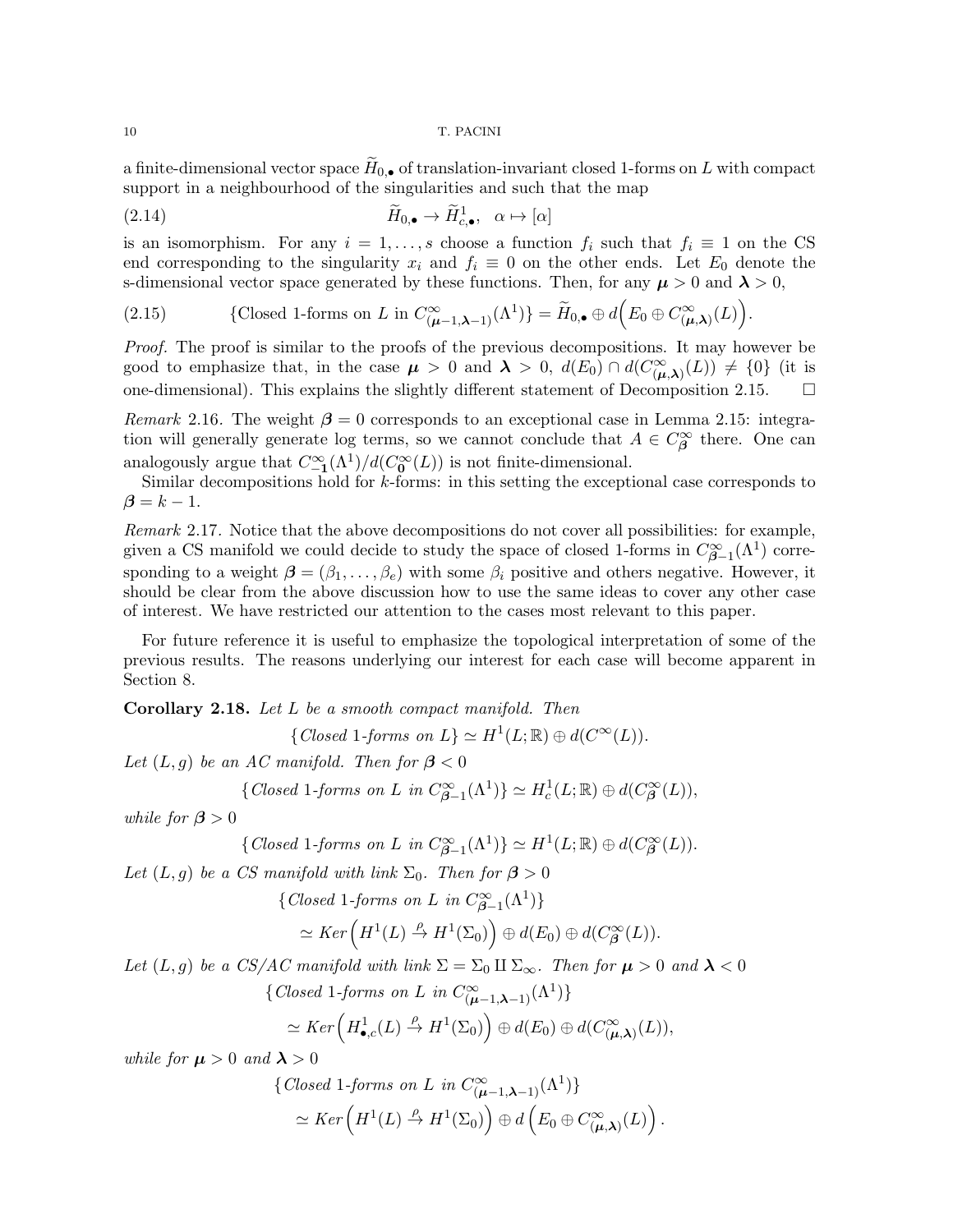*Proof.* The compact case coincides with Equation 2.4. The AC case with  $\beta$  < 0 follows from Equation 2.12 and Remark 2.13. The AC case with  $\beta > 0$  coincides with Equation 2.10. The CS case coincides with Equation 2.11.

Let us now focus on the CS/AC case with  $\lambda < 0$ . Using the notation of Decomposition 4, let E' denote a complement of  $E_0 \oplus \mathbb{R}$  in  $E_{0,\infty}$ , *i.e.*  $E_{0,\infty} = \tilde{E_0} \oplus \mathbb{R} \oplus E'$ . Notice that the long exact sequence 2.5 with  $\Sigma = \Sigma_0 \amalg \Sigma_\infty$  leads to an identification  $H_c^1(L;\mathbb{R}) \simeq \widetilde{H}_c^1(L) \oplus d(E_{0,\infty})$ . One can also set up the "relative" analogue of Sequence 2.5 using the inclusion of pairs  $(\Sigma_0, \emptyset)$  $(L, \Sigma_{\infty})$ . Using notation analogous to that of Decomposition 4 this leads to the long exact sequence

$$
0 \to H_c^0(L;\mathbb{R}) \to H_{\bullet,c}^0(L;\mathbb{R}) \to H^0(\Sigma_0;\mathbb{R}) \to H_c^1(L;\mathbb{R}) \stackrel{\gamma}{\to} H_{\bullet,c}^1(L;\mathbb{R}) \stackrel{\rho}{\to} H^1(\Sigma_0;\mathbb{R}) \to \dots
$$

Since  $H_c^0(L;\mathbb{R}) = 0$  and  $H_{\bullet,c}^0(L;\mathbb{R}) = 0$ , one obtains an identification  $H_c^1(L;\mathbb{R}) \simeq E_0 \oplus$  $\text{Ker}\left(H_{\bullet,c}^1(L) \stackrel{\rho}{\to} H^1(\Sigma_0)\right)$ . Comparing these identifications yields an identification  $\widetilde{H}_c^1(L;\mathbb{R})\oplus$  $d(E') \simeq \text{Ker} \left( H_{\bullet,c}^1(L) \stackrel{\rho}{\to} H^1(\Sigma_0) \right)$ . The claim follows.

Now consider the CS/AC case with  $\lambda > 0$ . The long exact sequence 2.5 with  $\Sigma = \Sigma_0$  yields  $(2.16)$   $0 \to H^0(L;\mathbb{R}) \to H^0(\Sigma_0;\mathbb{R}) \to H^1_{c,\bullet}(L;\mathbb{R}) \stackrel{\gamma}{\to} H^1(L;\mathbb{R}) \stackrel{\rho}{\to} H^1(\Sigma_0;\mathbb{R}) \to \ldots$ 

This proves the final claim.

## 3. Lagrangian conifolds

A priori, a  $CS/AC$  submanifold might simply be defined as an immersed submanifold whose topology and induced metric is of the type defined in Section 2.1. However, for the purposes of this article it is convenient to strengthen the hypotheses by adding the requirement that the submanifold have a well-defined cone at each singularity and at each end. The precise definitions are as follows. We restrict our attention to Lagrangian submanifolds in Kähler ambient spaces, but it is clear how one might extend these definitions to other settings.

**Definition 3.1.** Let  $(M^{2m}, \omega)$  be a symplectic manifold. An embedded or immersed submanifold  $\iota: L^m \to M$  is Lagrangian if  $\iota^* \omega \equiv 0$ . The immersion allows us to view the tangent bundle TL of L as a subbundle of TM (more precisely, of  $\iota^*TM$ ). When M is Kähler with structures  $(g, J, \omega)$  it is simple to check that L is Lagrangian iff J maps TL to the normal bundle NL of L, *i.e.*  $J(TL) = NL$ .

**Definition 3.2.** Let  $L^m$  be a smooth manifold. Assume given a Lagrangian immersion  $\iota: L \to$  $\mathbb{C}^m$ , the latter endowed with its standard structures  $\tilde{J}, \tilde{\omega}$ . We say that L is an asymptotically conical Lagrangian submanifold with rate  $\lambda$  if it satisfies the following conditions.

- (1) We are given a compact subset  $K \subset L$  such that  $S := L \setminus K$  has a finite number of connected components  $S_1, \ldots, S_e$ .
- (2) We are given Lagrangian cones  $C_i \subset \mathbb{C}^m$  with smooth connected links  $\Sigma_i := C_i \cap \mathbb{S}^{2m-1}$ . Let  $\iota_i : \Sigma_i \times (0, \infty) \to \mathbb{C}^m$  denote the natural immersions, parametrizing  $\mathcal{C}_i$ .
- (3) We are finally given an e-tuple of *convergence rates*  $\lambda = (\lambda_1, \ldots, \lambda_e)$  with  $\lambda_i < 2$ , centers  $p_i \in \mathbb{C}^m$  and diffeomorphisms  $\phi_i : \Sigma_i \times [R, \infty) \to \overline{S_i}$  for some  $R > 0$  such that, for  $r \to \infty$  and all  $k \geq 0$ ,

(3.1) 
$$
|\widetilde{\nabla}^k(\iota \circ \phi_i - (\iota_i + p_i)| = O(r^{\lambda_i - 1 - k})
$$

with respect to the conical metric  $\tilde{g}_i$  on  $\mathcal{C}_i$ .

Notice that the restriction  $\lambda_i$  < 2 ensures that the cone is unique but is weak enough to allow the submanifold to converge to a translated copy  $\mathcal{C}_i + p'_i$  of the cone  $(e.g.$  if  $\lambda_i = 1)$ , or even to slowly pull away from the cone (if  $\lambda_i > 1$ ).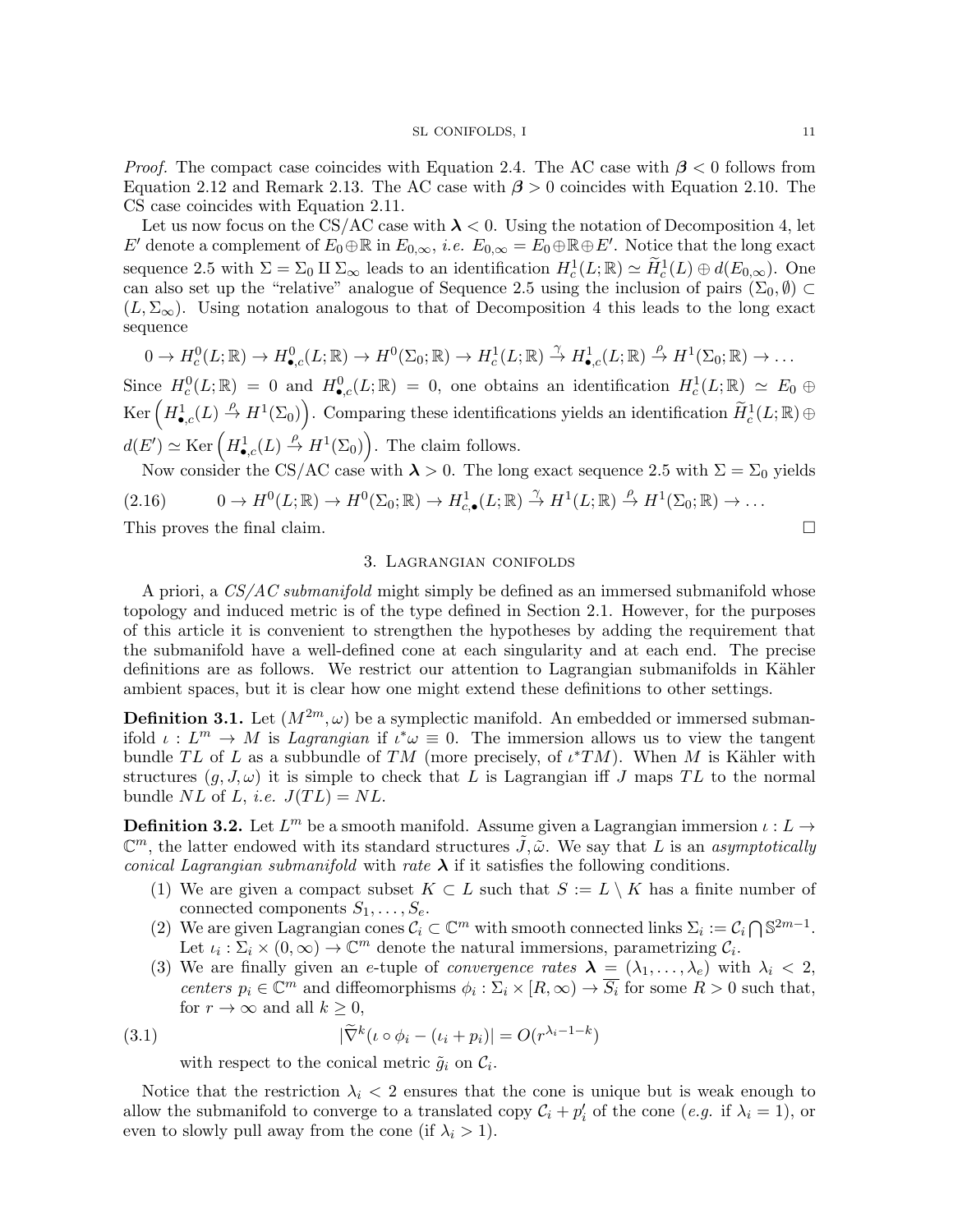**Definition 3.3.** Let  $\bar{L}^m$  be a smooth manifold except for a finite number of possibly singular points  $\{x_1, \ldots, x_e\}$ . Assume given a continuous map  $\iota : \overline{L} \to \mathbb{C}^m$  which restricts to a smooth Lagrangian immersion of  $L := \overline{L} \setminus \{x_1, \ldots, x_e\}$ . We say that  $\overline{L}$  (or L) is a conically singular *Lagrangian submanifold* with *rate*  $\mu$  if it satisfies the following conditions.

- (1) We are given open connected neighbourhoods  $S_i$  of  $x_i$ .
- (2) We are given Lagrangian cones  $\mathcal{C}_i \subset \mathbb{C}^m$  with smooth connected links  $\Sigma_i := \mathcal{C}_i \cap \mathbb{S}^{2m-1}$ . Let  $\iota_i : \Sigma_i \times (0, \infty) \to \mathbb{C}^m$  denote the natural immersions, parametrizing  $\mathcal{C}_i$ .
- (3) We are finally given an e-tuple of *convergence rates*  $\mu = (\mu_1, \dots, \mu_e)$  with  $\mu_i > 2$ , centers  $p_i \in \mathbb{C}^m$  and diffeomorphisms  $\phi_i : \Sigma_i \times (0, \epsilon] \to \overline{S_i} \setminus \{x_i\}$  such that, for  $r \to 0$ and all  $k \geq 0$ ,

(3.2) 
$$
|\widetilde{\nabla}^k(\iota \circ \phi_i - (\iota_i + p_i))| = O(r^{\mu_i - 1 - k})
$$

with respect to the conical metric  $\tilde{g}_i$  on  $\mathcal{C}_i$ . Notice that our assumptions imply that  $\iota(x_i)=p_i.$ 

It is simple to check that AC Lagrangian submanifolds, with the induced metric, satisfy Definition 2.4 with  $\nu_i = \lambda_i - 2$ . The analogous fact holds for CS Lagrangian submanifolds.

**Definition 3.4.** Let  $\bar{L}^m$  be a smooth manifold except for a finite number of possibly singular points  $\{x_1, \ldots, x_s\}$  and with l ends. Assume given a continuous map  $\iota : L \to \mathbb{C}^m$  which restricts to a smooth Lagrangian immersion of  $\overline{L} := \overline{L} \setminus \{x_1, \ldots, x_s\}$ . We say that  $\overline{L}$  (or  $L$ ) is a CS/AC Lagrangian submanifold with rate  $(\mu, \lambda)$  if in a neighbourhood of the points  $x_i$  it has the structure of a CS submanifold with rates  $\mu_i$  and in a neighbourhood of the remaining ends it has the structure of an AC submanifold with rates  $\lambda_i$ .

We use the generic term *Lagrangian conifold* (even though "subconifold" would be more appropriate) to indicate any CS, AC or CS/AC Lagrangian submanifold.

**Example 3.5.** Let C be a cone in  $\mathbb{C}^m$  with smooth link  $\Sigma^{m-1}$ . It can be shown that C is a Lagrangian iff  $\Sigma$  is Legendrian in  $\mathbb{S}^{2m-1}$  with respect to the natural contact structure on the sphere. Then C is a CS/AC Lagrangian submanifold of  $\mathbb{C}^m$  with rate  $(\mu, \lambda)$  for any  $\mu$  and  $\lambda$ .

The definition of CS Lagrangian submanifolds can be generalized to Kähler ambient spaces as follows. Once again we denote the standard structures on  $\mathbb{C}^m$  by  $\tilde{J}$ ,  $\tilde{\omega}$ .

**Definition 3.6.** Let  $(M^{2m}, J, \omega)$  be a Kähler manifold and  $\bar{L}^m$  be a smooth manifold except for a finite number of possibly singular points  $\{x_1, \ldots, x_e\}$ . Assume given a continuous map  $\iota : \bar{L} \to M$  which restricts to a smooth Lagrangian immersion of  $L := \bar{L} \setminus \{x_1, \ldots, x_e\}.$ We say that  $\bar{L}$  (or L) is a Lagrangian submanifold with conical singularities (CS Lagrangian submanifold) if it satisfies the following conditions.

- (1) We are given isomorphisms  $v_i: \mathbb{C}^m \to T_{\iota(x_i)}M$  such that  $v_i^* \omega = \tilde{\omega}$  and  $v_i^* J = \tilde{J}$ . According to Darboux' theorem, cf. e.g. [23], there then exist an open ball  $B_R$  in  $\mathbb{C}^m$  (of small radius R) and diffeomorphisms  $\Upsilon_i : B_R \to M$  such that  $\Upsilon(0) = \iota(x_i)$ ,  $d\Upsilon_i(0) = v_i$  and  $\Upsilon_i^*\omega = \tilde{\omega}$ .
- (2) We are given open neighbourhoods  $S_i$  of  $x_i$  in  $\overline{L}$ . We assume  $S_i$  are small, in the sense that the compositions

$$
\Upsilon_i^{-1} \circ \iota : S_i \to B_R
$$

are well-defined.

We are also given Lagrangian cones  $C_i \subset \mathbb{C}^m$  with smooth connected links  $\Sigma_i :=$  $C_i \bigcap \mathbb{S}^{2m-1}$ . Let  $\iota_i : \Sigma_i \times (0, \infty) \to \mathbb{C}^m$  denote the natural immersions, parametrizing  $\mathcal{C}_i$ .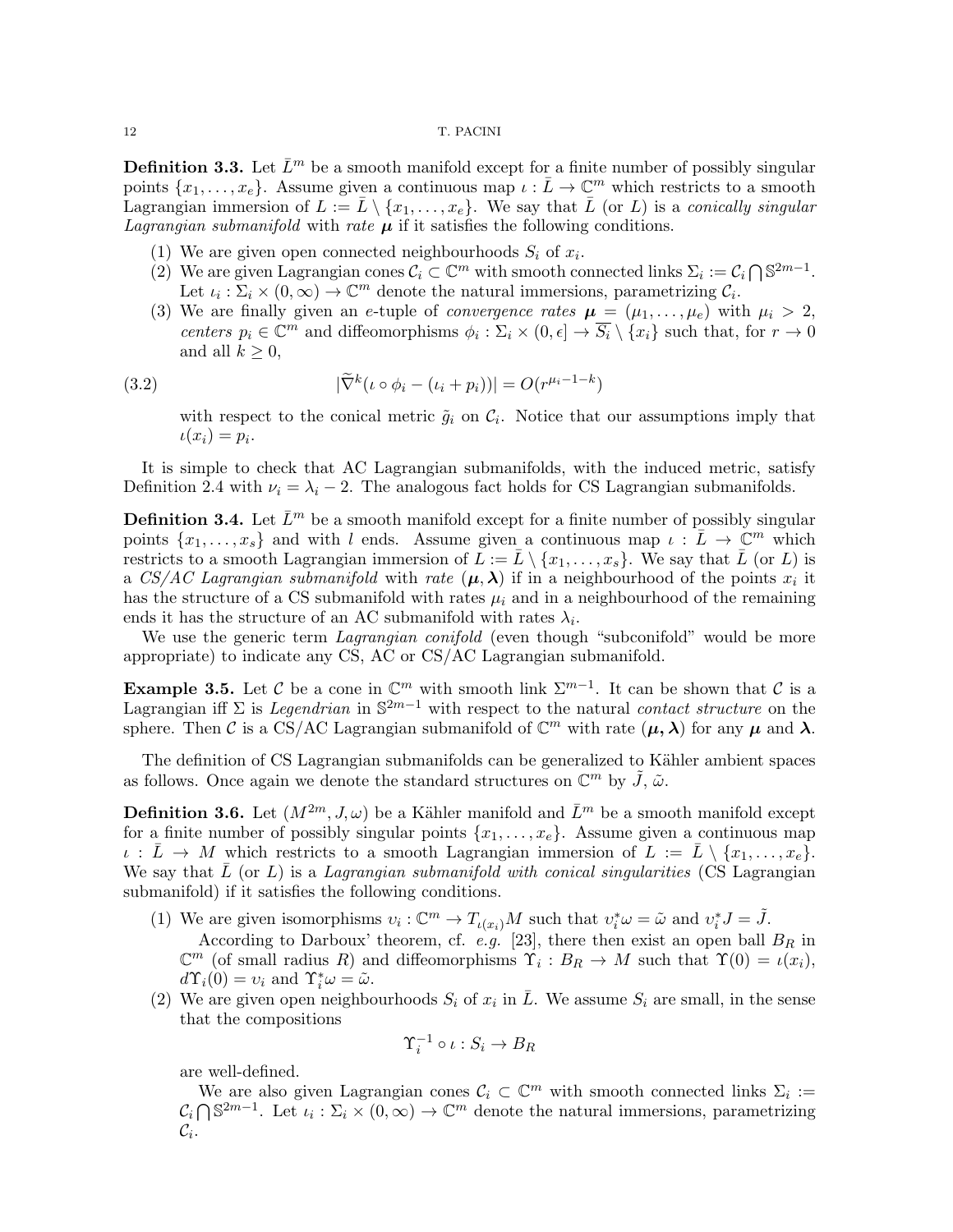(3) We are finally given an e-tuple of *convergence rates*  $\mu = (\mu_1, \dots, \mu_e)$  with  $\mu_i \in (2, 3)$ and diffeomorphisms  $\phi_i : \Sigma_i \times (0, \epsilon] \to \overline{S_i} \setminus \{x_i\}$  such that, as  $r \to 0$  and for all  $k \geq 0$ ,

(3.3) 
$$
|\widetilde{\nabla}^k(\Upsilon_i^{-1} \circ \iota \circ \phi_i - \iota_i)| = O(r^{\mu_i - 1 - k})
$$

with respect to the conical metric  $\tilde{g}_i$  on  $\mathcal{C}_i$ .

We call  $x_i$  the *singularities* of  $\overline{L}$  and  $v_i$  the *identifications*.

One can check that, when  $M = \mathbb{C}^m$ , Definition 3.6 coincides with Definition 3.3 if we choose  $\Upsilon_i(x) := x + \iota(x_i)$ . Notice that the local identifications of M with  $\mathbb{C}^m$  are prescribed only up to first order: we correspondingly introduce a constraint on the range of  $\mu_i$  to ensure that the rate depends only on  $v_i$ , not on  $\Upsilon_i$ .<sup>1</sup>

*Remark* 3.7. One could also define and study AC Lagrangian submanifolds in  $M$ , but this would require a preliminary study of AC metrics on Kähler manifolds, going beyond the scope of this article. We refer to [18] for some details in this direction.

# 4. Deformations of Lagrangian conifolds

We now want to understand how to parametrize the *Lagrangian deformations* of a given Lagrangian conifold  $L \subset M$ . Since the Lagrangian condition is invariant under reparametrization of L, to avoid huge amounts of geometric redundancy it is best to work in terms of non-parametrized submanifolds; in other words, in terms of equivalence classes of immersed submanifolds, where two immersions are *equivalent* if they differ by a reparametrization. Then, to parametrize the possible deformations of  $L$ , it is sufficient to prove a Lagrangian neighbourhood theorem.

Remark 4.1. The analogous situation in the Riemannian setting is well-known. The set Imm(L, M) of immersions  $L \to (M, g)$  can be topologized via the  $C^1$  or Whitney topology, *i.e.* in terms of the natural topology on the first jet bundle  $J^1(L, M)$ . The group of diffeomorphisms  $Diff(L)$  acts on this space by reparametrization. Choose an element  $\iota \in \text{Imm}(L, M)$ . Let NL denote the normal bundle. Using the *tubular neighbourhood theorem* one can define a natural injection

$$
\Lambda^{0}(NL) \to \text{Imm}(L, M)/\text{Diff}(L).
$$

In standard situations (for example when  $L$  is compact) this actually defines a local homeomorphism between the natural topologies on these spaces.

A foundation for the theory of Lagrangian neighbourhoods is provided by the following linear-algebraic construction. Let W be a finite-dimensional real vector space. Then  $W \oplus W^*$ admits a canonical symplectic structure  $\hat{\omega}$  defined as follows:

(4.1) 
$$
\hat{\omega}(w_1 + \alpha_1, w_2 + \alpha_2) := \alpha_2(w_1) - \alpha_1(w_2).
$$

It turns out that this example of symplectic vector space is actually very general, in the following sense. Let  $(V, \omega)$  be a symplectic vector space. Let  $W \subset V$  be a Lagrangian subspace. Choose a Lagrangian complement  $Z \subset V$ , so that  $V = W \oplus Z$ . It is simple to check that the restriction of  $\omega$  to Z defines an isomorphism

(4.2) 
$$
\omega_{|Z}: Z \to W^*, \quad z \mapsto \omega(z, \cdot)
$$

and that, using this isomorphism, one can build an isomorphism  $\gamma : (W \oplus W^*, \hat{\omega}) \simeq (V, \omega)$ . Furthermore, such  $\gamma$  is unique if we impose that it coincide with the identity on W. Adding this condition thus implies that  $\gamma$  is uniquely defined by the choice of Z.

It is a well-known fact, first noticed by Souriau [21], that a similar construction exists also for symplectic manifolds. The construction is based on the following standard facts. Given any

<sup>&</sup>lt;sup>1</sup>it would be better to invert  $v_i$ ,  $\Upsilon_i$  so as to get rid of all inverts.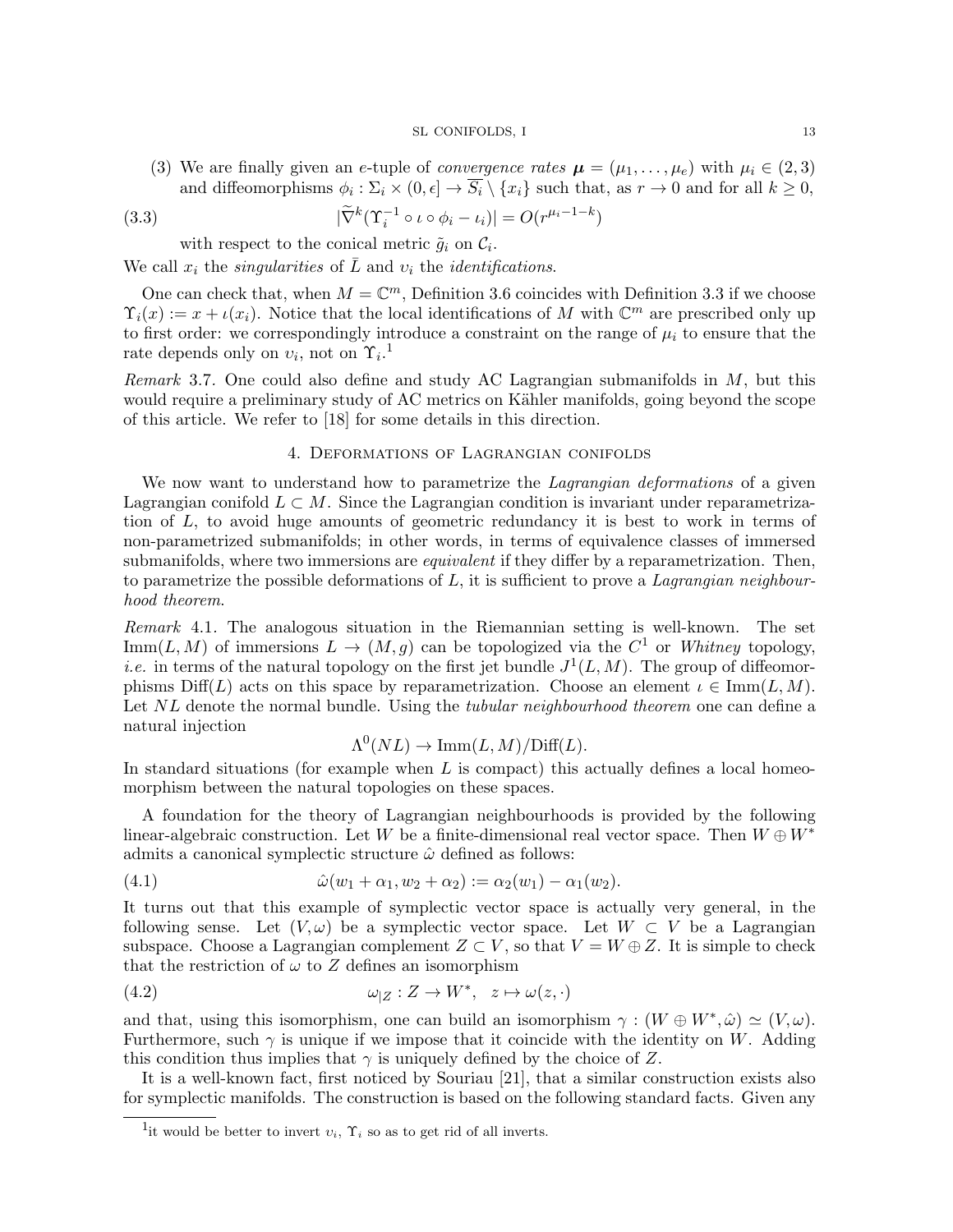manifold L, the cotangent bundle  $T^*L$  admits a canonical symplectic structure  $\hat{\omega}$ . Specifically, consider the *tautological* 1-form on  $T^*L$  defined by  $\hat{\lambda}[\alpha](v) := \alpha(\pi_*(v))$ , where  $\pi : T^*L \to L$ is the natural projection. Then  $\hat{\omega} := -d\hat{\lambda}$ . Notice that a section of  $T^*L$  is simply a 1-form  $\alpha$  on L. The graph  $\Gamma(\alpha)$  is Lagrangian in  $T^*L$  iff  $\alpha$  is closed. In particular the zero section  $L \subset T^*L$  is Lagrangian. Furthermore each fibre  $\pi^{-1}(p) = T_p^*L$  is a Lagrangian submanifold. The fibres thus define a Lagrangian foliation of  $T^*L$  transverse to the zero section. Finally, every 1-form  $\alpha$  defines a *translation* map

(4.3) 
$$
\tau_{\alpha}: T^*L \to T^*L, \quad \tau_{\alpha}(x,\eta) := (x,\alpha(x)+\eta).
$$

If  $\alpha$  is closed then this map is a symplectomorphism of  $(T^*L, \hat{\omega})$ .

4.1. First case: smooth compact Lagrangian submanifolds. We can now quote Souriau's result, following Weinstein [23] Corollary 6.2.

**Theorem 4.2.** Let  $(M,\omega)$  be a symplectic manifold. Let  $L \subset M$  be a smooth compact Lagrangian submanifold. Then there exist a neighbourhood  $U$  of the zero section of L inside its cotangent bundle  $T^*L$  and an embedding  $\Phi_L: \mathcal{U} \to M$  such that  $\Phi_{L|L} = Id: L \to L$  and  $\Phi_L^*\omega = \hat{\omega}.$ 

*Proof.* For each  $x \in L$ ,  $T_xL$  is a Lagrangian subspace of  $T_xM$ . The first step is to choose a Lagrangian complement  $Z_x$ , so that  $T_xM = T_xL \oplus Z_x$ . This can be done smoothly with respect to x using the fact that the space of Lagrangian complements is a contractible set inside the Grassmannian of m-planes in  $T_xM$ . As seen following Equation 4.2,  $\omega$  then provides an isomorphism  $\gamma_x : (T_xL \oplus T_x^*L, \hat{\omega}) \to (T_xM, \omega)$ , uniquely defined by the condition that  $\gamma_x = Id$  on  $T_xL$ . Now choose a diffeomorphism  $\Psi_L : U \to M$  such that  $(\Psi_L)_*$  extends  $\gamma$ . By construction, the pull-back form  $(\Psi_L)^*\omega$  coincides with  $\hat{\omega}$  at each point of L. We now need to perturb  $\Psi_L$  so that the pull-back form coincides with  $\hat{\omega}$  in a neighbourhood of L. Set  $\omega_0 := \hat{\omega}$  and  $\omega_1 := (\Psi_L)^* \omega$ . One can use an argument due to Moser together with the Poincaré Lemma to prove that there exists a diffeomorphism  $k: T^*L \to T^*L$  such that  $k^*\omega_1 = \omega_0$  and  $k_{|L} = Id: L \to L$ . Thus  $\Phi_L := \Psi_L \circ k$  has the required properties. For later use it is also useful to note that, using the same argument as in [23] Theorem 7.1, one can further show that, at each  $x \in L$ ,  $k_*$  preserves  $T_x^*L$ . A linear-algebraic argument then shows that this implies that  $k_* = Id$  at each  $x \in L$ . Thus  $(\Phi_L)_* = (\Psi_L)_*$  at each  $x \in L$ .

Remark 4.3. Although the statement and proof are for embedded submanifolds it is not difficult to extend them to immersed compact Lagrangian submanifolds by working locally. In this case  $\Phi_L$  will only be a local embedding.

Let  $C^{\infty}(\mathcal{U})$  denote the space of smooth 1-forms on L whose graph lies in  $\mathcal{U}$ . Theorem 4.2 leads immediately to the following conclusion.

**Corollary 4.4.** Let  $(M, \omega)$  be a symplectic manifold. Let  $L \subset M$  be a smooth compact Lagrangian submanifold. Then  $\Phi_L$  defines by composition an injective map

(4.4)  $\Phi_L: C^{\infty}(\mathcal{U}) \to \text{Imm}(L, M)/\text{Diff}(L).$ 

A section  $\alpha \in C^{\infty}(\mathcal{U})$  is closed iff the corresponding (non-parametrized) submanifold  $\Phi_L \circ \alpha$  is Lagrangian.

An important point about the map  $\Phi_L$  in Equation 4.4 is that any submanifold which admits a parametrization which is  $C^1$ -close to some parametrization of L belongs to the image of  $\Phi_L$ , *i.e.* corresponds to a 1-form  $\alpha$ .

Let  $\text{Lag}(L, M)$  denote the set of Lagrangian immersions from L into M. Using Corollary 4.4 and the Fréchet topology on  $C^{\infty}(\mathcal{U})$  we can locally define a topology on Lag(L, M)/Diff(L); one can then check that on the intersection of any two open sets these topologies coincide, so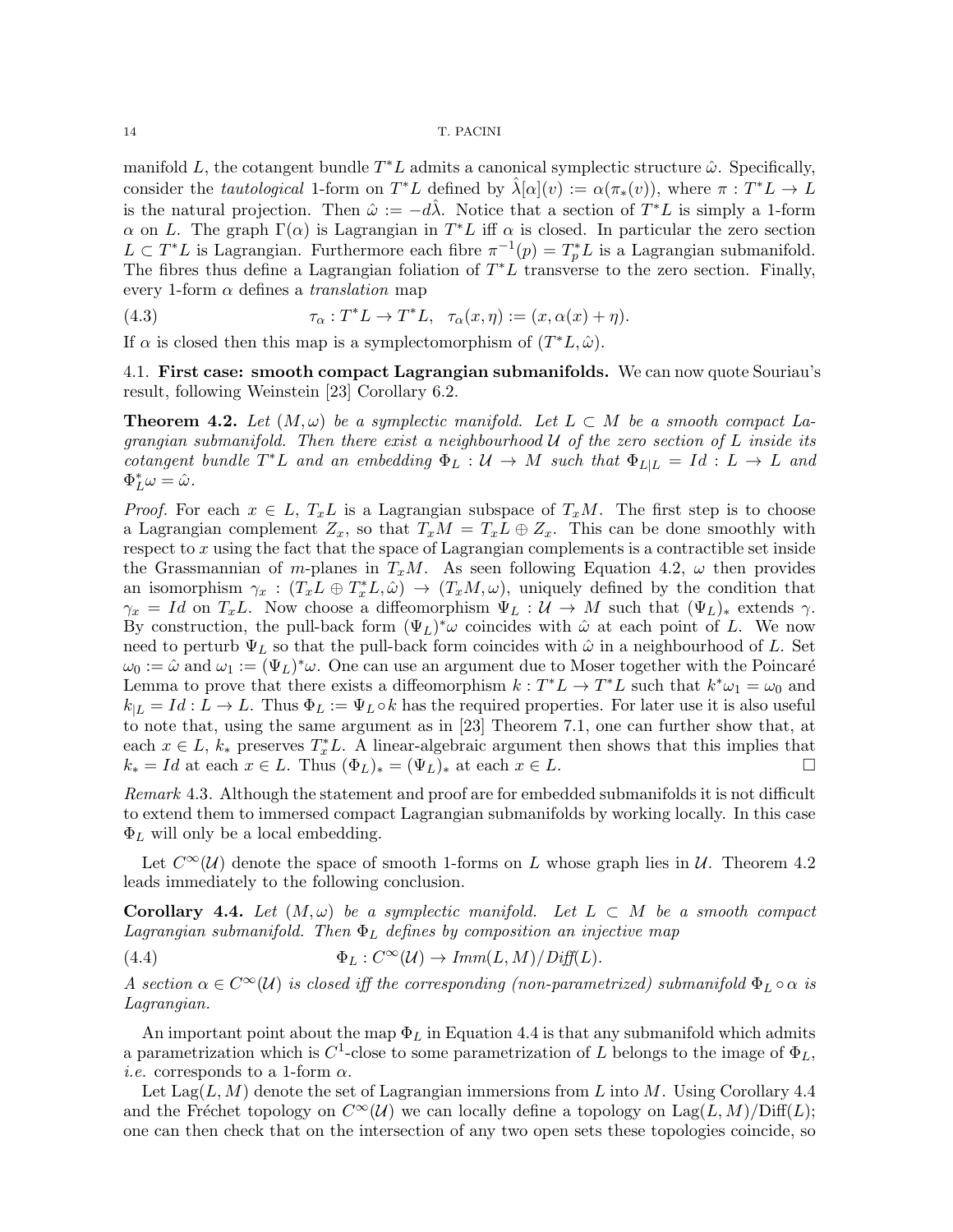we obtain a global topology on  $\text{Lag}(L, M)/\text{Diff}(L)$ . The connected component containing the given  $L \subset M$  defines the moduli space of Lagrangian deformations of L. Coupling Corollary 4.4 with Decomposition 1 gives a good idea of the local structure of this space.

4.2. Second case: Lagrangian cones in  $\mathbb{C}^m$ . Let C be a Lagrangian cone in  $\mathbb{C}^m$  with link  $(\Sigma, g')$  and conical metric  $\tilde{g}$ . The goal of this section is to provide an analogue of the theory of Section 4.1 for this specific submanifold, giving a correspondence between closed 1-forms in  $C^{\infty}_{(\mu-1,\lambda-1)}(\Lambda^1)$  and Lagrangian deformations of  $\tilde{\mathcal{C}}$  with rate  $(\mu,\lambda)$ .

Let  $\theta$  denote the generic point on  $\Sigma$ . We will identify  $\Sigma \times (0, \infty)$  with C via the immersion

(4.5) 
$$
\iota : \Sigma \times (0, \infty) \to \mathbb{C}^m, \quad (\theta, r) \mapsto r\theta.
$$

Remark 4.5. Let  $\theta(t)$  be a curve in  $\Sigma$  such that  $\theta(0) = \theta$ . Let  $r(t)$  be a curve in  $\mathbb{R}^+$  such that  $r(0) = r$ . Differentiating  $\iota$  at the point  $(\theta, r)$  gives identifications

(4.6) 
$$
\iota_*: T_{\theta} \Sigma \oplus \mathbb{R} \rightarrow T_{r\theta} \mathcal{C} \subset \mathbb{C}^m (\theta'(0), r'(0)) \rightarrow d/dt \left(r(t)\theta(t)\right)_{|t=0} = r'(0)\theta + r\theta'(0) \in \mathbb{C}^m.
$$

This leads to the general formula  $\iota_{*|\theta,r}(v, a) = a\theta + rv$ .

We can build an explicit (local) identification  $\Psi_{\mathcal{C}}$  of  $T^*\mathcal{C}$  with  $\mathbb{C}^m$  as follows. Firstly, the metric  $\tilde{g}$  gives an identification

(4.7) 
$$
T^*\mathcal{C} \to T\mathcal{C}, \quad (\theta, r, \alpha_1 + \alpha_2 dr) \mapsto (\theta, r, r^{-2}A_1 + \alpha_2 \partial r),
$$

where  $g'(A_1, \cdot) = \alpha_1$  and we use the notation of Section 2.2. Notice that, according to Remark 4.5, the corresponding vector in  $\mathbb{C}^m$  is  $\iota_*(r^{-2}A_1 + \alpha_2 \partial r) = \alpha_2 \theta + r^{-1}A_1$ . Notice also that Equation 4.7 defines a fibrewise isometry between vector bundles over  $\mathcal{C}$ . Let  $\widetilde{\nabla}$  denote the standard connection on the tangent bundle of  $\mathbb{C}^m$ . Since C has the induced metric, the Levi-Civita connection on TC coincides with the tangential projection  $\tilde{\nabla}^T$ . Let  $T^*\mathcal{C}$  have the induced Levi-Civita connection. Then Equation 4.7 also defines an isomorphism between the two connections.

Secondly, since  $\mathcal C$  is Lagrangian the complex structure provides an identification

$$
(4.8) \t\t \tilde{J}: T\mathcal{C} \simeq N\mathcal{C}.
$$

This is again a fibrewise isometry. The perpendicular component  $\tilde{\nabla}^{\perp}$  defines a connection on NC. Since  $\mathbb{C}^m$  is Kähler,  $\tilde{\nabla} \tilde{J} = \tilde{J} \tilde{\nabla}$ . Thus  $\tilde{\nabla}^{\perp} \tilde{J} = \tilde{J} \tilde{\nabla}^T$ , so Equation 4.8 defines an isomorphism between the two connections.

Thirdly, the Riemannian tubular neighbourhood theorem gives an explicit (local) identification

(4.9) 
$$
N\mathcal{C} \to \mathbb{C}^m, \quad v \in N_r \rho \mathcal{C} \mapsto r\theta + v.
$$

By composition we now obtain the required identification

(4.10) 
$$
\Psi_{\mathcal{C}} : \mathcal{U} \subset T^*\mathcal{C} \to \mathbb{C}^m, \quad (\theta, r, \alpha_1 + \alpha_2 dr) \mapsto r\theta + \tilde{J}(\alpha_2 \theta + r^{-1}A_1).
$$

Now let  $\alpha$  be a 1-form on C. Then, under the above identifications,  $(\Psi_{\mathcal{C}} \circ \alpha) - i \simeq \alpha$ . This shows that if  $\alpha \in C^{\infty}_{(\mu-1,\lambda-1)}(\mathcal{U})$  for some  $\mu > 2$ ,  $\lambda < 2$  then  $\Psi_{\mathcal{C}} \circ \alpha$  is a CS/AC submanifold in  $\mathbb{C}^m$  asymptotic to C with rate  $(\mu, \lambda)$ .

Notice also that

(4.11) 
$$
\Psi_{\mathcal{C}}(\theta, tr, t^2 \alpha_1 + t \alpha_2 dr) = t \Psi_{\mathcal{C}}(\theta, r, \alpha_1 + \alpha_2 dr).
$$

This suggests that we define an action of  $\mathbb{R}^+$  on  $T^*\mathcal{C}$  as follows:

(4.12) 
$$
\mathbb{R}^+ \times T^*\mathcal{C} \to T^*\mathcal{C}, \quad t \cdot (\theta, r, \alpha_1 + \alpha_2 dr) := (\theta, tr, t^2 \alpha_1 + t \alpha_2 dr).
$$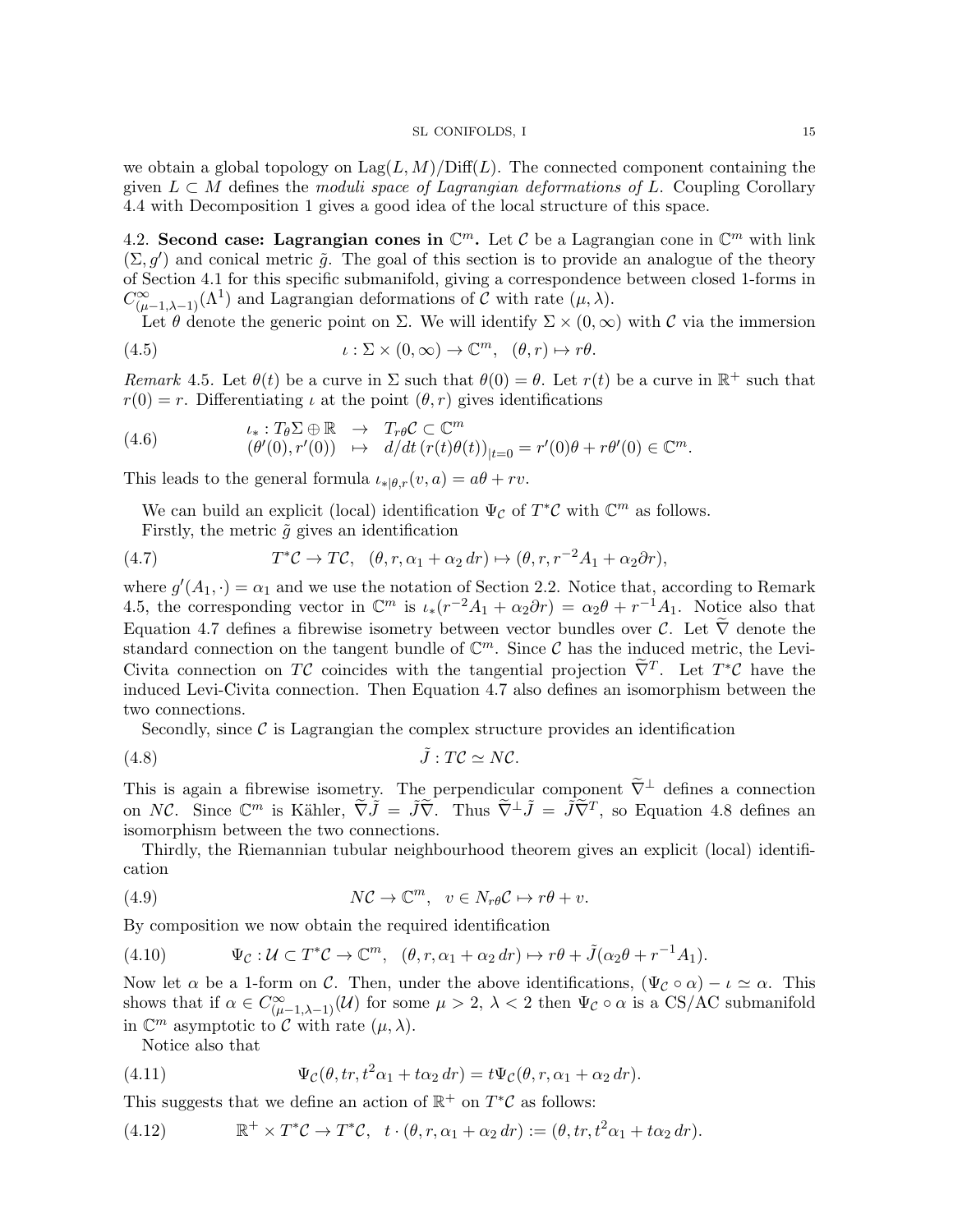With respect to this action on  $T^{\ast}$ C and the standard action by dilations on  $\mathbb{C}^m$ , Equation 4.11 shows that  $\Psi_{\mathcal{C}}$  is an equivariant map.

Remark 4.6. Equation 4.12 introduces an action on  $T^{\ast}C$  which rescales both the base space and the fibres. We can also obtain it as follows. On any cotangent bundle  $T^*L$  there is a natural action

$$
\mathbb{R}^+ \times T^*L \to T^*L, \quad t \cdot (x, \alpha) := (x, t^2\alpha).
$$

The induced action on 1-forms is such that, for the tautological 1-form  $\hat{\lambda}$ ,  $t^*\hat{\lambda} = t^2\hat{\lambda}$ . When  $L = \Sigma \times (0, \infty)$  there is also a natural action

$$
\mathbb{R}^+ \times L \to L, \quad t \cdot (\theta, r) := (\theta, tr).
$$

This induces an action on  $T^*L$  as follows:

$$
\mathbb{R}^+ \times T^*(\Sigma \times (0,\infty)) \to T^*(\Sigma \times (0,\infty)), \quad t \cdot (\theta,r,\alpha_1+\alpha_2 dr) := (\theta, tr, \alpha_1 + t^{-1}\alpha_2 dr).
$$

The induced action on 1-forms preserves  $\hat{\lambda}$  :  $t^*\hat{\lambda} = \hat{\lambda}$ . Equation 4.12 coincides with the composed action and thus satisfies  $t^* \hat{\lambda} = t^2 \hat{\lambda}$ , so  $t^* \hat{\omega} = t^2 \hat{\omega}$ .

We now want to investigate the symplectic properties of the map  $\Psi_{\mathcal{C}}$ . Let  $\tilde{\omega}$  denote the standard symplectic structure on  $\mathbb{C}^m$ . Since C is Lagrangian, the fibres of the normal bundle define (locally) a Lagrangian foliation of  $\mathbb{C}^m$ , transverse to C. Using the fact that  $\Psi_{\mathcal{C}}$  is the identity on C and is linear on each fibre, one can check that, at each point of C,  $(\Psi_{\mathcal{C}})^*\tilde{\omega} = \hat{\omega}$ . Notice also that  $\Psi_{\mathcal{C}}$  identifies the foliation of  $\mathbb{C}^m$  with the foliation of  $\tilde{T}^*\mathcal{C}$  defined by the fibres.

As in the proof of Theorem 4.2, we now want to perturb  $\Psi_c$  so as to obtain a local symplectomorphism  $\mathcal{U} \subset T^*\mathcal{C} \to \mathbb{C}^m$ . As in that case, the idea is to build a (local) diffeomorphism  $k: T^*\mathcal{C} \to T^*\mathcal{C}$  such that  $k_* = Id$  at each point of  $\mathcal{C}$  and  $k^*(\Psi_{\mathcal{C}})^*\tilde{\omega} = \hat{\omega}$ . The construction of such k is sufficiently explicit in [23] p. 333 to allow us to prove that k is equivariant with respect to the  $\mathbb{R}^+$ -action. Furthermore, the fact that the fibres of  $T^*\mathcal{C}$  are Lagrangian for both symplectic forms implies that k preserves these fibres, see [23] Theorem 7.1 for details. Now define

(4.13) 
$$
\Phi_{\mathcal{C}} := \Psi_{\mathcal{C}} \circ k : \mathcal{U} \subset T^*\mathcal{C} \to \mathbb{C}^m.
$$

By construction,  $\Phi_{\mathcal{C}}$  satisfies  $(\Phi_{\mathcal{C}})^*\tilde{\omega} = \hat{\omega}$ . Furthermore,  $\Phi_{\mathcal{C}}$  is equivariant and its fibrewise linearization at each  $x \in \mathcal{C}$  coincides with  $\Psi_{\mathcal{C}}$ . Thus  $\Phi_{\mathcal{C}} = \Psi_{\mathcal{C}} + R$ , for some R satisfying

(4.14) 
$$
|R(\theta, 1, \alpha_1, \alpha_2)| = O(|\alpha_1|_{g'}^2 + |\alpha_2|^2), \text{ as } |a_1|_{g'} + |a_2| \to 0.
$$

Clearly  $R$  is also equivariant. Thus

(4.15) 
$$
|R(\theta, t, \alpha_1, \alpha_2)| = |R(\theta, t \cdot 1, t^2 t^{-2} \alpha_1, t t^{-1} \alpha_2)| = t \cdot O(t^{-4} |\alpha_1|_{g'}^2 + t^{-2} |\alpha_2|^2).
$$

The equivariance of R can be used to determine its asymptotic behaviour with respect to  $r$ after composition with 1-forms on C. For example, given any  $\mu > 2$  and  $\lambda < 2$ , choose  $\alpha$  in the space  $C^{\infty}_{(\mu-1,\lambda-1)}(\mathcal{U})$ . Notice that, as  $r \to \infty$ ,  $r^{-1}|\alpha_1|_{g'} = |\alpha_1|_g = O(r^{\lambda-1})$ . This implies  $r^{-4}|\alpha_1|^2_{g'} = O(r^{2\lambda-4})$ . Analogously,  $|\alpha_2| = O(r^{\lambda-1})$  so  $r^{-2}|\alpha_2|^2 = O(r^{2\lambda-4})$ . Equation 4.15 then shows that  $(R \circ \alpha)(\theta, r) = R(\theta, r, \alpha(\theta, r))$  satisfies  $|R \circ \alpha| = O(r^{2\lambda - 3})$  as  $r \to \infty$ . Further calculations show that the derivatives of  $R \circ \alpha$  scale correspondingly, e.g.

(4.16) 
$$
|(R \circ \alpha)_*(\partial r)| = O(r^{2\lambda - 4}), \quad |(R \circ \alpha)_*(r^{-1}\partial \theta_i)| = O(r^{2\lambda - 4}).
$$

More generally,  $|\tilde{\nabla}^k(R \circ \alpha)| = O(r^{2\lambda - 3 - k})$ . As a result,

$$
|\widetilde{\nabla}^k(\Phi_{\mathcal{C}} \circ \alpha - \iota)| = |\widetilde{\nabla}^k((\Psi_{\mathcal{C}} + R) \circ \alpha - \iota)| \leq |\widetilde{\nabla}^k(\Psi_{\mathcal{C}} \circ \alpha - \iota)| + |\widetilde{\nabla}^k(R \circ \alpha)|
$$
  
=  $O(r^{\lambda - 1 - k}) + O(r^{2\lambda - 3 - k}) = O(r^{\lambda - 1 - k}),$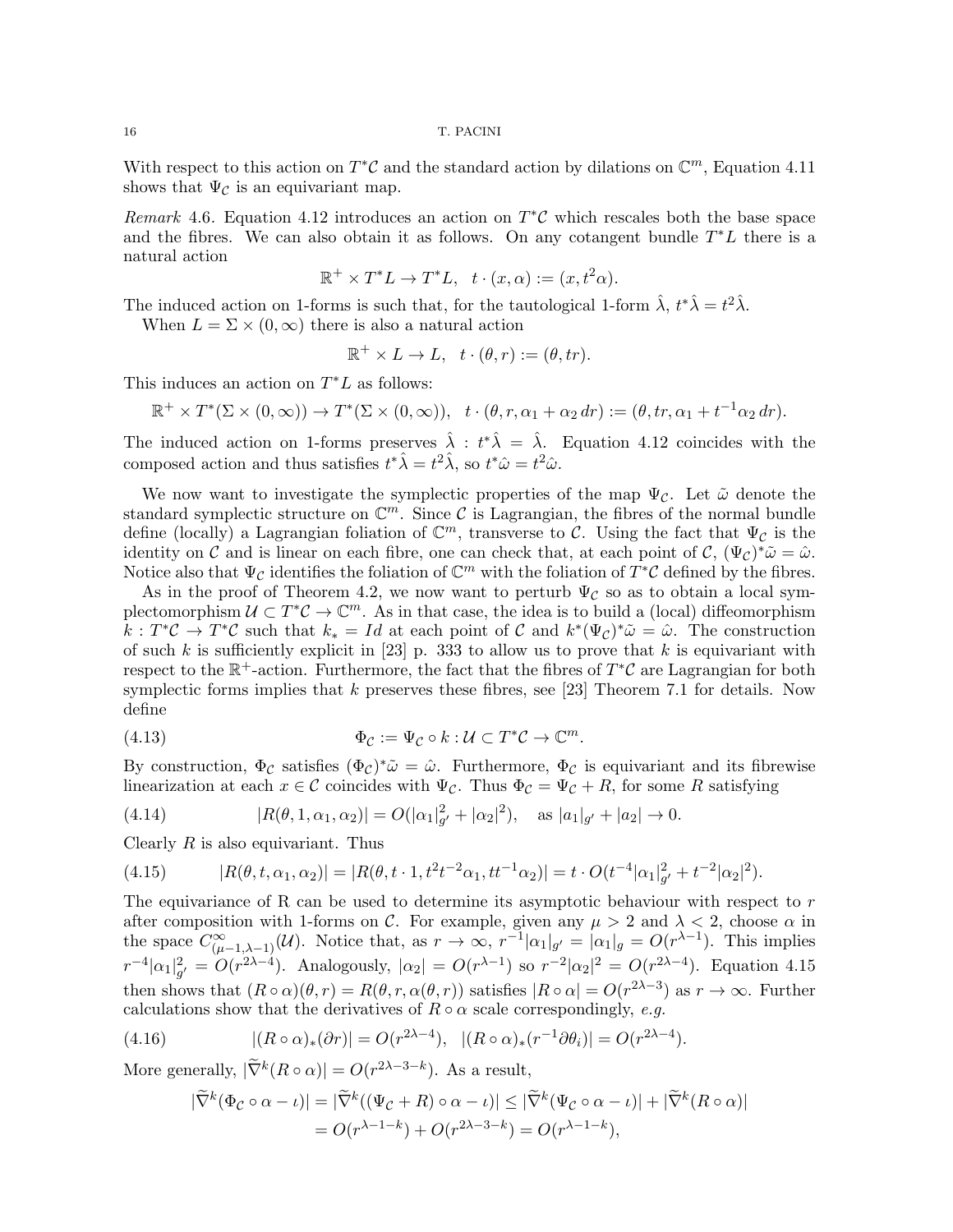where we use  $\lambda < 2$ . This shows that  $\Phi_{\mathcal{C}} \circ \alpha$  is a CS/AC Lagrangian submanifold asymptotic to C with rate  $(\mu, \lambda)$ . Conversely, one can show that any Lagrangian submanifold L of  $\mathbb{C}^m$ which admits a parametrization which is  $C^1$ -close to  $\iota$  and which is asymptotic to  $\iota$  in the sense of Equations 3.1 and 3.2 corresponds to a closed 1-form  $\alpha \in C^{\infty}_{(\mu-1,\lambda-1)}(\mathcal{U}).$ 

In complete analogy with Section 4.1 we can use  $\Phi_{\mathcal{C}}$  and the closed forms in the space  $C^{\infty}_{(\mu-1,\lambda-1)}(\mathcal{U})$  to define a topology on the set of Lagrangian submanifolds which admit a parametrization  $\iota : \Sigma \times \mathbb{R}^+ \to \mathbb{C}^m$  which is asymptotic to C with rate  $(\mu, \lambda)$ . The connected component containing C defines the moduli space of  $CS/AC$  Lagrangian deformations of C with rate  $(\mu, \lambda)$ .

We conclude with a last comment on the differential properties of  $\Psi_{\mathcal{C}}$ . Recall the following general fact.

**Lemma 4.7.** Let  $E \to M$  be a vector bundle, endowed with a connection  $\nabla$ . Let  $\sigma : M \to E$ be a section of E. Choose  $v \in T_pM$ . The connection defines a decomposition into "vertical" and "horizontal" subspaces

(4.17) 
$$
T_{\sigma(p)}E = V_{\sigma(p)} \oplus H_{\sigma(p)}, \text{ with } V_{\sigma(p)} \simeq E_p, H_{\sigma(p)} \simeq T_p(M).
$$

Under these identifications,  $\sigma_*(v) \simeq \nabla_v \sigma + v$ .

We can apply Lemma 4.7 as follows. Let  $\alpha$  be a section of  $T^*\mathcal{C}$  so that  $\Psi_{\mathcal{C}} \circ \alpha : \mathcal{C} \to \mathbb{C}^m$  is a submanifold of  $\mathbb{C}^m$ . Choose  $v \in T_{r\theta} \mathcal{C}$ . Then, using the identifications 4.7, 4.8, 4.9 and Lemma 4.7,

(4.18) 
$$
(\Psi_{\mathcal{C}} \circ \alpha)_*(v) \simeq \nabla_v \alpha + v,
$$

where  $\tilde{\nabla}$  denotes the Levi-Civita connection on  $T^*C$ .

4.3. Third case: CS/AC Lagrangian submanifolds in  $\mathbb{C}^m$ . Let  $\iota: L \to \mathbb{C}^m$  be an AC Lagrangian submanifold with rate  $\lambda$ , centers  $p_i$  and ends  $S_i$ . Using the notation of Section 4.2, the map  $\Phi_{\mathcal{C}_i} + p_i : T^*\mathcal{C}_i \to \mathbb{C}^m$  identifies  $\iota(S_i) \subset \mathbb{C}^m$  with the graph  $\Gamma(\alpha_i)$  of some closed 1-form  $\alpha_i$ . This construction also determines a distinguished coordinate system  $\phi_i$  by imposing the relation

$$
\phi_i : \mathcal{C}_i \to S_i, \quad \iota \circ \phi_i = \Phi_{\mathcal{C}_i} \circ \alpha_i.
$$

Letting  $(d\phi_i)^*: T^*S_i \to T^*\mathcal{C}_i$  denote the corresponding identification of cotangent bundles, we obtain an identification of the zero section  $C_i$  with the zero section  $S_i$ . We can use the symplectomorphism  $\tau_{\alpha_i}$  defined in Equation 4.3 to "bridge the gap" between these identifications, obtaining a symplectomorphism

(4.19) 
$$
\Phi_{S_i} : \mathcal{U}_i \subset T^* S_i \to \mathbb{C}^m, \quad \Phi_{S_i} := \Phi_{\mathcal{C}_i} \circ \tau_{\alpha_i} \circ (d\phi_i)^* + p_i
$$

which restricts to the identity on  $S_i$ . These maps provide a Lagrangian neighbourhood for each end of L. Using the same methods as in the proof of Theorem 4.2 one can interpolate between these maps. The final result is a symplectomorphism

(4.20) 
$$
\Phi_L: \mathcal{U} \subset T^*L \to \mathbb{C}^m
$$

which restricts to the identity along  $L$ . This allows us to parametrize AC deformations of  $L$ with rate  $\lambda$  in terms of closed 1-forms in the space  $C^{\infty}_{\lambda-1}(\mathcal{U})$ .

More generally, given a CS or CS/AC Lagrangian submanifold L in  $\mathbb{C}^m$ , the same ideas define a symplectomorphism  $\Phi_L$  as in Equation 4.20. The same is true for a CS submanifold in M: this time it is necessary to insert appropriate compositions by  $\Upsilon_i$ . We refer to Joyce [10] for additional details concerning constructions of this type.

Coupling these results with Decompositions 2, 3 and 4 now gives a good idea of the local structure of the corresponding moduli spaces of Lagrangian deformations, defined as in Sections 4.1 and 4.2.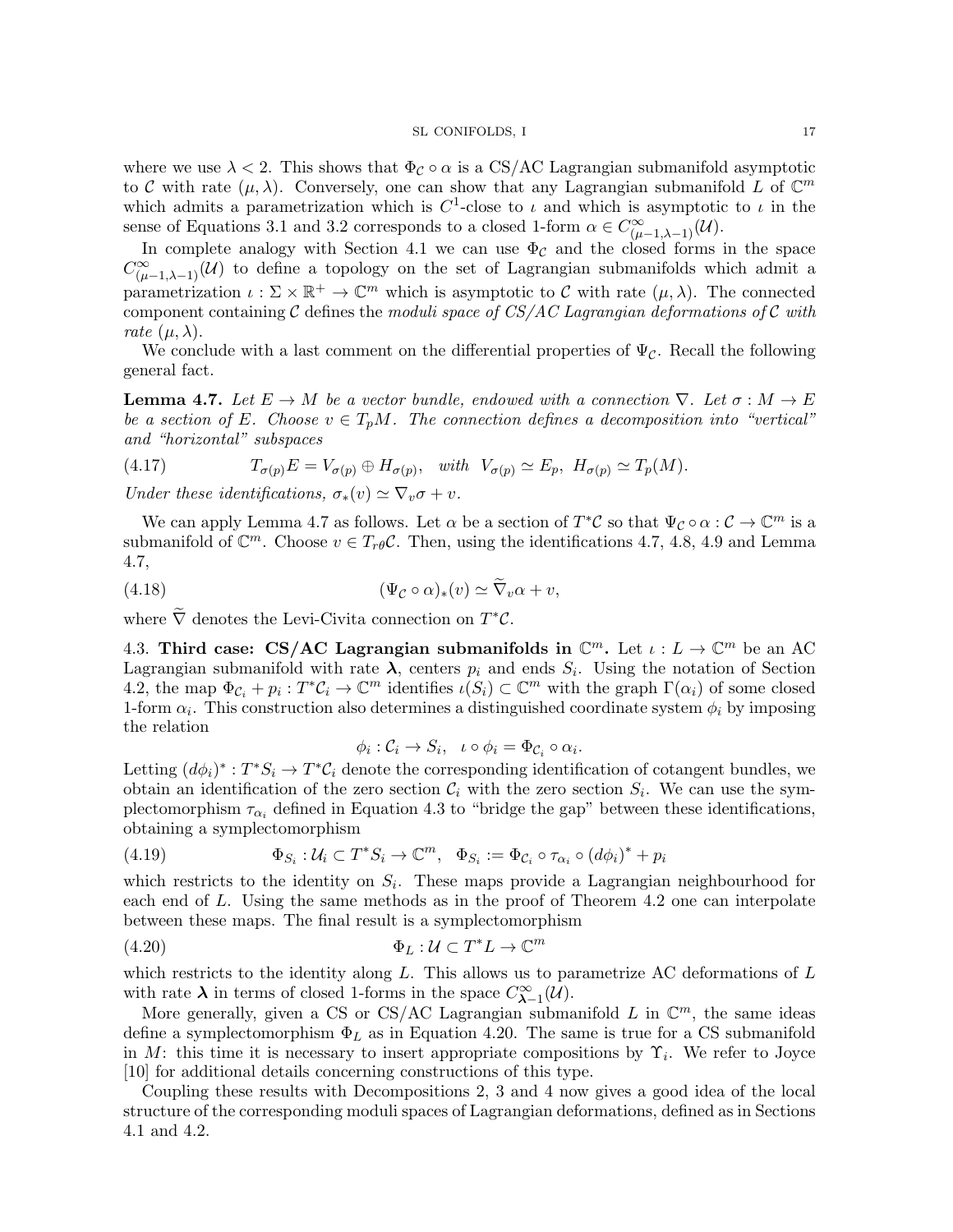4.4. Lagrangian deformations with moving singularities. In Section 4.3 the given Lagrangian submanifold  $L$  is deformed keeping the singular points fixed in the ambient manifold  $\mathbb{C}^m$  or M. It is also natural to want to deform L allowing the singular points to move within the ambient space. Analogously, one might want to allow the corresponding Lagrangian cones  $\mathcal{C}_i$  to rotate in  $\mathbb{C}^m$ . The correct set-up for doing this when  $\iota: L \to M$  is a CS Lagrangian submanifold with singularities  $\{x_1, \ldots, x_s\}$  and identifications  $v_i$  is as follows. The ideas are based on [11] Section 5.1. Define

(4.21) 
$$
P := \{(p, v) : p \in M, v : \mathbb{C}^m \to T_pM \text{ such that } v^* \omega = \tilde{\omega}, v^* J = \tilde{J}\}.
$$

P is a  $U(m)$ -principal fibre bundle over M with the action

$$
U(m) \times P \to P, \quad M \cdot (p, v) := (p, v \circ M^{-1}).
$$

As such, P is a smooth manifold of dimension  $m^2 + 2m$ .

Our aim is to use one copy of P to parametrize the location of each singular point  $p_i = \iota(x_i) \in$ M and the direction of the corresponding cone  $\mathcal{C}_i \subset \mathbb{C}^m$ : the group action will allow the cone to rotate leaving the singular point fixed. As we are interested only in small deformations of  $L$ we can restrict our attention to a small open neighbourhood of the pair  $(p_i, v_i) \in P$ . In general the  $\mathcal{C}_i$  will have some symmetry group  $G_i \subset U(m)$ , *i.e.* the action of this  $G_i$  will leave the cone fixed. To ensure that we have no redundant parameters we must therefore further restrict our attention to a slice of our open neighbourhood, i.e. a smooth submanifold transverse to the orbits of  $G_i$ . We denote this slice  $\mathcal{E}_i$ : it is a subset of P containing  $(p_i, v_i)$  and of dimension  $m^2 + 2m - \dim(G_i)$ . We then set  $\mathcal{E} := \mathcal{E}_1 \times \cdots \times \mathcal{E}_s$ . The point  $e := (p_1, v_1), \ldots, (p_s, v_s) \in \mathcal{E}$ will denote the initial data as in Definition 3.6.

We now want to extend the datum of  $(L, \iota)$  to a family of Lagrangian submanifolds  $(L, \iota_{\tilde{e}})$ parametrized by  $\tilde{e} = ((\tilde{p}_1, \tilde{v}_1), \ldots, (\tilde{p}_s, \tilde{v}_s)) \in \mathcal{E}$  (making  $\mathcal E$  smaller if necessary). Each  $(L, \iota_{\tilde{e}})$ should satisfy  $\iota_{\tilde{e}}(p_i) = \tilde{p}_i$  and admit identifications  $\tilde{v}_i$  and cones  $\mathcal{C}_i$  as in Definition 3.6. We further require that  $\iota_e = \iota$  globally and that  $\iota_{\tilde{e}} = \iota$  outside a neighbourhood of the singularities. The construction of such a family is actually straight-forward: using the maps  $\Upsilon_i$ , it reduces to a choice of an appropriate family of compactly-supported symplectomorphisms of  $\mathbb{C}^m$ .

It is now possible to choose an open neighbourhood  $\mathcal{U} \subset T^*L$  and embeddings  $\Phi_L^{\tilde{e}}: \mathcal{U} \to M$ which, away from the singularities, coincide with the embedding  $\Phi_L$  introduced in Section 4.3. The final result is that, after such a choice, the moduli space of CS Lagrangian deformations of L with rate  $\mu$  and moving singularities can be parametrized in terms of pairs  $(\tilde{e}, \alpha)$  where  $\tilde{e} \in \mathcal{E}$  and  $\alpha$  is a closed 1-form on L belonging to the space  $C^{\infty}_{\mu-1}(\mathcal{U})$ .

Analogous results hold of course for CS and CS/AC submanifolds in  $\mathbb{C}^m$ . In this case it is sufficient to set  $P := \{(p, v)\}\$ , with  $p \in \mathbb{C}^m$  and  $v \in U(m)$ .

# 5. Special Lagrangian conifolds

**Definition 5.1.** A *Calabi-Yau* (CY) manifold is the data of a Kähler manifold  $(M^{2m},g,J,\omega)$ and a non-zero  $(m, 0)$ -form  $\Omega$  satisfying  $\nabla \Omega \equiv 0$  and normalized by the condition  $\omega^m/m! =$  $(-1)^{m(m-1)/2} (i/2)^m \Omega \wedge \overline{\Omega}.$ 

In particular  $\Omega$  is holomorphic and the holonomy of  $(M, g)$  is contained in SU(m). We will refer to  $\Omega$  as the *holomorphic volume form* on M.

**Example 5.2.** The simplest example of a CY manifold is  $\mathbb{C}^m$  with its standard structures  $\tilde{g}$ ,  $\tilde{J}, \tilde{\omega}$  and  $\tilde{\Omega} := dz^1 \wedge \cdots \wedge dz^m$ .

**Definition 5.3.** Let  $M^{2m}$  be a CY manifold and  $L^m \to M$  be an immersed or embedded Lagrangian submanifold. We can restrict  $\Omega$  to L, obtaining a non-vanishing complex-valued m-form  $\Omega_{|L}$  on L. We say that L is special Lagrangian (SL) iff this form is real, *i.e.* Im  $\Omega_{|L} \equiv 0$ . In this case Re  $\Omega_{|L}$  defines a volume form on L, thus a natural orientation.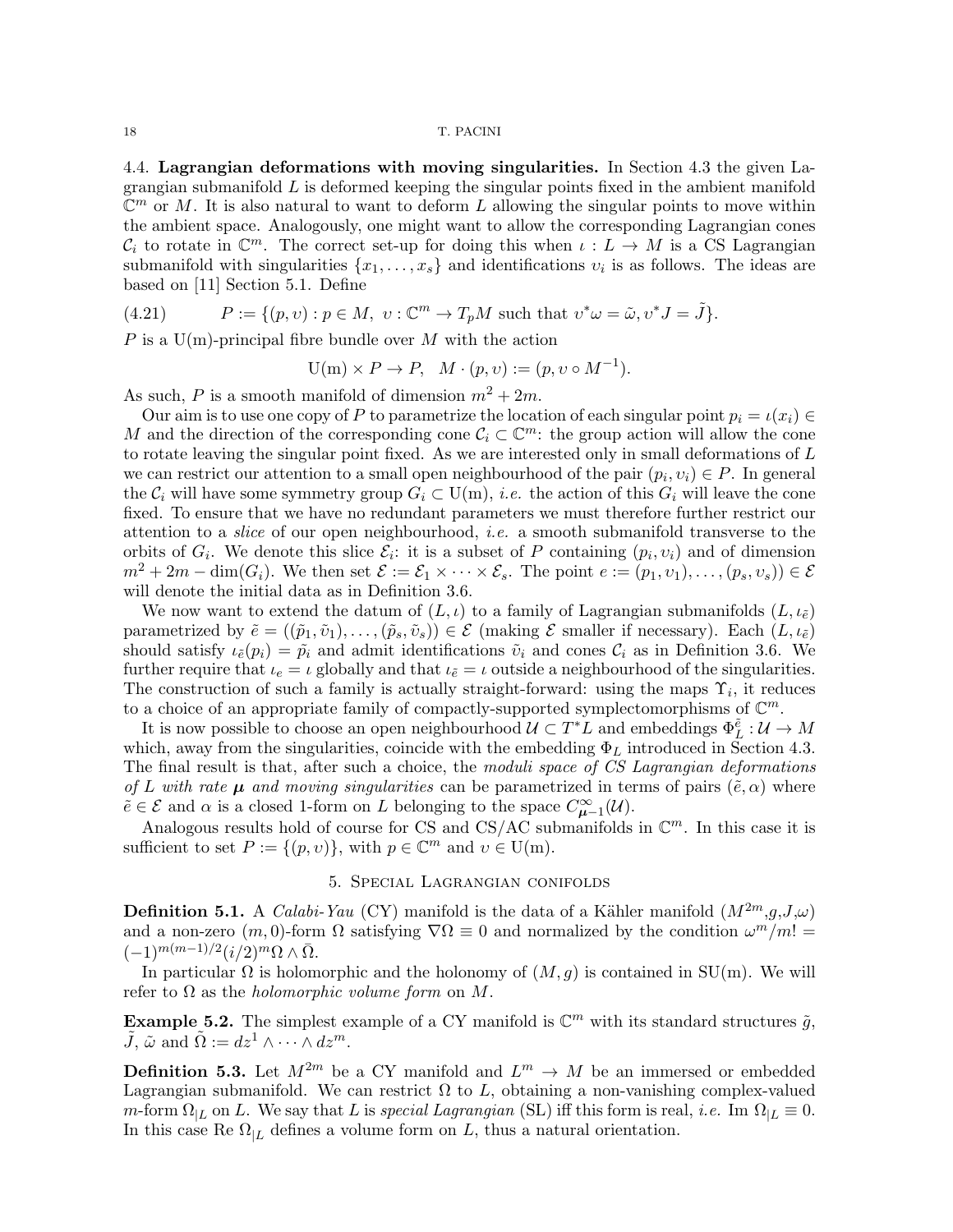Lagrangian submanifolds (especially the immersed ones) tend to be very "soft" objects: for example, Section 4 shows that they have infinite-dimensional moduli spaces. They also easily allow for cutting, pasting and desingularization procedures. The "special" condition rigidifies them considerably: the corresponding deformation, gluing and desingularization processes require much "harder" techniques. Cf. e.g. [5], [12], [13], [20] for recent gluing results and [6] for local desingularization issues.

**Definition 5.4.** We can define AC, CS and CS/AC special Lagrangian submanifolds in  $\mathbb{C}^m$ exactly as in Definitions 3.2, 3.3 and 3.4, simply adding the requirement that the submanifolds be special Lagrangian. In particular this implies that the cones  $\mathcal{C}_i$  are SL in  $\mathbb{C}^m$ . Following Definition 3.6 we can also define CS special Lagrangian submanifolds in a general CY manifold M: in this case it is necessary to also add the requirement that  $v_i^* \Omega = \tilde{\Omega}$ .

We use the generic term *special Lagrangian conifold* to refer to any of the above.

*Remark* 5.5. It follows from Joyce [10] Theorem 5.5 that if L is a CS or  $CS/AC$  SL submanifold with respect to some rate  $\mu = 2 + \epsilon$  with  $\epsilon$  in a certain range  $(0, \epsilon_0)$  then it is also CS or CS/AC with respect to any other rate of the form  $\mu' = 2 + \epsilon'$  with  $\epsilon' \in (0, \epsilon_0)$ . The precise value of  $\epsilon_0$  is determined by certain exceptional weights for the cones  $\mathcal{C}_i$ , introduced in Section 7. We refer to [10] for details.

**Example 5.6.** Let C be a Lagrangian cone in  $\mathbb{C}^m$  with smooth link  $\Sigma^{m-1}$ . It can be shown that C is SL (with respect to some holomorphic volume form  $e^{i\theta}\tilde{\Omega}$ ) iff  $\Sigma$  is minimal in  $\mathbb{S}^{2m-1}$ with respect to the natural metric on the sphere. Then C is a CS/AC SL in  $\mathbb{C}^m$ . Cf. e.g. [3], [4], [5], [6], [8] for examples.

We refer to Joyce [9] Section 6.4 for examples of AC SLs in  $\mathbb{C}^m$  with various rates.

# 6. Setting up the SL deformation problem

If  $\iota: L \to M$  is a SL conifold we can specialize the framework of Section 4 to study the SL deformations of L. Notice that the SL condition is again invariant under reparametrizations. Thus, if L is smooth and compact, the moduli space  $\mathcal{M}_L$  of SL deformations of L can be defined as the connected component containing L of the subset of SL submanifolds in  $\text{Lag}(L, M)/\text{Diff}(L)$ . As seen in Sections 4.2 and 4.3, if L is an AC, CS or CS/AC Lagrangian submanifold with specific rates of growth/decay on the ends, we can obtain moduli spaces of Lagrangian or SL deformations of L with those same rates by simply restricting our attention to closed 1-forms on L which satisfy corresponding growth/decay conditions.

Our ultimate goal is to prove that moduli spaces of SL conifolds often admit a natural smooth structure with respect to which they are finite-dimensional manifolds. Failing this, we want to identify the obstructions which prevent this from happening. Generally speaking, the strategy for proving these results will be to view  $\mathcal{M}_L$  locally as the zero set of some smooth map F defined on the space of closed forms in  $C^{\infty}(\mathcal{U})$  (when L is smooth and compact) or in  $C^{\infty}_{(\mu-1,\lambda-1)}(\mathcal{U})$  (when L is CS/AC with rate  $(\mu,\lambda)$ ): we can then attempt to use the Implicit Function Theorem to prove that this zero set is smooth.

The choice of F is dictated by Definition 5.3. Let  $\Omega$  denote the given holomorphic volume form on M. Then F must compute the values of Im  $\Omega$  on each Lagrangian deformation of L. In the following sections we present the precise construction of  $F$  and study its properties, for each case of interest.

*Note:* To simplify the notation, from now on we will drop the immersion  $\iota : L \to M$  and simply identify  $L$  with its image. In particular we will identify the singularities  $x_i$  with their images  $\iota(x_i)$ .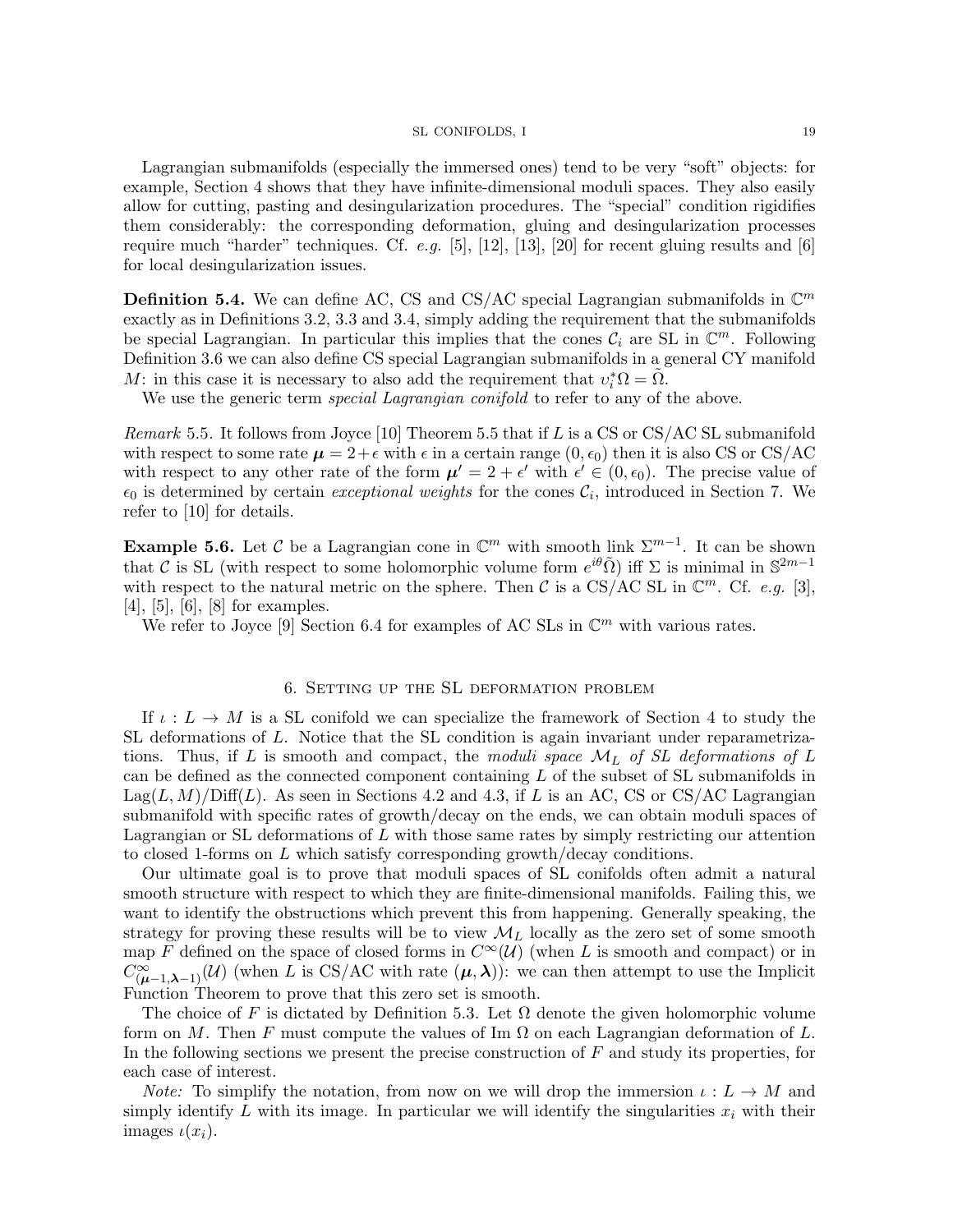6.1. First case: smooth compact special Lagrangians. Let  $L \subset M$  be a smooth compact SL submanifold, endowed with the induced metric g and orientation. Define  $\Phi_L : \mathcal{U} \to M$  as in Section 4.1. Consider the pull-back real m-form  $\Phi_L^*(\text{Im }\Omega)$  defined on U. Given any closed  $\alpha \in C^{\infty}(\mathcal{U})$ , let  $\Gamma(\alpha)$  denote the submanifold in U defined by its graph. It is diffeomorphic to L via the projection  $\pi: T^*L \to L$ . The pull-back form restricts to an m-form  $\Phi_L^*({\rm Im }\ \Omega)_{|\Gamma(\alpha)}$ on  $\Gamma(\alpha)$ . It is clear from Definition 5.3 that  $\Gamma(\alpha)$  is SL iff this form vanishes. We can now pull this form back to L via  $\alpha$  (equivalently, push it down to L via  $\pi_*$ ), obtaining a real m-form on L: then  $\Gamma(\alpha)$  is SL iff this form vanishes on L. Finally, let  $\star$  denote the Hodge star operator defined on  $L$  by  $g$  and the orientation. Using this operator we can reduce any  $m$ -form on  $L$  to a function.

Summarizing, let  $\mathcal{D}_L$  denote the space of closed 1-forms on L whose graph lies in  $\mathcal{U}$ . We then define the map  $F$  as follows.

(6.1) 
$$
F: \mathcal{D}_L \to C^{\infty}(L), \quad \alpha \mapsto \star(\alpha^*(\Phi_L^* \operatorname{Im} \Omega)) = \star((\Phi_L \circ \alpha)^* \operatorname{Im} \Omega).
$$

**Proposition 6.1.** The non-linear map  $F$  has the following properties:

- (1) The set  $F^{-1}(0)$  parametrizes the space of all SL deformations of L which are  $C^1$ -close to L.
- (2) F is a smooth map between Fréchet spaces. Furthermore, for each  $\alpha \in \mathcal{D}_L$ ,  $\int_L F(\alpha) \, vol_g =$ 0.
- (3) The linearization  $dF[0]$  of F at 0 coincides with the operator  $d^*$ , i.e.

(6.2) 
$$
dF[0](\alpha) = d^*\alpha.
$$

Proof. These results are standard, cf. [16] or [10] Prop. 2.10. However for the reader's convenience we give a sketch of the argument with respect to our own set of conventions. To simplify the notation we identify U with its image in M via  $\Phi_L$ . This allows us to write

(6.3) 
$$
F(\alpha) = \star(\pi_*(\text{Im }\Omega_{|\Gamma(\alpha)})).
$$

We also identify  $L$  with the zero section in  $T^*L$ .

The first statement follows directly from the definition of  $F$  and the results of Section 4.1. More precisely the statement is that, up to composition with  $\Phi_L$ ,  $F^{-1}(0)$  coincides with the set of SL submanifolds which admit a parametrization which is  $C<sup>1</sup>$ -close to some parametrization of L.

To prove the second statement, notice that  $\int_L F(\alpha) \, vol_g = \int_{\Gamma(\alpha)} \text{Im } \Omega$ . The fact that  $\Omega$ is closed implies that Im  $\Omega$  is closed. Furthermore the submanifold  $\Gamma(\alpha)$  is homotopic, thus homologous, to the zero section L. Thus  $\int_{\Gamma(\alpha)}$  Im  $\Omega = \int_L$  Im  $\Omega = 0$  because L is SL. The smoothness of  $F$  is clear from its definition.

To prove Equation 6.2, fix any  $\alpha \in \Lambda^1(L)$  and let v denote the normal vector field along L determined by imposing  $\alpha(\cdot) \equiv \omega(v, \cdot)$ . We can extend v to a global vector field v on M. Let  $\phi_s$  denote any 1-parameter family of diffeomorphisms of M such that  $d/ds(\phi_s(x))_{|s=0}$ v(x). Then the two 1-parameter families of m-forms on L,  $(s\alpha)^*(\text{Im }\Omega) = \pi_*(\text{Im }\Omega_{|\Gamma(s\alpha)})$  and  $(\phi_s^*$ Im  $\Omega)_{|L}$ , coincide up to first order so that standard calculus of Lie derivatives shows that

$$
dF[0](\alpha) \, vol_g = d/ds (F(s\alpha) \, vol_g)_{|s=0} = d/ds (\pi_*(\text{Im }\Omega_{|\Gamma(s\alpha)}))_{|s=0}
$$
  
=  $d/ds (\phi_s^* \text{Im }\Omega)_{|L;s=0} = (\mathcal{L}_v \text{Im }\Omega)_{|L}$   
=  $(di_v \text{ Im }\Omega)_{|L}$ 

where in the last equality we use *Cartan's formula*  $\mathcal{L}_v = di_v + i_v d$  and the fact that Im  $\Omega$  is closed.

We now claim that  $(i_v \text{Im } \Omega)_{|L} = - \star \alpha$  on L. This is a linear algebra statement so we can check it point by point. We can also assume that  $v$  is a unit vector at that point. Fix a point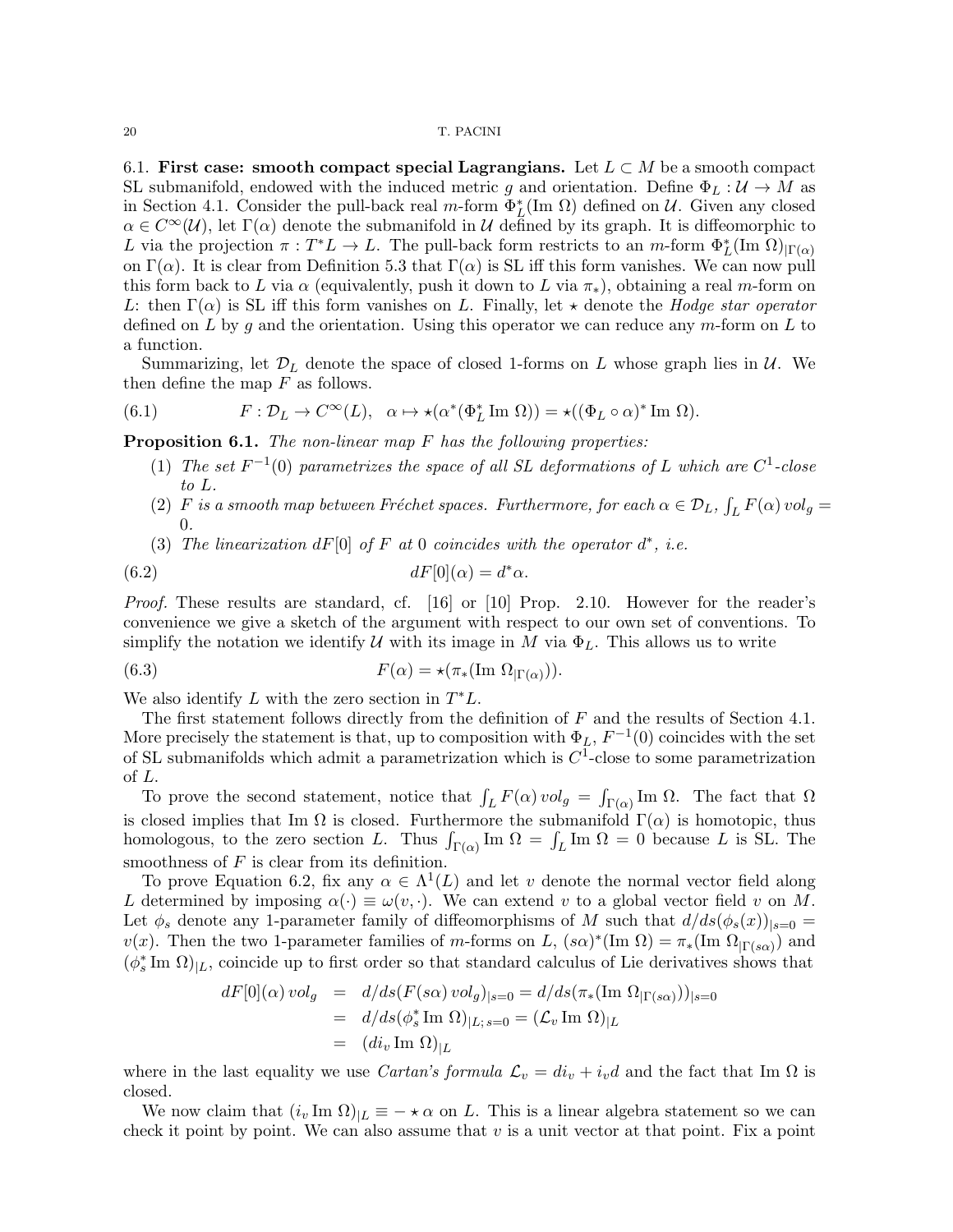$x \in L$  and an isomorphism  $T_x M \simeq \mathbb{C}^m$  identifying the CY structures on  $T_x M$  with the standard structures on  $\mathbb{C}^m$ . This map will identify  $T_x L$  with a SL m-plane  $\Pi$  in  $\mathbb{C}^m$ . Consider the action of SU(m) on the Grassmannian of m-planes in  $\mathbb{C}^m$ . In [3] page 89 it is shown that SU(m) acts transitively on the subset of SL  $m$ -planes and that the isotropy subgroup corresponding to the distinguished SL plane  $\mathbb{R}^m := \text{span}\{\partial x^1, \ldots, \partial x^m\}$  is  $\text{SO}(m) \subset \text{SU}(m)$ ; in other words, the set of SL m-planes in  $\mathbb{C}^m$  can be identified with the homogeneous space  $SU(m)/SO(m)$ . Up to a rotation in SU(m) we can assume that  $\Pi = \mathbb{R}^m$ . Up to a rotation in SO(m) we can further assume that  $v(x) = \partial y^1$ . It is thus sufficient to check our claim in this case only. We can write Im  $\Omega = dy^1 \wedge dx^2 \wedge \cdots \wedge dx^m + (\ldots)$ . It follows that  $(i_v \text{Im } \Omega)_{\mathbb{R}^m} = dx^2 \wedge \cdots \wedge dx^m$ . On the other hand  $\alpha = -dx^1$ , proving the claim, thus Equation 6.2.

Remark 6.2. Notice that  $\star$  depends on  $x \in L$ ,  $\Gamma(\alpha)$  depends on  $\alpha$  and  $\Phi_L^*$  Im  $\Omega_{|\Gamma(\alpha)}$  depends on  $\alpha$  and  $\nabla \alpha$ . We can thus think of F as being obtained from an underlying smooth function

(6.4) 
$$
F' = F'(x, y, z) : \mathcal{U} \oplus (T^*L \otimes T^*L) \to \mathbb{R}
$$

via the following relationship:

(6.5) 
$$
F(\alpha) = F'(x, \alpha(x), \nabla \alpha(x)).
$$

More specifically, F' can be defined as follows. Choose a point  $(x, y) \in \mathcal{U}$ . Let  $e_1, \ldots, e_m$  be an orthonormal positive basis of  $T_xL$ . Now choose any  $z \in T_x^*L \otimes T_x^*L$ . Recall from Lemma 4.7 that, using the Levi-Civita connection,  $T_{(x,y)}\mathcal{U} \simeq T_x^*L \oplus T_xL$ . Thus the vectors  $(i_{e_i}z, e_i)$ span an m-plane in  $T_{(x,y)}\mathcal{U}$ ; when  $y = \alpha$  and  $z = \nabla \alpha$ , this m-plane coincides with  $T_{(x,\alpha)}\Gamma(\alpha)$ . We can now define

(6.6) 
$$
F'(x, y, z) := \Phi_L^* \operatorname{Im} \Omega_{|(x, y)}((i_{e_1}z, e_1), \ldots, (i_{e_m}z, e_m)).
$$

For any fixed  $x \in L$ , y and z vary in the linear space  $T_x^*L \oplus (T_x^*L \otimes T_x^*L)$  so Taylor's theorem shows

(6.7) 
$$
F'(x, y, z) = F'(x, 0, 0) + \frac{\partial F'}{\partial y}(x, 0, 0) y + \frac{\partial F'}{\partial z}(x, 0, 0) z + Q'(x, y, z)
$$

for some smooth  $Q' = Q'(x, y, z)$  satisfying  $Q'(x, y, z) = O(|y|^2 + |z|^2)$  for each x, as  $|y| \to 0$ and  $|z| \to 0$ . By substitution we find

$$
F(\alpha) = F'(x, \alpha(x), \nabla \alpha(x))
$$
  
=  $F'(x, 0, 0) + \frac{\partial F'}{\partial y}(x, 0, 0) \alpha(x) + \frac{\partial F'}{\partial z}(x, 0, 0) \nabla \alpha(x) + Q'(x, \alpha(x), \nabla \alpha(x)).$ 

The fact that L is SL implies that  $F'(x, 0, 0) \equiv 0$ . Notice also that by the chain rule

$$
d/ds(F(s\alpha))_{|s=0} = d/ds(F'(x, s\alpha(x), s\nabla\alpha(x))_{|s=0} = \frac{\partial F'}{\partial y}(x, 0, 0) \alpha(x) + \frac{\partial F'}{\partial z}(x, 0, 0) \nabla\alpha(x).
$$

On the other hand,  $d/ds(F(s\alpha))_{|s=0} = dF[0](\alpha) = d^*\alpha$ . Combining these equations leads to

(6.8) 
$$
F(\alpha) = d^*\alpha + Q'(x, \alpha(x), \nabla \alpha(x)).
$$

6.2. Second case: special Lagrangian cones in  $\mathbb{C}^m$ . Let C be a SL cone in  $\mathbb{C}^m$ , endowed with the induced metric  $\tilde{g}$  and orientation. Define  $\Phi_{\mathcal{C}}: \mathcal{U} \to \mathbb{C}^m$  as in Section 4.2. Fix any  $\mu > 2$ ,  $\lambda < 2$ . Let  $\mathcal{D}_{\mathcal{C}}$  denote the space of closed 1-forms in  $C^{\infty}_{(\mu-1,\lambda-1)}(\Lambda^1)$  whose graph lies in U. Given  $\alpha \in \mathcal{D}_{\mathcal{C}}$ , define  $F(\alpha)$  as in Equation 6.1.

Proposition 6.3. The non-linear map F has the following properties:

(1) The set  $F^{-1}(0)$  parametrizes the space of all SL deformations of C which are  $C^1$ -close to L and are asymptotic to C with rate  $(\mu, \lambda)$ .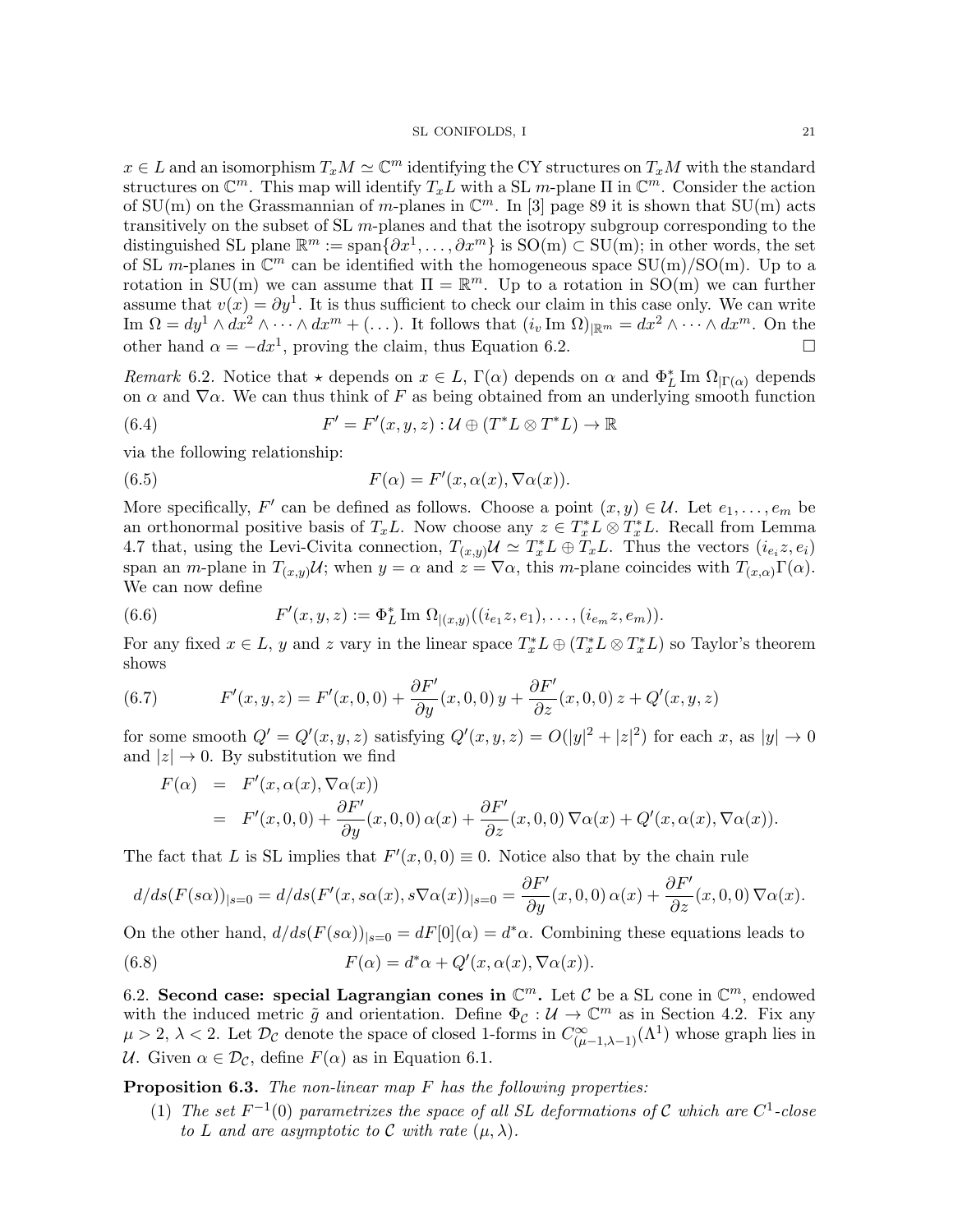(2) F is a well-defined smooth map

 $F: \mathcal{D}_{\mathcal{C}} \to C^{\infty}_{(\mu-2,\lambda-2)}(\mathcal{C}).$ 

In particular, for each  $\alpha \in \mathcal{D}_{\mathcal{C}}$ ,  $F(\alpha) \in C^{\infty}_{(\mu-2,\lambda-2)}(\mathcal{C})$ .

(3) The linearization  $dF[0]$  of F at 0 coincides with the operator  $d^*$ , i.e.

(6.9) 
$$
dF[0](\alpha) = d^*\alpha.
$$

*Proof.* The first statement follows from the definition of  $F$  and the results of Section 4.2. Concerning the second statement, we may write

$$
F(\alpha) = \star(\alpha^*(\Phi_C^* \operatorname{Im} \tilde{\Omega})) = \operatorname{Im} \tilde{\Omega}((\Phi_C \circ \alpha)_*(e_1), \dots, (\Phi_C \circ \alpha)_*(e_m))
$$
  
= 
$$
\operatorname{Im} \tilde{\Omega}((\Psi_C \circ \alpha)_*(e_1) + (R \circ \alpha)_*(e_1), \dots, (\Psi_C \circ \alpha)_*(e_m) + (R \circ \alpha)_*(e_m))
$$
  
= 
$$
\operatorname{Im} \tilde{\Omega}((\Psi_C \circ \alpha)_*(e_1), \dots, (\Psi_C \circ \alpha)_*(e_m)) + \dots,
$$

where  $e_i$  is a local  $\tilde{g}$ -orthornomal basis of TC.

Consider this last equation as  $r \to \infty$ . Equation 4.18 shows that its first term is of the form Im  $\tilde{\Omega}(e_1,\ldots,e_m) + \tilde{\Omega(r^{\lambda-2})}$ . The first term here vanishes because C is SL, leaving the term  $O(r^{\lambda-2})$ . Equation 4.16 shows that the remaining terms in  $F(\alpha)$  are of the form  $O(r^{2\lambda-4})$ . Analogous methods apply for  $r \to 0$ , showing that  $F(\alpha) \in C^0_{(\mu-2,\lambda-2)}(\mathcal{C})$ .

To study the derivatives of  $F(\alpha)$  we endow U with the metric and Levi-Civita connection  $\nabla$ pulled back from  $\mathbb{C}^m$  via  $\Phi_{\mathcal{C}}$ , so that  $\nabla(\Phi_{\mathcal{C}}^*\text{Im }\tilde{\Omega}) = \Phi_{\mathcal{C}}^*(\tilde{\nabla} \text{Im }\tilde{\Omega}) = 0$ . Let g denote the induced metric on  $\Gamma(\alpha)$ . Then C can be endowed with either the metric  $\tilde{q}$  and induced connection  $\nabla$  or with the metric  $\alpha^* g$  and induced connection  $\nabla$ . One can check, or cf. [19], that the fact that  $\alpha^* g$  is asymptotic to  $\tilde{g}$  implies that the difference tensor  $A := \nabla - \tilde{\nabla}$  satisfies  $|A| = O(r^{\lambda-3}),$ as  $r \to \infty$ . Notice that

$$
F(\alpha) \,\mathrm{vol}_{\tilde{g}} = (\Phi_{\mathcal{C}} \circ \alpha)^* \,\mathrm{Im}\,\,\tilde{\Omega}
$$

so, taking derivatives,

$$
\nabla(F(\alpha)\,\mathrm{vol}_{\tilde{g}}) = \nabla((\Phi_{\mathcal{C}}\circ\alpha)^* \mathrm{Im}\,\,\tilde{\Omega}) = (\Phi_{\mathcal{C}}\circ\alpha)^*(\widetilde{\nabla}\mathrm{Im}\,\,\tilde{\Omega}) = 0.
$$

This implies

$$
|(\nabla F(\alpha)) \otimes \text{vol}_{\tilde{g}}| = |F(\alpha) \cdot \nabla(\text{vol}_{\tilde{g}})| = O(r^{\lambda - 2}) |\nabla(\text{vol}_{\tilde{g}})|.
$$

Write  $\mathrm{vol}_{\tilde{g}} = e_1^* \otimes \cdots \otimes e_m^*$  so that  $\nabla(\mathrm{vol}_{\tilde{g}}) = \nabla e_1^* \otimes \cdots \otimes e_m^* + \cdots + e_1^* \otimes \cdots \otimes \nabla e_m^*$ . We may assume that  $\widetilde{\nabla}e_i^* = 0$ . Then  $\nabla e_i^* = (\nabla - \widetilde{\nabla})e_i^* = Ae_i^*$ , leading to  $|\nabla(\text{vol}_{\tilde{g}})| = O(r^{\lambda-3})$ . This shows that  $F(\alpha) \in C^1_{(\mu-2,\lambda-2)}(\mathcal{C})$ . Further calculations of the same type apply to the higher derivatives, showing that  $F(\alpha) \in C^{\infty}_{(\mu-2,\lambda-2)}(\mathcal{C})$ . It is clear that F is smooth.

The third statement can be proved as in Proposition 6.1.  $\Box$ 

6.3. Third case: CS/AC special Lagrangians in  $\mathbb{C}^m$ . Let L be a AC, CS or CS/AC SL in  $\mathbb{C}^m$  or a CS SL in M. The moduli space of SL deformations of L with fixed singularities coincides locally with the zero set of a map  $F$  defined as in Equation 6.1. The methods and results of Sections 4.3 and 6.2 then lead to a good understanding of the properties of  $F$ , analogous to those described in Propositions 6.1 and 6.3. For example, assume L is a  $\text{CS/AC}$ SL in  $\mathbb{C}^m$  with rate  $(\mu, \lambda)$ . Let  $\mathcal{D}_L$  denote the space of closed 1-forms in  $C^{\infty}_{(\mu-1,\lambda-1)}(\Lambda^1)$  whose graph lies in U. Choose  $\alpha \in \mathcal{D}_L$ . Then it is simple to check that  $F(\alpha) \in \check{C}^{\infty}_{(\mu-2,\lambda-2)}(L)$ , etc.

We now want to understand how to parametrize the SL deformations of  $L$  whose singularities are allowed to move in the ambient space as in Section 4.4. For example, assume  $L$  is a CS SL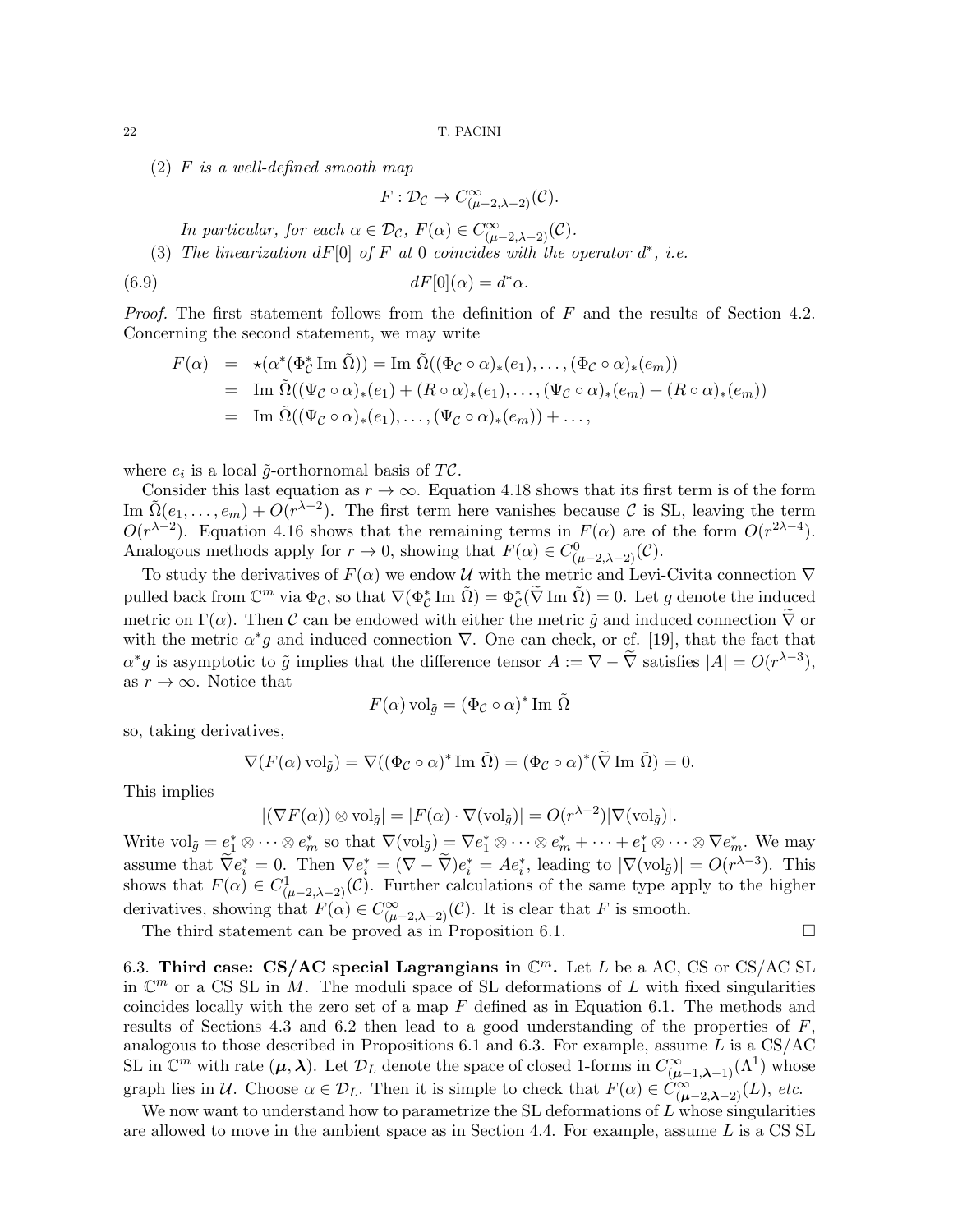submanifold in M. The constructions of Section 4.4 must then be modified as follows. This time we set

(6.10) 
$$
\tilde{P} := \{ (p, v) : p \in M, v : \mathbb{C}^m \to T_p M \text{ such that } v^* \omega = \tilde{\omega}, v^* \Omega = \tilde{\Omega} \},
$$

so that  $\tilde{P}$  is a SU(m)-principal fibre bundle over M of dimension  $m^2+2m-1$ . For each end, the cone  $\mathcal{C}_i$  will now have symmetry group  $G_i \subset SU(m)$ . As in Section 4.4, let  $\tilde{\mathcal{E}}_i$  denote a smooth submanifold of  $\tilde{P}$  transverse to the orbits of  $G_i$ . It has dimension  $m^2 + 2m - 1 - \dim(G_i)$ . Set  $\tilde{\mathcal{E}} := \tilde{\mathcal{E}}_1 \times \cdots \times \tilde{\mathcal{E}}_s$ . We then define CS Lagrangian submanifolds  $L_{\tilde{e}}$  and embeddings  $\Phi_L^{\tilde{e}}$  with the same properties as before.

Now let  $\mathcal{D}_L$  denote the space of closed 1-forms in  $C^{\infty}_{\mu-1}(\Lambda^1)$  whose graph lies in  $\mathcal{U}$ . We define a map

(6.11) 
$$
F: \tilde{\mathcal{E}} \times \mathcal{D}_L \to C^{\infty}_{\mu-2}(L), \quad (\tilde{e}, \alpha) \mapsto \star(\alpha^*(\Phi_L^{\tilde{e}*} \text{Im } \Omega)).
$$

**Proposition 6.4.** Let L be a CS SL in M. Then the map F has the following properties:

- (1) The set  $F^{-1}(0)$  parametrizes the space of all SL deformations of L which are  $C^1$ -close to L away from the singularities and are asymptotic to  $\mathcal{C}_i$  with rate  $\mu_i$  for some choice of  $(\tilde{p}_i, \tilde{v}_i)$  near  $(p_i, v_i)$ .
- $(2)$  F is a (locally) well-defined smooth map between Fréchet spaces. In particular, for each  $\alpha \in \mathcal{D}_L$ ,  $F(\alpha) \in C^{\infty}_{\mu-2}(L)$ . Furthermore,  $\int_L F(\alpha) \, vol_g = 0$ .
- (3) There exists an injective linear map  $\chi : T_e \tilde{E} \to C_0^{\infty}(L)$  such that (i)  $\chi(y) \equiv 0$  away from the singularities and (ii) the linearized map  $dF[0]$  :  $T_e\tilde{\mathcal{E}} \oplus C_{\mu-1}^{\infty}(\Lambda^1) \to C_{\mu-2}^{\infty}(L)$ satisfies

(6.12) 
$$
dF[0](y,\alpha) = \Delta_g \chi(y) + d^*\alpha.
$$

Proof. The first statement should be interpreted as explained in the proof of Proposition 6.1. The proof follows from the definitions of  $\tilde{\mathcal{E}}$  and F and from the results of Section 4.4. The second statement can be proved as in Propositions 6.1 and 6.3.

Regarding the third statement, the linearization of F with respect to directions in  $C^{\infty}_{\mu-1}(\Lambda^1)$ can be computed as in Proposition 6.1. Now choose  $y \in T_e \tilde{\mathcal{E}}$  corresponding to a curve  $\tilde{e}_s \in \tilde{\mathcal{E}}$ such that  $\tilde{e}_0 = e$ . Up to identifying U with M via  $\Phi_L^e$ ,  $\Phi_L^{\tilde{e}_s}$  defines a 1-parameter curve of symplectomorphisms  $\phi_s$  of M such that  $d/ds(\phi_s)_{|s=0} = v$ , for some vector field v on M. Thus, as in Proposition 6.1,

$$
dF[0](y) \, vol_g = d/ds (F(\tilde{e}_s, 0) \, vol_g)_{|s=0} = d/ds ((\phi_s)^* \operatorname{Im} \Omega)_{|L;s=0}
$$
  
=  $(\mathcal{L}_v \operatorname{Im} \Omega)_L = (di_v \operatorname{Im} \Omega)_{|L}$   
=  $-d \star \alpha$ ,

where  $\alpha := \omega(v, \cdot)_{|L}$  is a closed 1-form on L. Notice that, by definition,  $\phi_s \equiv Id$  away from the singularities of L, so  $\alpha \equiv 0$  there. Thus, by the Poincaré Lemma (cf. e.g. Lemma 2.12),  $\alpha$  must be exact on L, *i.e.*  $\alpha = d\chi$  for some function  $\chi : L \to \mathbb{R}$ . We can define  $\chi$  uniquely by imposing that  $\chi \equiv 0$  away from the singularities of L. The function  $\chi$  depends linearly on y, and we can write  $dF[0](y,0) = \Delta_q \chi(y)$ , as claimed. Furthermore, if  $\chi(y) = 0$  then  $\alpha = 0$  and  $v = 0$ . Since  $\tilde{\mathcal{E}}$  is defined so as to parametrize geometrically distinct immersions, this implies  $y=0.$ 

Roughly speaking, near each singularity and up to the appropriate identifications,  $\tilde{e}_s$  should be thought of as a 1-parameter curve in the group  $SU(m) \ltimes \mathbb{C}^m$  acting on  $\mathbb{C}^m$ . This action admits a moment map  $\mu: \mathbb{C}^m \to (Lie(SU(m) \ltimes \mathbb{C}^m))^{*}$ . Recall that this means that  $\mu$  is equivariant and that, for all  $w \in Lie(\mathrm{SU}(m) \ltimes \mathbb{C}^m)$ , the corresponding function  $\mu_w : \mathbb{C}^m \to \mathbb{R}$ satisfies  $d\mu_w = i_w \tilde{\omega}$ , *i.e.* w is a Hamiltonian vector field with Hamiltonian function  $\mu_w$ . The moment map can be written explicitly, cf. e.g. [6] Section 2.6, showing that each  $\mu_w$  is at most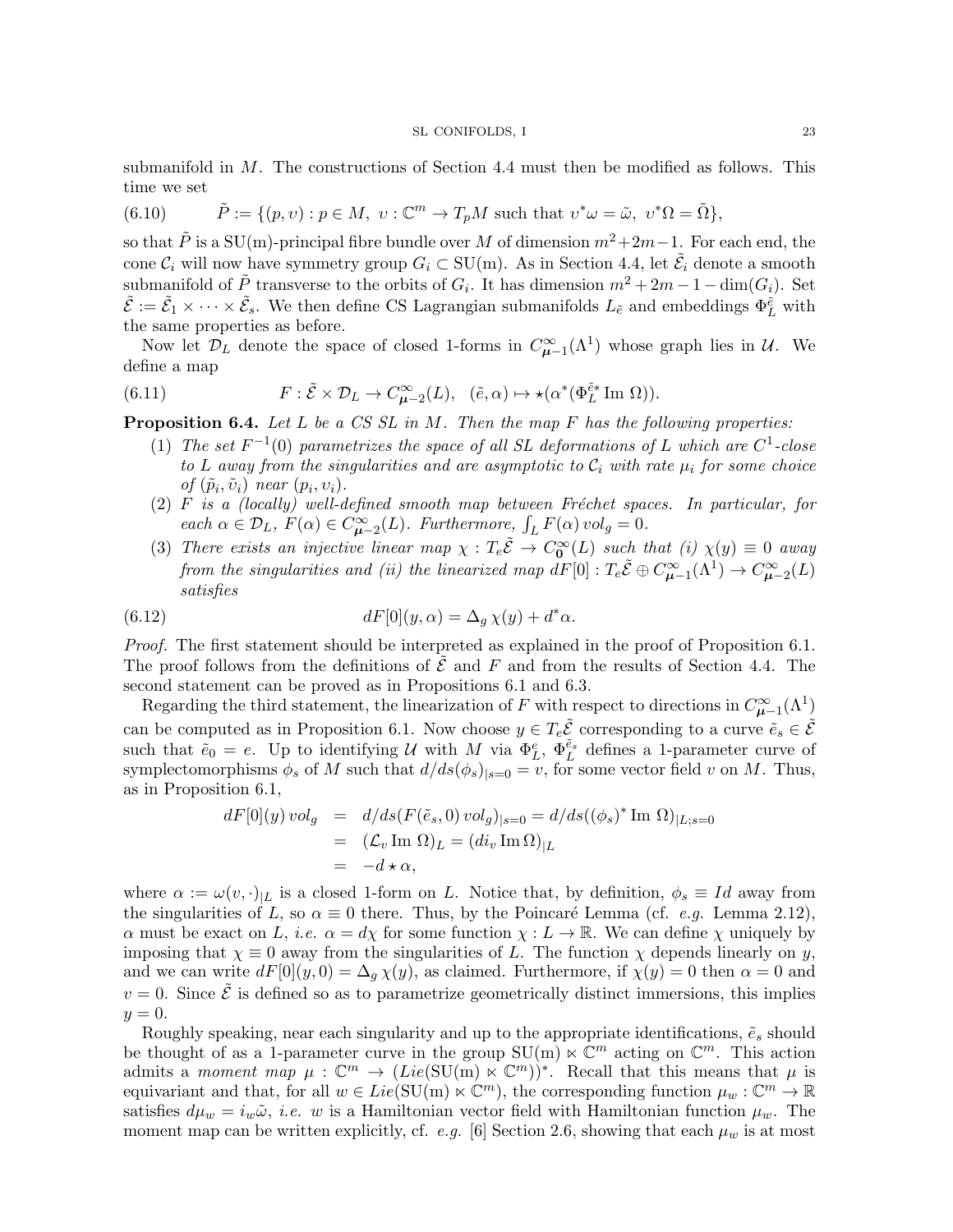a quadratic polynomial on  $\mathbb{C}^m$ . Notice, for future reference, that for any SL cone  $\mathcal{C} \subset \mathbb{C}^m$  the calculations in the proof of Proposition 6.1 show that

$$
\Delta_g(\mu_{w|\mathcal{C}}) = d^*(d\mu_{w|\mathcal{C}}) = - \star d \star (i_w \tilde{\omega}_{|\mathcal{C}}) = \star (d i_w \operatorname{Im} \tilde{\Omega})_{|\mathcal{C}} = \star (\mathcal{L}_w \operatorname{Im} \tilde{\Omega})_{|\mathcal{C}} = 0,
$$

*i.e.* each  $\mu_w$  restricts to a harmonic function on each SL cone.

In this set-up our vector field v is (locally) an element of  $Lie(SU(m) \ltimes \mathbb{C}^m)$  and  $\chi(y) = \mu_v$ . Thus  $\chi(y)$  is bounded as  $r \to 0$ . This implies that  $\chi(y) \in C_0^0(L)$ . Further calculations show that  $\chi(y) \in C_0^{\infty}(L)$ , as claimed.

Now let L be a CS/AC SL in  $\mathbb{C}^m$ . Define  $\tilde{P}$ ,  $\tilde{\mathcal{E}}$ , etc. analogously to the above (cf. Section 4.4 for the necessary modifications for the ambient space  $\mathbb{C}^m$ ). Let  $\mathcal{D}_L$  denote the space of closed 1-forms in  $C^{\infty}_{(\mu-1,\lambda-1)}(\Lambda^1)$  whose graph lies in U. Define F as in Equation 6.11. The following result can then be proved similarly to Proposition 6.4.

**Proposition 6.5.** Let L be a CS/AC SL in  $\mathbb{C}^m$ . Then the map F has the following properties:

- (1) The set  $F^{-1}(0)$  parametrizes the space of all SL deformations of L which are  $C^1$ -close to L away from the singularities and are asymptotic to  $\mathcal{C}_i$  with rate  $(\mu, \lambda)$  for some choice of  $(\tilde{p}_i, \tilde{v}_i)$  near  $(p_i, v_i)$ .
- $(2)$  F is a (locally) well-defined smooth map between Fréchet spaces. In particular, for each  $\alpha \in \mathcal{D}_L$ ,  $F(\alpha) \in C^{\infty}_{(\mu-2,\lambda-2)}(L)$ .
- (3) There exists an injective linear map  $\chi : T_e \tilde{E} \to C_0^{\infty}(L)$  such that (i)  $\chi(y) \equiv 0$  away from the singularities and (ii) the linearized map  $dF[0]$  :  $T_e\tilde{\mathcal{E}} \oplus C^\infty_{(\mu-1,\boldsymbol{\lambda}-1)}(\Lambda^1) \rightarrow$  $C^{\infty}_{(\mu-2,\lambda-2)}(L)$  satisfies

(6.13) 
$$
dF[0](y,\alpha) = \Delta_g \chi(y) + d^*\alpha.
$$

If the spaces  $C^{\infty}(L)$ ,  $C^{\infty}_{\beta}(L)$  were Banach spaces and the relevant maps were Fredholm, we could now apply the Implicit Function Theorem to conclude that the sets  $F^{-1}(0)$ , and thus  $M_L$ , are smooth. As however they are actually only Frèchet spaces, it is instead necessary to first take the Sobolev space completions of these spaces, then study the Fredholm properties of the linearized maps. We do this in Section 8. This will require some results concerning the Laplace operator on conifolds, summarized in Section 7.

### 7. Review of the Laplace operator on conifolds

We summarize here some analytic results concerning the Laplace operator on conifolds, referring to [19] for further details and references.

**Definition 7.1.** Let  $(\Sigma, g')$  be a compact Riemannian manifold. Consider the cone C :=  $\Sigma \times (0,\infty)$  endowed with the conical metric  $\tilde{g} := dr^2 + r^2 g'$ . Let  $\Delta_{\tilde{g}}$  denote the corresponding Laplace operator acting on functions.

For each component  $(\Sigma_j, g'_j)$  of  $(\Sigma, g')$  and each  $\gamma \in \mathbb{R}$ , consider the space of homogeneous harmonic functions

(7.1) 
$$
V^j_\gamma := \{r^\gamma \sigma(\theta) : \Delta_{\tilde{g}}(r^\gamma \sigma) = 0\}.
$$

Set  $m^{j}(\gamma) := \dim(V_{\gamma}^{j})$ . One can show that  $m_{\gamma}^{j} > 0$  iff  $\gamma$  satisfies the equation

(7.2) 
$$
\gamma = \frac{(2-m) \pm \sqrt{(2-m)^2 + 4e_n^j}}{2},
$$

for some eigenvalue  $e_n^j$  of  $\Delta_{g'_j}$  on  $\Sigma_j$ . Given any weight  $\gamma \in \mathbb{R}^e$ , we now set  $m(\gamma) :=$  $\sum_{j=1}^e m^j(\gamma_j)$ . Let  $\mathcal{D} \subseteq \mathbb{R}^e$  denote the set of weights  $\gamma$  for which  $m(\gamma) > 0$ . We call these the exceptional weights of  $\Delta_{\tilde{q}}$ .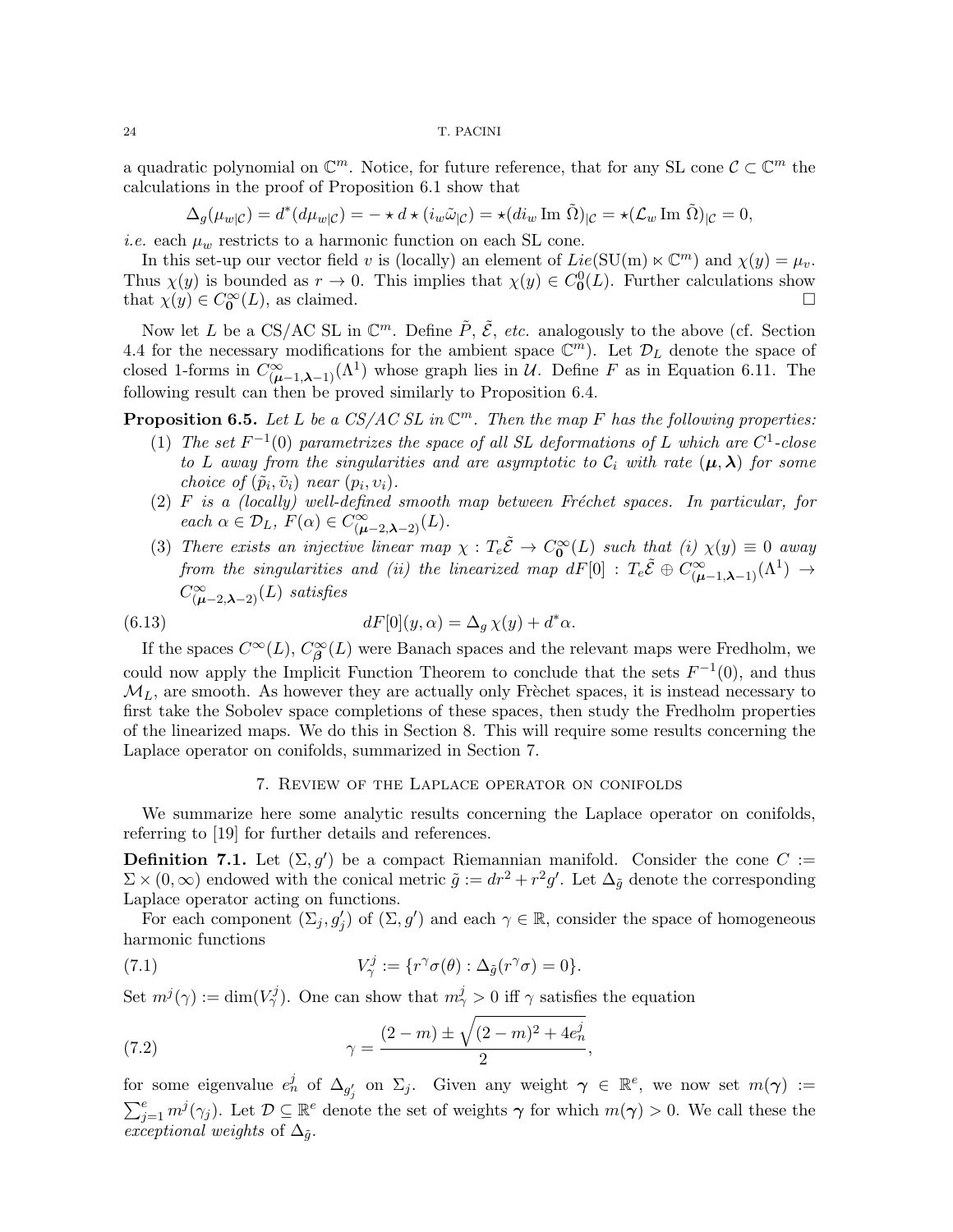Let  $(L, g)$  be a conifold. Assume  $(L, g)$  is asymptotic to a cone  $(C, \tilde{g})$  in the sense of Definition 2.6. Roughly speaking, the fact that g is asymptotic to  $\tilde{g}$  in the sense of Definition 2.2 implies that the Laplace operator  $\Delta_q$  is "asymptotic" to  $\Delta_{\tilde{q}}$ . Applying Definition 7.1 to C defines weights  $\mathcal{D} \subseteq \mathbb{R}^e$ : we call these the *exceptional weights* of  $\Delta_g$ . This terminology is due to the following result.

**Theorem 7.2.** Let  $(L, g)$  be a conifold with e ends. Let  $D$  denote the exceptional weights of  $\Delta_g$ . Then  $\mathcal D$  is a discrete subset of  $\mathbb R^e$  and the Laplace operator

$$
\Delta_g: W_{k,\beta}^p(L) \to W_{k-2,\beta-2}^p(L)
$$

is Fredholm iff  $\beta \notin \mathcal{D}$ .

The above theorem, coupled with the "change of index formula", leads to the following conclusion, cf. [19].

**Corollary 7.3.** Let  $(L, g)$  be a compact Riemannian manifold. Consider the map  $\Delta_g$ :  $W_k^p$  $\chi_k^p(L) \to W_k^p$  $k-2(L)$ . Then

$$
Im(\Delta_g) = \{ u \in W_{k-2}^p(L) : \int_L u \, vol_g = 0 \}, \quad Ker(\Delta_g) = \mathbb{R}.
$$

Let  $(L, g)$  be an AC manifold. Consider the map  $\Delta_g : W_k^p$  $W_{k,\boldsymbol{\lambda}}^p(L) \to W_k^p$  $\iota_{k-2,\boldsymbol{\lambda}-2}^{p}(L)$ . If  $\boldsymbol{\lambda}>2-m$ is non-exceptional then this map is surjective. If  $\lambda < 0$  then this map is injective, so for  $\lambda \in (2-m,0)$  it is an isomorphism.

Let  $(L, g)$  be a CS manifold with e ends. Consider the map  $\Delta_g : W_k^p$  $k, \mu(L) \to W_k^p$  $_{k-2,\boldsymbol{\mu}-2}^p(L).$ If  $\mu \in (2-m,0)$  then

$$
Im(\Delta_g) = \{ u \in W^p_{k-2,\mu-2}(L) : \int_L u \, vol_g = 0 \}, \quad Ker(\Delta_g) = \mathbb{R}.
$$

If  $\mu > 0$  is non-exceptional then this map is injective and

$$
dim(Coker(\Delta_g)) = e + \sum_{0 < \gamma < \mu} m(\gamma),
$$

where  $m(\gamma)$  is as in Definition 7.1.

Let  $(L, q)$  be a CS/AC manifold with s CS ends and l AC ends. Consider the map

$$
\Delta_g: W^p_{k,(\boldsymbol{\mu},\boldsymbol{\lambda})}(L) \to W^p_{k-2,(\boldsymbol{\mu}-2,\boldsymbol{\lambda}-2)}(L).
$$

If  $(\mu, \lambda) \in (2-m, 0)$  then this map is an isomorphism. If  $\mu > 0$  and  $\lambda < 0$  are non-exceptional then this map is injective and

$$
dim(Coker(\Delta_g)) = s + \sum_{0 < \gamma < \mu} m(\gamma),
$$

where  $m(\gamma)$  is as in Definition 7.1. Notice in particular that this dimension depends only on the harmonic functions on the CS cones.

#### 8. Moduli spaces of special Lagrangian conifolds

Recall the statement of the Implicit Function Theorem.

**Theorem 8.1.** Let  $F: E_1 \to E_2$  be a smooth map between Banach spaces such that  $F(0) = 0$ . Assume  $P := dF[0]$  is surjective and  $Ker(P)$  admits a closed complement Z, i.e.  $E_1 =$  $Ker(P) \oplus Z$ . Then there exists a smooth map  $\Phi : Ker(P) \to Z$  such that  $F^{-1}(0)$  coincides locally with the graph  $\Gamma(\Phi)$  of  $\Phi$ . In particular,  $F^{-1}(0)$  is (locally) a smooth Banach submanifold of  $E_1$ .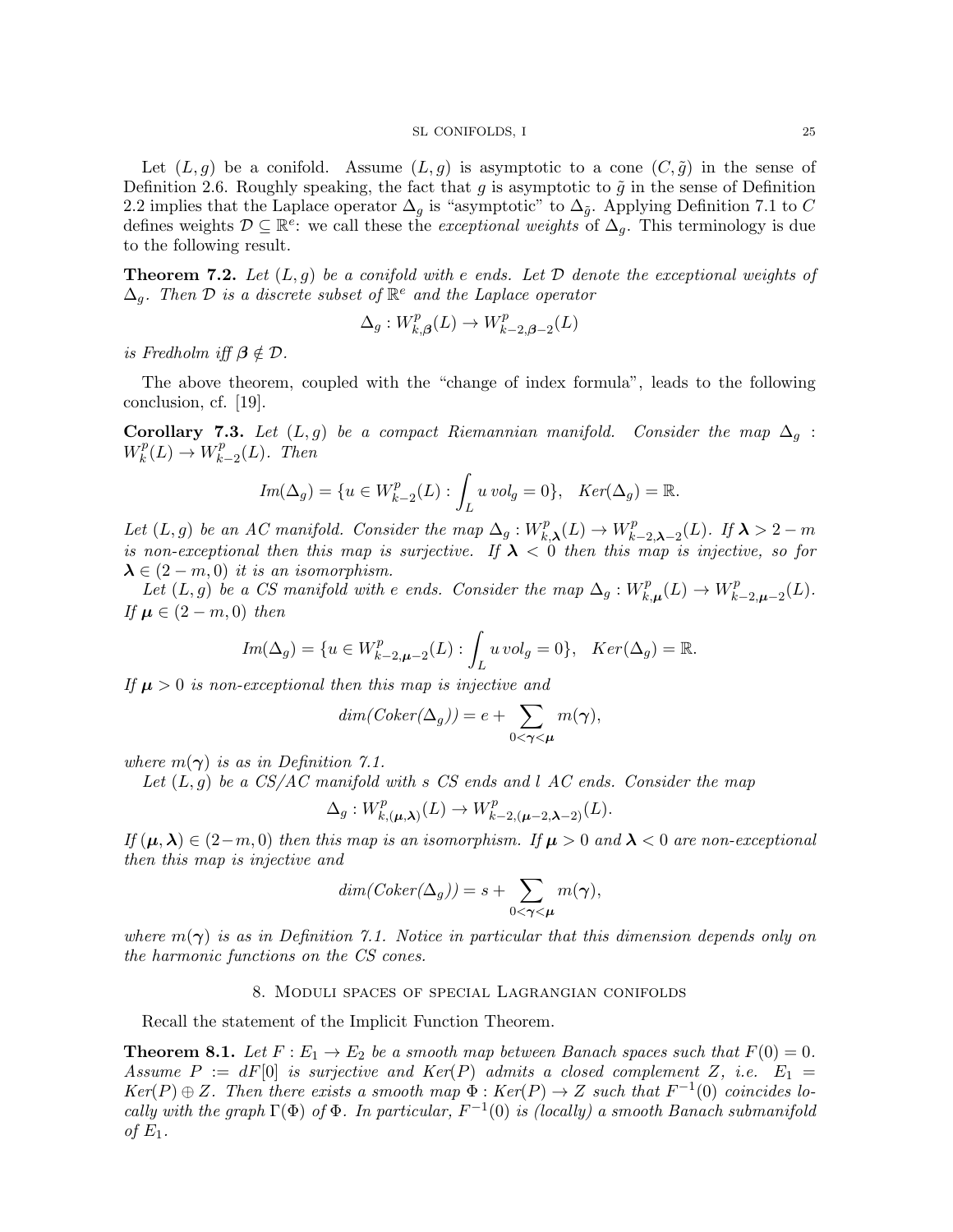The following result is straight-forward.

**Proposition 8.2.** Let  $F : E_1 \rightarrow E_2$  be a smooth map between Banach spaces such that  $F(0) = 0$ . Assume  $P := dF[0]$  is Fredholm. Set  $\mathcal{I} := Ker(P)$  and choose Z such that  $E_1 = \mathcal{I} \oplus \mathcal{Z}$ . Let  $\mathcal O$  denote a finite-dimensional subspace of  $E_2$  such that  $E_2 = \mathcal O \oplus Im(P)$ . Define

$$
G: \mathcal{O} \oplus E_1 \to E_2, \quad (\gamma, e) \mapsto \gamma + F(e).
$$

*Identify*  $E_1$  with  $(0, E_1) \subset \mathcal{O} \oplus E_1$ . Then:

- (1) The map  $dG[0] = Id \oplus P$  is surjective and  $Ker(dG[0]) = Ker(P)$ . Thus, by the Implicit Function Theorem, there exist  $\Phi : \mathcal{I} \to \mathcal{O} \oplus Z$  such that  $G^{-1}(0) = \Gamma(\Phi)$ .
- (2)  $F^{-1}(0) = \{(i, \Phi(i)) : \Phi(i) \in Z\} = \{(i, \Phi(i)) : \pi_{\mathcal{O}} \circ \Phi(i) = 0\}$ , where  $\pi_{\mathcal{O}} : \mathcal{O} \oplus Z \to \mathcal{O}$ is the standard projection.
- (3) Let  $\pi_{\mathcal{I}} : \mathcal{I} \oplus \mathcal{Z} \to \mathcal{I}$  denote the standard projection. Then  $\pi_{\mathcal{I}}$  is a continuous open map so it restricts to a homeomorphism

$$
\pi_{\mathcal{I}}: F^{-1}(0) \to (\pi_{\mathcal{O}} \circ \Phi)^{-1}(0)
$$

between  $F^{-1}(0)$  and the zero set of the smooth map  $\pi_{\mathcal{O}} \circ \Phi : \mathcal{I} \to \mathcal{O}$ , which is defined between finite-dimensional spaces.

We now have all the ingredients necessary to prove various smoothness results for SL moduli spaces. In all cases we follow the same steps. Section 6 described each moduli space as the zero set of a map  $F$ . The first step is to use regularity to show that one can equivalently study the zero set of a map  $\tilde{F}$ . The domain of  $\tilde{F}$  is of the form  $K \times W_p^p$ .  $k(\mu,\lambda)}^{p}(L)$  where K is a finite-dimensional vector space defined in terms of spaces introduced in Sections 2.2 and 6. Roughly speaking, this corresponds to separating the obvious Hamiltonian deformations of L from a finite-dimensional space of other Lagrangian deformations. The geometric description of the latter depends on the case in question. The differential  $d\tilde{F}[0]$  is then a finite-dimensional perturbation of the Laplace operator  $\Delta_g$  acting on functions. The second step is to analyze this linearized operator, showing that under appropriate conditions it is surjective. The third step is to identify the kernel of  $dF[0]$ , at least up to projections. One can then apply the Implicit Function Theorem and conclude.

Smooth compact special Lagrangians. The following result was first proved by McLean [16].

**Theorem 8.3.** Let L be a smooth compact SL submanifold of a CY manifold M. Let  $\mathcal{M}_L$ denote the moduli space of SL deformations of L. Then  $\mathcal{M}_L$  is a smooth manifold of dimension  $b^1(L)$ .

*Proof.* Choose  $k \geq 3$  and  $p > m$ . Consider the space Ker(d) of closed 1-forms in  $W_k^p$ .  $k-1}^{p}(\Lambda^1)$ . Let  $\mathcal{D}_L$  denote the forms  $\alpha \in \text{Ker}(d)$  whose graph  $\Gamma(\alpha)$  lies in  $\mathcal{U}$ . Notice that  $\Gamma(\alpha)$  is a well-defined  $C^{\overline{1}}$  Lagrangian submanifold in  $\mathcal{U}$  by the standard Sobolev embedding  $W_k^{\hat{p}}$  $\chi_{k-1}^p(\Lambda^1) \hookrightarrow C^1(\Lambda^1).$ For the same reason,  $\mathcal{D}_L$  is an open neighbourhood of the origin in Ker(d). Consider the map

(8.1) 
$$
F: \mathcal{D}_L \to \{u \in W_{k-2}^p(L): \int_L u \, vol_g = 0\}, \quad \alpha \mapsto \star(\pi_*((\Phi_L^* \operatorname{Im} \Omega)|_{\Gamma(\alpha)})).
$$

Recall that  $W_k^p$  $k-2(L)$  is closed under multiplication. Together with the ideas of Proposition 6.1, this shows that  $F$  is a (locally well-defined) smooth map between Banach spaces with differential  $dF[0](\alpha) = d^*\alpha$ . Assume  $\alpha \in F^{-1}(0)$ . Then, by composition with  $\Phi_L$ ,  $\alpha$  defines a  $C<sup>1</sup>$  SL submanifold in M. Standard regularity results for minimal submanifolds then show that  $\alpha$  is smooth. Thus  $\mathcal{M}_L$  is locally homeomorphic, via  $\Phi_L$ , to  $F^{-1}(0)$ .

Decomposition 1 shows that any  $\alpha \in F^{-1}(0)$  is of the form  $\alpha = \beta + df$  for some unique  $\beta \in H$  and some  $f \in C^{\infty}(L)$ , defined up to a constant. We can thus re-phrase the SL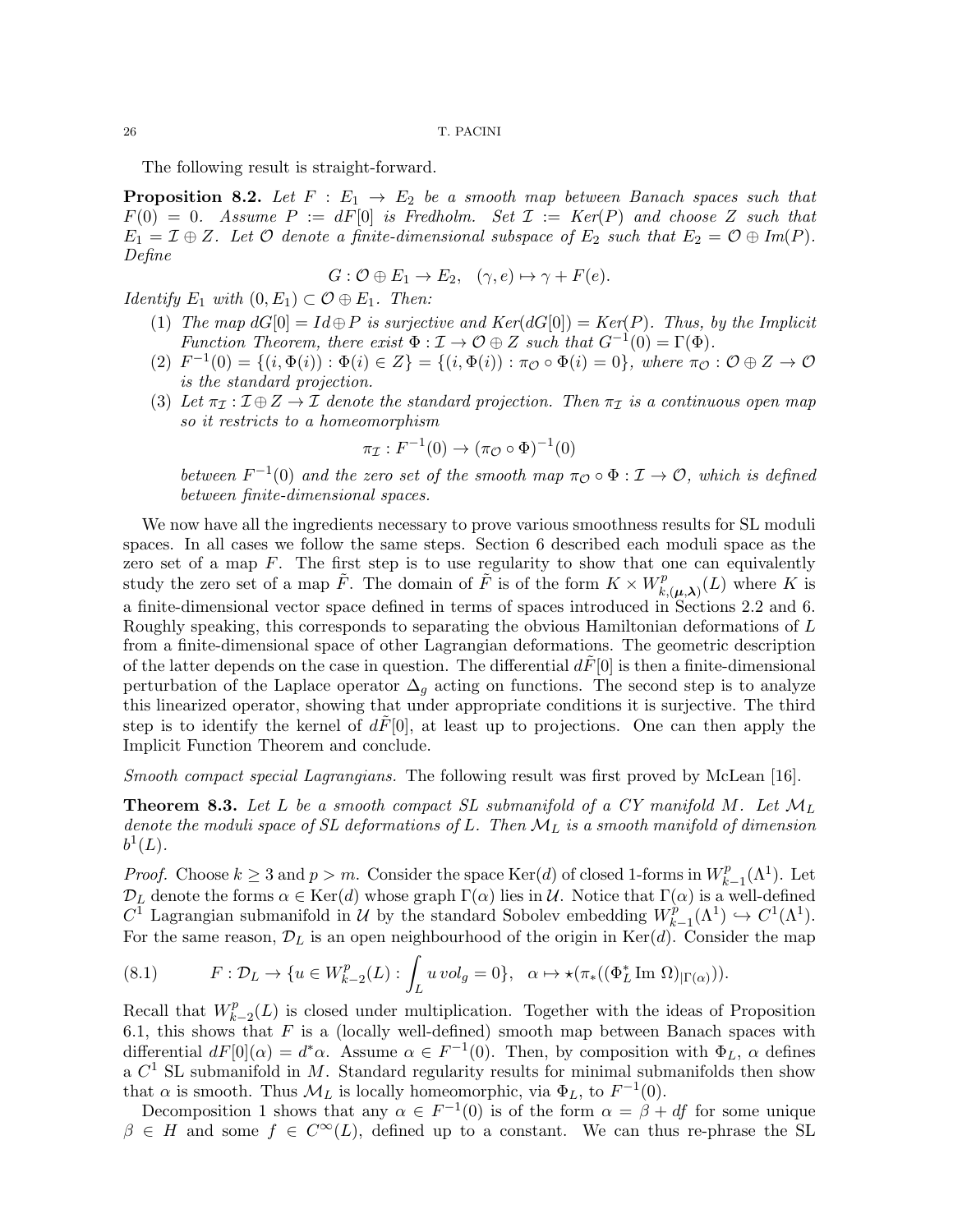deformation problem as follows. Define  $\widetilde{\mathcal{D}}_L$  as the space of pairs  $(\beta, f)$  in  $H \times W^p_{k}$  $\int_k^p(L)$  such that  $\alpha := \beta + df \in \mathcal{D}_L$ . Clearly  $\widetilde{\mathcal{D}}_L$  is an open neighbourhood of the origin. Then  $\widetilde{\mathcal{D}}_L$  is the domain of the (locally defined) map between Banach spaces

(8.2) 
$$
\tilde{F}: H \times W_k^p(L) \to \{u \in W_{k-2}^p(L) : \int_L u \, vol_g = 0\}, \quad \tilde{F}(\beta, f) := F(\beta + df).
$$

Clearly,  $d\tilde{F}[0](\beta, f) = d^*\beta + \Delta_g f$ . Let R denote the space of constant functions in  $W_k^p$  $\binom{p}{k}(L)$ . Notice that both  $\widetilde{\mathcal{D}}_L$  and  $\widetilde{F}$  are invariant under translations in R. Assume  $\widetilde{F}(\beta, f) = 0$ . With respect to  $f$  this is a second-order elliptic equation. Standard regularity results show that  $f$  is smooth. This proves that  $\mathcal{M}_L$  is locally homeomorphic to the quotient space  $\tilde{F}^{-1}(0)/\mathbb{R}$ . To conclude, it is sufficient to prove that  $\tilde{F}^{-1}(0)$  is smooth. According to Corollary 7.3, the map

(8.3) 
$$
\Delta_g: W_k^p(L) \to \{ u \in W_{k-2}^p(L) : \int_L u \, vol_g = 0 \}
$$

is surjective. This implies that  $d\tilde{F}[0]$  is surjective. Let  $\beta_i$  be a basis for H. For each  $\beta_i$  the equation  $d\tilde{F}[0](\beta_i, f) = 0$  admits a solution  $f_i$ . Another solution is given by the pair  $\beta = 0$ ,  $f = 1$ . It is simple to check that these give a basis for the kernel of  $dF[0]$ . Applying the Implicit Function Theorem we conclude that  $\tilde{F}^{-1}(0)$  is smooth of dimension  $b^1(L) + 1$ , thus  $\mathcal{M}_L$  is smooth of dimension  $b^1$  $(L).$ 

AC special Lagrangians. The analogous result for AC SLs was originally proved independently by the author [18] and by Marshall [15]. We present here a simplified proof, starting with the following weighted regularity result due to Joyce, cf. [10] Theorems 5.1 and 7.7.

**Lemma 8.4.** Let C be a SL cone in  $\mathbb{C}^m$ , endowed with the induced metric  $\tilde{g}$  and orientation. Define  $\Phi_{\mathcal{C}}: \mathcal{U} \to \mathbb{C}^m$  and the map F as in Section 6.2. Fix any  $\mu > 2$  and  $\lambda < 2$  with  $\lambda \neq 0$ . Assume given a closed 1-form  $\alpha \in C^1_{(\mu-1,\lambda-1)}(\mathcal{U})$  satisfying  $F(\alpha) = 0$ . Analogously to Decomposition 4, we can write  $\alpha = \alpha' + dA$  where (i)  $\alpha'$  is compactly-supported on the small end and translation-invariant on the large end, and (ii)  $A \in C^1_{(\mu,\lambda)}(L)$ . Then  $\alpha'$  is smooth and  $A \in C^{\infty}_{(\mu,\lambda)}(L)$ , so  $\alpha \in C^{\infty}_{(\mu-1,\lambda-1)}(\mathcal{U})$ .

*Proof.* Standard regularity results for minimal submanifolds show that  $\alpha \in C^1_{(\mu-1,\lambda-1)}(\mathcal{U})$  $C^{\infty}(\mathcal{U})$ . Using the same ideas as in the proof of Decomposition 4, this suffices to prove that  $\alpha'$  and A are smooth. It is thus enough to show that the higher derivatives of A converge at the correct rate as  $r \to \infty$  and  $r \to 0$ . We sketch here a proof for  $r \to \infty$ , referring to [10] for details; the other case is analogous.

In terms of A, *i.e.* absorbing the  $\alpha'$ -terms into the operator, the equation  $F(\alpha) = 0$ corresponds to an equation  $\tilde{F}(A) = 0$ . Given  $r_0 > 0$  and  $\epsilon \ll 1$ , consider the equivalent equation

(8.4) 
$$
r^2 \tilde{F}(A) = 0 \text{ restricted to } \Sigma \times (r_0 - \epsilon r_0, r_0 + \epsilon r_0).
$$

As in Theorem 8.3 the linearization of  $\tilde{F}$  is  $\Delta_{\tilde{q}}$ . One can check that the change of coordinates  $r = e^z$  transforms Equation 8.4 into an equation of the form

(8.5) 
$$
\Delta_{\tilde{h}}(A) + \cdots = 0 \text{ restricted to } \Sigma \times (r'_0 - \epsilon', r'_0 + \epsilon'),
$$

where  $\tilde{h}$  is the "cylindrical metric"  $\tilde{h} := r^{-2}\tilde{g} = dz^2 + g'$ . Up to a translation we can identify  $\Sigma \times (r'_0 - \epsilon', r'_0 + \epsilon')$  with the fixed, *i.e.*  $r_0$ -independent, domain  $\Sigma \times (-\epsilon', \epsilon')$ . One can show that Equation 8.5 converges to the equation  $\Delta_{\tilde{h}}(A) = 0$  on this domain in such a way that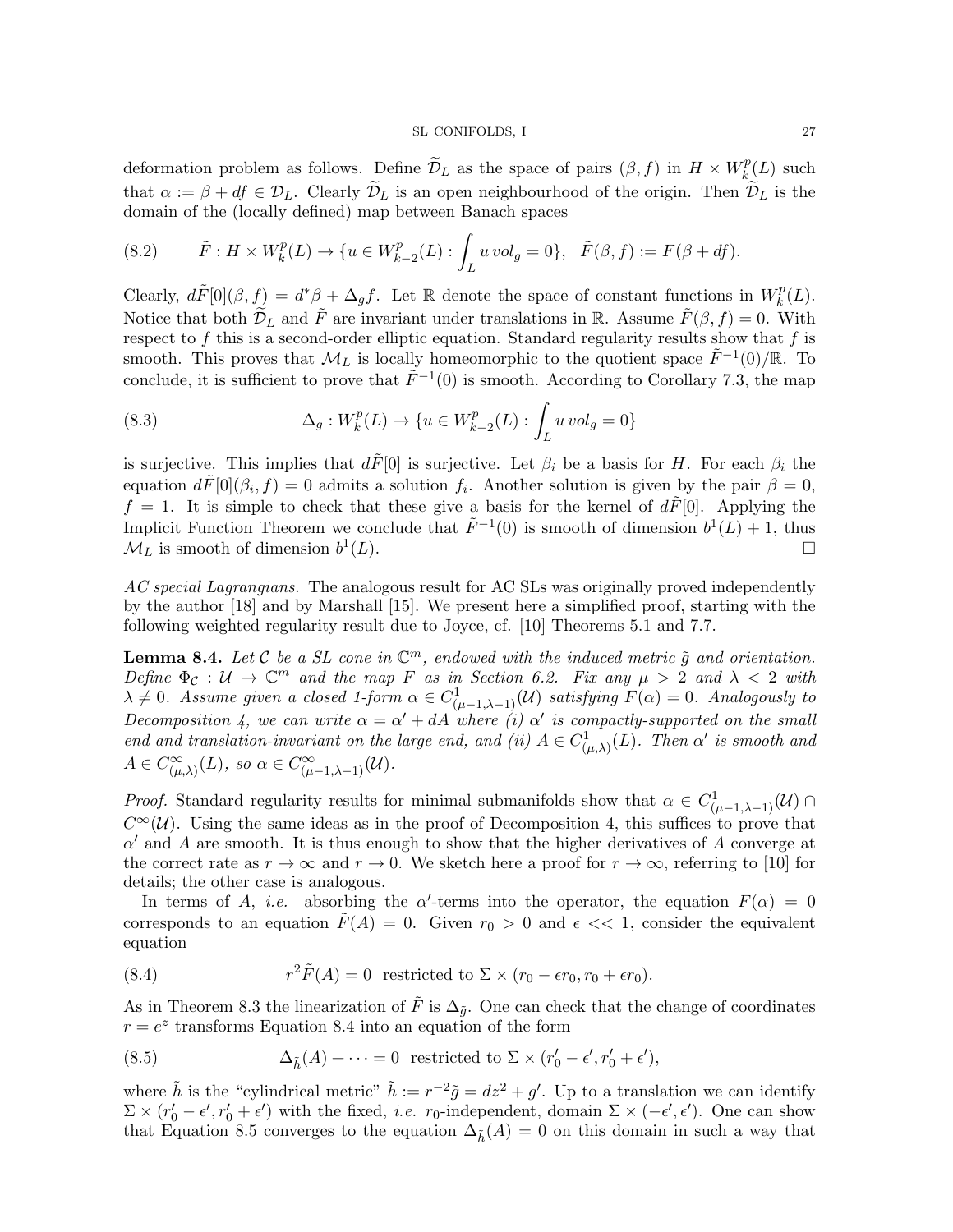interior estimates for the solutions are uniform as  $r_0 \to \infty$ . In particular, in terms of Hölder norms, there exists a constant  $C = C(k, \beta)$  independent of  $r_0$  such that

(8.6) kAkCk,β ≤ C · kAkC<sup>1</sup>

on the domain  $\Sigma \times (-\epsilon', \epsilon')$  and with respect to the metric  $\tilde{h}$ . To be precise, as this is an "interior" estimate, the domain on the left hand side is slightly smaller than the domain on the right hand side.

Let us now write this estimate in terms of the coordinate r and multiply both sides by  $r^{-\lambda}$ . We can then check that

(8.7) kAkC<sup>k</sup> λ ≤ C · kAkC<sup>1</sup> λ

on the domain  $\Sigma \times (r_0 - \epsilon r_0, r_0 + \epsilon r_0)$  and with respect to the metric  $\tilde{g}$ . As  $r_0$  is arbitrary and  $||A||_{C^1_\lambda}$  is bounded on the large end, this shows that  $||A||_{C^k_\lambda}$  is bounded for all k so  $A \in C^{\infty}_{\lambda}$ .  $\square$ 

**Theorem 8.5.** Let L be an AC SL submanifold of  $\mathbb{C}^m$  with rate  $\lambda$ . Let  $\mathcal{M}_L$  denote the moduli space of SL deformations of L with rate  $\lambda$ . Consider the operator

(8.8) 
$$
\Delta_g: W_{k,\lambda}^p(L) \to W_{k-2,\lambda-2}^p(L).
$$

- (1) If  $\lambda \in (0,2)$  is a non-exceptional weight for  $\Delta_g$  then  $\mathcal{M}_L$  is a smooth manifold of dimension  $b^1(L) + dim(Ker(\Delta_g)) - 1$ .
- (2) If  $\lambda \in (2 m, 0)$  then  $\mathcal{M}_L$  is a smooth manifold of dimension  $b_c^1(L)$ .

*Proof.* As in Theorem 8.3, choose  $k \geq 3$  and  $p > m$  so that  $W_p^p$ .  $C^p_{\lambda-1,\lambda-1}(\Lambda^1) \subset C^1_{\lambda-1}(\Lambda^1)$ . Let  $\mathcal{D}_L$  denote the space of closed 1-forms in  $W_k^p$  $\prod_{k=1,\lambda-1}^{p}(\Lambda^1)$  whose graph  $\Gamma(\alpha)$  lies in  $\mathcal{U}$ . Consider the map

(8.9) 
$$
F: \mathcal{D}_L \to W^p_{k-2,\lambda-2}(L), \quad \alpha \mapsto \star(\pi_*( (\Phi_L^* \operatorname{Im} \Omega)_{|\Gamma(\alpha)})).
$$

Assume  $\lambda < 2$ . In this case Theorem 2.10 shows that  $W_{k}^{p}$ .  $k_{k-2,\lambda-2}^{p}(L)$  is closed under multiplication. Together with the ideas of Proposition 6.1, this shows that  $F$  is a (locally well-defined) smooth map between Banach spaces with differential  $dF[0](\alpha) = d^*\alpha$ . Assume  $F(\alpha) = 0$ . Theorem 2.10 and Lemma 8.4 then show that  $\alpha \in C^{\infty}_{\lambda-1}(\Lambda^1)$  so  $F^{-1}(0)$  is locally homeomorphic, via  $\Phi_L$ , to  $\mathcal{M}_L$ .

Now assume  $\lambda \in (0,2)$ . Decomposition 2 shows that any  $\alpha \in F^{-1}(0)$  is of the form  $\alpha = \beta + df$ , for some  $\beta \in H$  and some  $f \in C^{\infty}_{\lambda}(L)$ . Define  $\widetilde{\mathcal{D}}_L$  as the space of pairs  $(\beta, f)$  in  $H \times W_k^p$  $k_{k,\lambda}^{p}(L)$  such that  $\alpha := \beta + df \in \mathcal{D}_L$ . Clearly  $\mathcal{D}_L$  is an open neighbourhood of the origin. Then  $\mathcal{D}_L$  is the domain of the (locally defined) smooth map between Banach spaces

(8.10) 
$$
\tilde{F}: H \times W_{k,\lambda}^p(L) \to W_{k-2,\lambda-2}^p(L), \quad \tilde{F}(\beta, f) := F(\beta + df)
$$

with  $d\tilde{F}[0](\beta, f) = d^*\beta + \Delta_g f$  and invariant under translations in R. Assume  $\tilde{F}(\beta, f) = 0$ . Theorem 2.10 and Lemma 8.4 then show that  $f \in C^{\infty}_{\lambda}(L)$ . This proves that  $\mathcal{M}_{L}$  is locally homeomorphic, via  $\Phi_L$ , to the quotient space  $\tilde{F}^{-1}(0)/\mathbb{R}$ . To conclude, it is thus sufficient to prove that  $\tilde{F}^{-1}(0)$  is smooth. For this we need to further assume that  $\lambda$  is non-exceptional. Then Corollary 7.3 shows that the map of Equation 8.8 is surjective, so  $d\tilde{F}[0]$  is surjective. Let  $\beta_i$  be a basis for H. For each  $\beta_i$  the equation  $d\tilde{F}[0](\beta_i, f) = 0$  admits a solution  $f_i$ . More solutions are given by the pairs  $\beta = 0$ ,  $f \in Ker(\Delta_g)$ . It is simple to check that these give a basis for the kernel of  $dF[0]$ . Applying the Implicit Function Theorem we conclude that  $\tilde{F}^{-1}(0)$  is smooth of dimension  $\dim(H \oplus \text{Ker}(\Delta_g))$ . Thus  $\mathcal{M}_L$  is smooth and has the claimed dimension.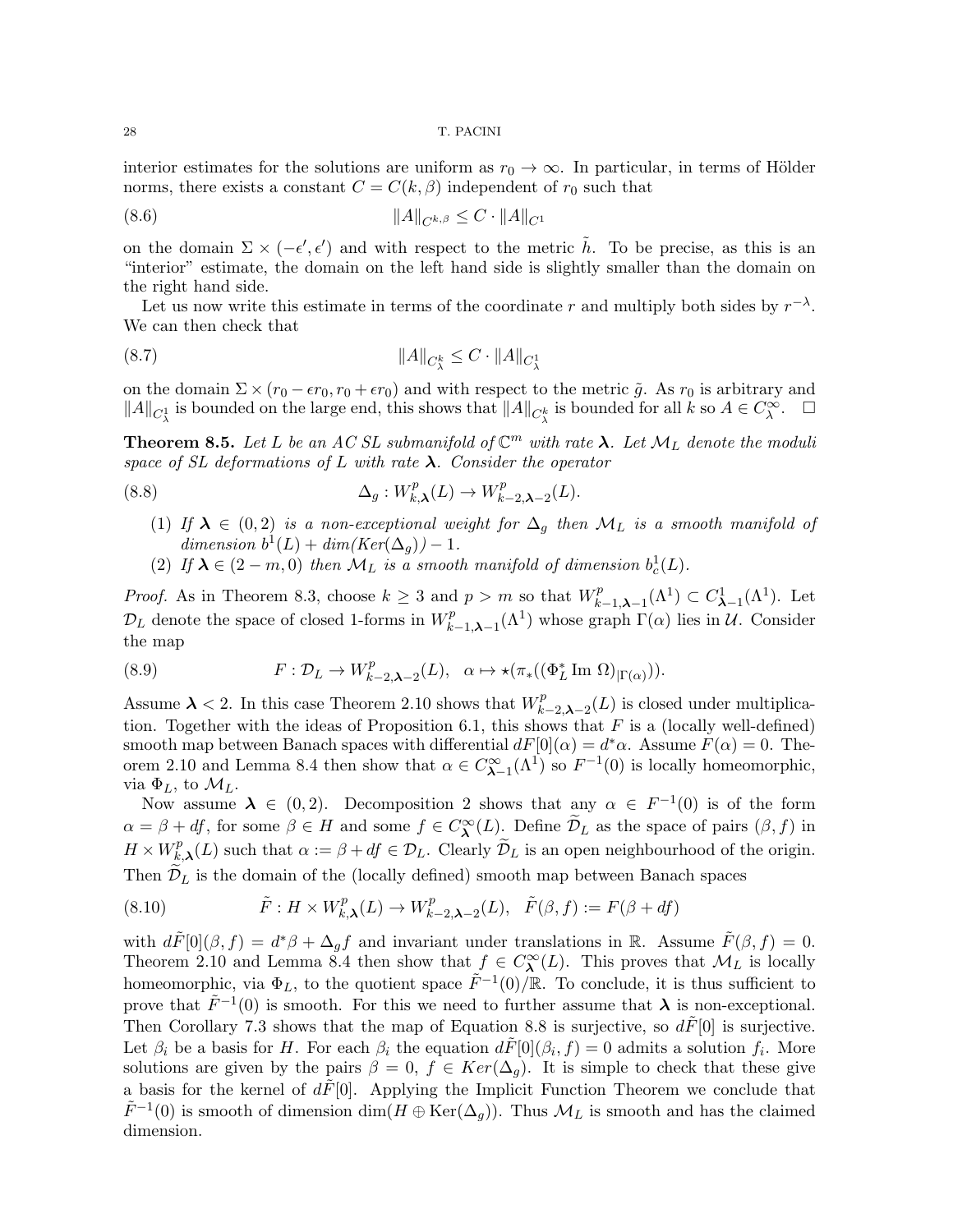Now assume  $\lambda \in (2 - m, 0)$ . In this case Decomposition 3 shows that any  $\alpha \in F^{-1}(0)$ is of the form  $\alpha = \beta + dv + df$ , for some  $\beta \in \tilde{H}_{\infty}$ ,  $dv \in d(E_{\infty})$  and  $df \in d(C_{\lambda}^{\infty}(L))$ . We can use regularity as before to prove that  $\mathcal{M}_L$  is locally homeomorphic to the quotient space  $\tilde{F}^{-1}(0)/\mathbb{R}$ , for the (locally defined) map

(8.11) 
$$
\tilde{F}: \tilde{H}_{\infty} \times E_{\infty} \times W_{k,\lambda}^p(L) \to W_{k-2,\lambda-2}^p(L), \quad \tilde{F}(\beta, v, f) = F(\beta + dv + df).
$$

Notice that this time the constant functions R are contained in  $E_{\infty}$ . We conclude as before that  $\tilde{F}^{-1}(0)$  is smooth, this time of dimension  $\dim(\tilde{H}_{\infty} \oplus E_{\infty})$ . Remark 2.13 then shows that  $\mathcal{M}_L$  is smooth of dimension  $b_c^1$  $(L).$ 

CS special Lagrangians. Now assume that  $L$  is CS SL with singularities modelled on cones  $\mathcal{C}_i$ . It turns out that smoothness of  $\mathcal{M}_L$  then requires an additional "stability" assumption on  $\mathcal{C}_i$ . Roughly speaking, it is required that the cones  $\mathcal{C}_i$  admit no additional harmonic functions with prescribed growth, beyond those which necessarily exist for geometric reasons.

**Definition 8.6.** Let C be a SL cone in  $\mathbb{C}^m$ . Let  $(\Sigma, g')$  denote the link of C with the induced metric. Assume C has a unique singularity at the origin; equivalently, assume that  $\Sigma$  is smooth and that it is not a sphere  $\hat{\mathbb{S}}^{m-1} \subset \mathbb{S}^{2m-1}$ . Recall from the proof of Proposition 6.4 that the standard action of  $\text{SU}(m) \ltimes \mathbb{C}^m$  on  $\mathbb{C}^m$  admits a moment map  $\mu$  and that the components of  $\mu$  restrict to harmonic functions on C. Let G denote the subgroup of SU(m) which preserves C. Then  $\mu$  defines on C 2m linearly independent harmonic functions of linear growth; in the notation of Definition 7.1 these functions are contained in the space  $V_{\gamma}$  with  $\gamma = 1$ . The moment map also defines on  $\mathcal{C}$  m<sup>2</sup> – 1 – dim(G) linearly independent harmonic functions of quadratic growth: these belong to the space  $V_{\gamma}$  with  $\gamma = 2$ . Constant functions define a third space of homogeneous harmonic functions on  $\mathcal{C}$ , *i.e.* elements in  $V_{\gamma}$  with  $\gamma = 0$ . In particular, these three values of  $\gamma$  are always exceptional values for the operator  $\Delta_{\tilde{q}}$  on any SL cone, in the sense of Definition 7.1.

We say that C is *stable* if these are the only functions in  $V_{\gamma}$  for  $\gamma = 0, 1, 2$  and if there are no other exceptional values  $\gamma$  in the interval [0, 2]. More generally, let L be a CS or CS/AC SL submanifold. We say that a singularity  $x_i$  of L is *stable* if the corresponding cone  $\mathcal{C}_i$  is stable.

The following result is due to Joyce [11].

**Theorem 8.7.** Let L be a CS SL submanifold of M with s singularities and rate  $\mu$ . Let  $\mathcal{M}_L$ denote the moduli space of SL deformations of L with moving singularities and rate  $\mu$ . Assume  $\mu$  is non-exceptional for the map

(8.12) 
$$
\Delta_g: W_{k,\mu}^p(L) \to \{u \in W_{k-2,\mu-2}^p(L): \int_L u \, vol_g = 0\}.
$$

Then  $\mathcal{M}_L$  is locally homeomorphic to the zero set of a smooth map  $\Phi: \mathcal{I} \to \mathcal{O}$  defined (locally) between finite-dimensional vector spaces. If  $\mu = 2 + \epsilon$  and all singularities are stable then  $\mathcal{O} = \{0\}$  and  $\mathcal{M}_L$  is smooth of dimension  $dim(\mathcal{I}) = b_c^1(L) - s + 1$ .

*Proof.* Start with a map F defined as in Section 6.3 on  $\tilde{\mathcal{E}} \times W_k^p$ .  $k^p_{k-1,\mu-1}(\Lambda^1)$ . As in Theorem 8.5, regularity and Decomposition 3 show that  $\mathcal{M}_L$  is locally homeomorphic to  $\tilde{F}^{-1}(0)/\mathbb{R}$ , where  $F$  is the (locally-defined) map

$$
\tilde{F} : \tilde{\mathcal{E}} \times \tilde{H}_0 \times E_0 \times W_{k,\mu}^p(L) \rightarrow \{ u \in W_{k-2,\mu-2}^p(L) : \int_L u \, vol_g = 0 \}
$$
  

$$
(\tilde{e}, \beta, v, f) \mapsto F(\tilde{e}, \beta + dv + df),
$$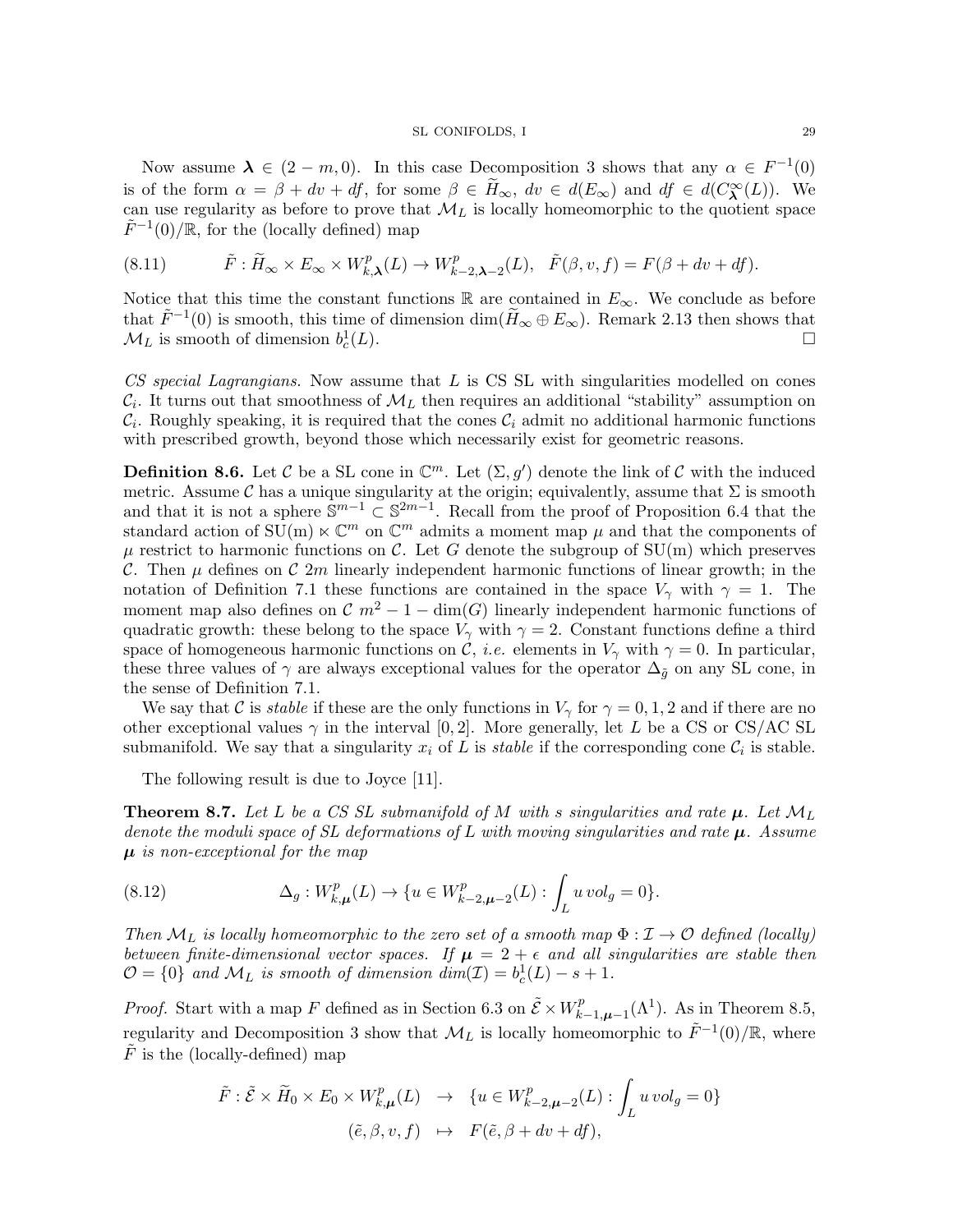invariant under translations in  $\mathbb{R} \subset E_0$ . As in Proposition 6.4,  $d\tilde{F}[0](y,\beta,v,f) = d^*\beta +$  $\Delta_g(\chi(y) + v + f)$ . Now consider the restricted map

(8.13) 
$$
d\tilde{F}[0]: T_e \tilde{\mathcal{E}} \oplus E_0 \oplus W_{k,\mu}^p(L) \to \{u \in W_{k-2,\mu-2}^p(L) : \int_L u \, vol_g = 0\}.
$$

We claim that the kernel of this map is given by the constant functions  $\mathbb{R}$ . To prove this, assume  $d\tilde{F}[0](\chi(y)+v+f) = 0$ . Since  $\chi(y)+v+f \in W_k^p$  $k, -\epsilon$ (*L*), Corollary 7.3 shows that  $\chi(y) + v + f$  is constant, *i.e.*  $d(\chi(y) + v + f) = 0$ . In other words the infinitesimal Lagrangian deformation of L defined by  $(y, v, f)$  is trivial, so in particular  $y = 0$ . This implies  $\chi(y) = 0$ and it is simple to conclude that  $f = 0$  and  $v \in \mathbb{R}$ .

Let  $\mathcal O$  denote the cokernel of the map of Equation 8.13. More precisely, we define it to be a finite-dimensional space of  $W_k^p$  $\chi_{k-2,\mu-2}^{p}(L)$  such that

$$
(8.14) \t\mathcal{O} \oplus d\tilde{F}[0] \left( T_e \tilde{\mathcal{E}} \oplus E_0 \oplus W_{k,\mu}^p \right) = \{ u \in W_{k-2,\mu-2}^p(L) : \int_L u \, vol_g = 0 \}.
$$

Consider the map

$$
G: \mathcal{O} \times \tilde{\mathcal{E}} \times \tilde{H}_0 \times E_0 \times W_{k,\mu}^p(L) \rightarrow \{ u \in W_{k-2,\mu-2}^p(L) : \int_L u \, vol_g = 0 \}
$$

$$
(\gamma, \tilde{e}, \beta, v, f) \mapsto \gamma + \tilde{F}(\tilde{e}, \beta, v, f).
$$

Again, G is invariant under translations in R. By construction, the restriction of  $dG[0]$  to the space  $\mathcal{O} \oplus T_e \tilde{\mathcal{E}} \oplus E_0 \oplus W^p_k$  $\sum_{k,\mu}^{p}$  is surjective with kernel R. We now have the following information about the map G. Firstly,  $\text{Ker}(dG[0]) = V \oplus \mathbb{R}$ , where V is some vector space projecting isomorphically onto  $\widetilde{H}_0$ . Secondly, by the Implicit Function Theorem, the set  $G^{-1}(0)$  is smooth and can be locally written as the graph of a smooth map  $\Phi$  defined on the kernel of  $dG[0]$ , thus on  $\widetilde{H}_0 \oplus \mathbb{R}$ . As in Proposition 8.2 we can conclude that the projection onto  $\widetilde{H}_0 \oplus \mathbb{R}$  restricts to a homeomorphism  $\tilde{F}^{-1}(0) \simeq (\pi_{\mathcal{O}} \circ \Phi)^{-1}(0)$ . It is simple to check that  $\Phi$  is invariant under translations in R. Restricting  $\Phi$  to  $\mathcal{I} := H_0$  proves the first claim.

Now let us further assume that  $\mu = 2 + \epsilon$  and that all singularities are stable. Here,  $\epsilon$  is to be understood as in Remark 5.5; in particular, the moduli space we will obtain is independent of the particular  $\epsilon$  chosen. Recall from Corollary 7.3 that for  $\mu > 2 - m$  we can compute the dimension of Coker $(\Delta_g)$  in terms of the number of harmonic functions on the cones  $\mathcal{C}_i$ . Recall from Definition 8.6 that SL cones always admit a certain number of harmonic functions. This implies that, for the operator  $\Delta_g : W^p_k$  $\overline{h}_{k,\boldsymbol{\mu}}^{p}(L) \rightarrow W_{k}^{p}$  $k^{rP}_{k-2,\boldsymbol{\mu}-2}(L),$ 

(8.15) 
$$
\dim(\text{Coker}(\Delta_g)) \ge d
$$
, where  $d := \sum_{i=1}^{e} (1 + 2m + m^2 - 1 - \dim(G_i))$ .

The stability condition is equivalent to dim( $\text{Coker}(\Delta_q)$ ) = d. This means that the cokernel of the operator in Equation 8.12 has dimension  $d-1$ . Notice that d is also the dimension of the space  $T_e \mathcal{E} \oplus E_0$ . Our calculation of the kernel thus implies that the map  $dF[0]$  of Equation 8.13 is surjective. Thus  $\mathcal{O} = \{0\}$ . We can now apply the Implicit Function Theorem directly to  $\tilde{F}$  to obtain that  $\tilde{F}^{-1}(0)$  is smooth, of dimension  $\dim(\tilde{H}_0) + 1$ . Quotienting by R and using Equation 2.6 gives the desired result.  $\Box$ 

We call  $\mathcal O$  the *obstruction space* of the SL deformation problem.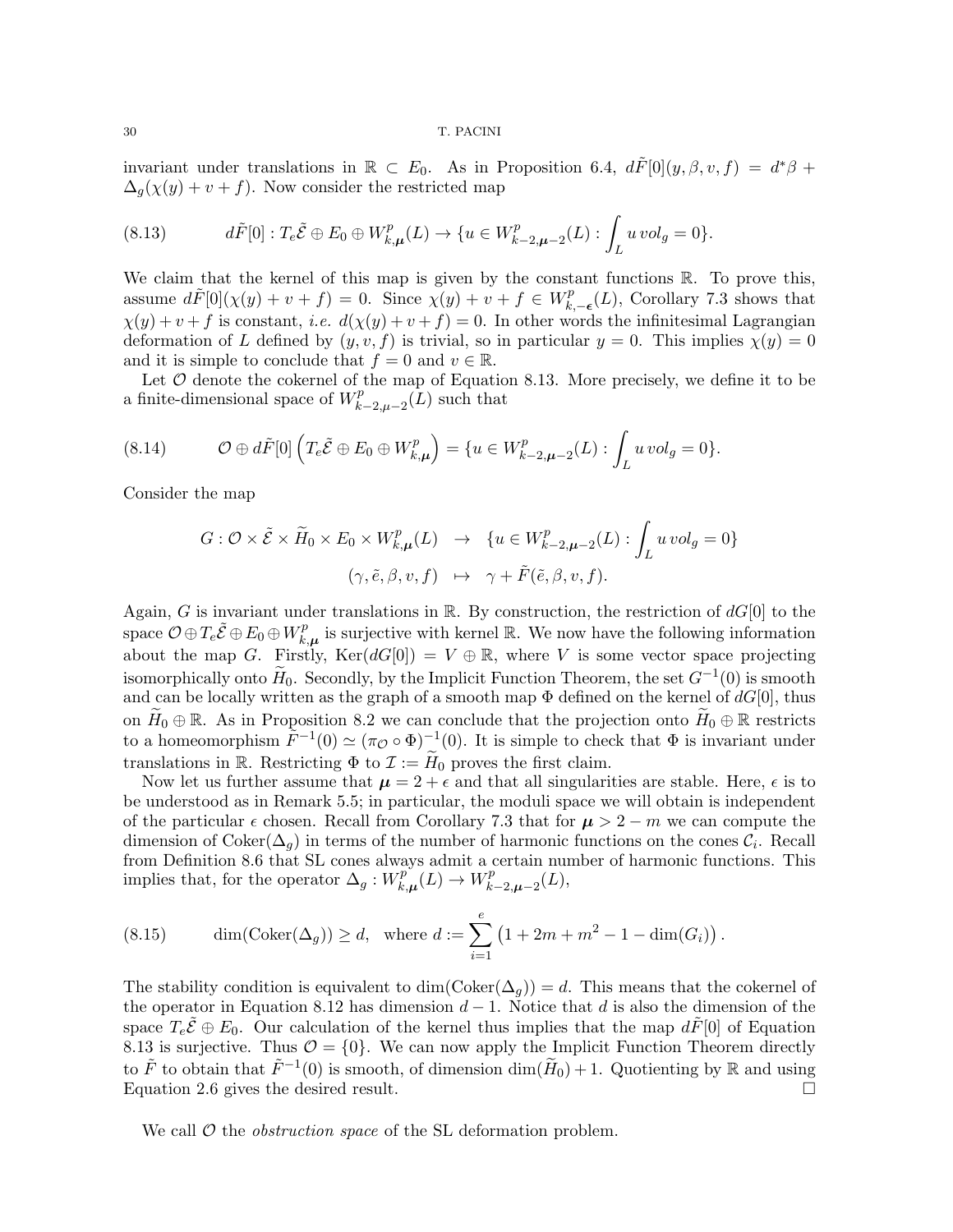$CS/AC$  special Lagrangians in  $\mathbb{C}^m$ . We can now state and prove the main result of this paper.

**Theorem 8.8.** Let L be a CS/AC SL submanifold of  $\mathbb{C}^m$  with s CS ends, l AC ends and rate  $(\mu, \lambda)$ . Let  $\mathcal{M}_L$  denote the moduli space of SL deformations of L with moving singularities and rate  $(\mu, \lambda)$ . Assume  $(\mu, \lambda)$  is non-exceptional for the map

(8.16) 
$$
\Delta_g: W^p_{k,(\mu,\lambda)}(L) \to W^p_{k-2,(\mu-2,\lambda-2)}(L).
$$

We will restrict our attention to the two cases  $\lambda \in (2-m,0)$  or  $\lambda \in (0,2)$ . In either case  $\mathcal{M}_L$ is locally homeomorphic to the zero set of a smooth map  $\Phi : \mathcal{I} \to \mathcal{O}$  defined (locally) between finite-dimensional vector spaces. If furthermore  $\mu = 2 + \epsilon$  and all singularities are stable then  $\mathcal{O} = \{0\}$  and  $\mathcal{M}_L$  is smooth of dimension dim(*I*). Specifically:

- (1) If  $\lambda \in (2 m, 0)$  then  $dim(\mathcal{I}) = b_c^1(L) s$ .
- (2) If  $\lambda \in (0, 2)$  then  $dim(\mathcal{I}) = b_{c,\bullet}^1(L) s + \sum_{i=1}^l d_i$ , where  $d_i$  is the number of harmonic functions on the AC end  $S_i$  of the form  $r^{\gamma}\sigma(\theta)$  with  $\gamma \in [0, \lambda_i]$ .

*Proof.* Start with a map F defined as in the previous theorems on  $\tilde{\mathcal{E}} \times W^p_{k-1,(\mu-1,\lambda-1)}(\Lambda^1)$ , such that  $\mathcal{M}_L \simeq F^{-1}(0)$ . Let  $\Delta_{\mu,\lambda}$  denote the map of Equation 8.16.

We split the proof into two parts, depending on the range of  $\lambda$ . To begin, assume  $\lambda \in$  $(2-m,0)$ . By regularity and Decomposition 4,  $\mathcal{M}_L$  is locally homeomorphic to  $\tilde{F}^{-1}(0)/\mathbb{R}$ , where  $\tilde{F}$  is the (locally-defined) map

$$
\tilde{F}: \tilde{\mathcal{E}} \times \tilde{H}_{0,\infty} \times E_{0,\infty} \times W^p_{k,(\mu,\lambda)}(L) \rightarrow W^p_{k-2,(\mu-2,\lambda-2)}(L) \n(\tilde{e}, \beta, v, f) \rightarrow F(\tilde{e}, \beta + dv + df).
$$

As in Proposition 6.5,  $d\tilde{F}[0](y, \beta, v, f) = d^*\beta + \Delta_g(\chi(y) + v + f)$ . Now consider the restricted map

(8.17) 
$$
d\tilde{F}[0]: T_e\tilde{\mathcal{E}} \oplus E_0 \oplus W_{k,(\mu,\lambda)}^p(L) \to W_{k-2,(\mu-2,\lambda-2)}^p(L),
$$

where  $E_0$  is the subspace of functions in  $E_{0,\infty}$  which vanish on the AC ends. Notice that  $\chi(y) + v + f \in W_k^p$  $k_{k,(-\epsilon,\lambda)}^{p}(L)$ . As in Theorem 8.7 we can use Corollary 7.3 to prove that the map of Equation 8.17 is injective.

Let  $O$  denote the cokernel of the map of Equation 8.17. More precisely, we define it to be a finite-dimensional subspace of  $W_{k-2,(\mu-2,\lambda-2)}^p(L)$  such that

(8.18) 
$$
\mathcal{O} \oplus d\tilde{F}[0] \left( T_e \tilde{\mathcal{E}} \oplus E_0 \oplus W_{k,(\mu,\lambda)}^p \right) = W_{k-2,(\mu-2,\lambda-2)}^p(L).
$$

Consider the map

$$
G: \mathcal{O} \times \tilde{\mathcal{E}} \times \tilde{H}_{0,\infty} \times E_{0,\infty} \times W^p_{k,(\mu,\lambda)}(L) \rightarrow W^p_{k-2,(\mu-2,\lambda-2)}(L)
$$
  

$$
(\gamma, \tilde{e}, \beta, v, f) \rightarrow \gamma + \tilde{F}(\tilde{e}, \beta, v, f).
$$

By construction the restriction of  $dG[0]$  to the space  $\mathcal{O}\oplus T_e\tilde{\mathcal{E}}\oplus E_0\oplus W_k^p$  $k(\mu,\lambda)$  is an isomorphism. Let E' denote a complement of  $E_0 \oplus \mathbb{R}$  in  $E_{0,\infty}$ , *i.e.*  $E_{0,\infty} = E_0 \oplus \mathbb{R} \oplus E'$ . As in Theorem 8.7,  $G^{-1}(0)$  is smooth and can be written as the graph of a smooth map  $\Phi$  defined on  $H_{0,\infty} \oplus$  $(\mathbb{R} \oplus E')$ . Restricting  $\Phi$  to  $\mathcal{I} := \widetilde{H}_{0,\infty} \oplus E'$  and using the same arguments as in Proposition 8.2 and Theorem 8.7 then proves the first claim regarding  $\mathcal{M}_L$  for this range of  $\lambda$ . Notice that  $\dim(\widetilde{H}_{0,\infty}) = b_c^1(L) - (s+l) + 1$  and  $\dim(E') = l - 1$  so  $\dim(\mathcal{I}) = b_c^1(L) - s$ .

Now let us further assume that  $\mu = 2 + \epsilon$  and that all singularities are stable. Here, as in Theorem 8.7,  $\epsilon$  is to be understood as in Remark 5.5. By Corollary 7.3 and the definition of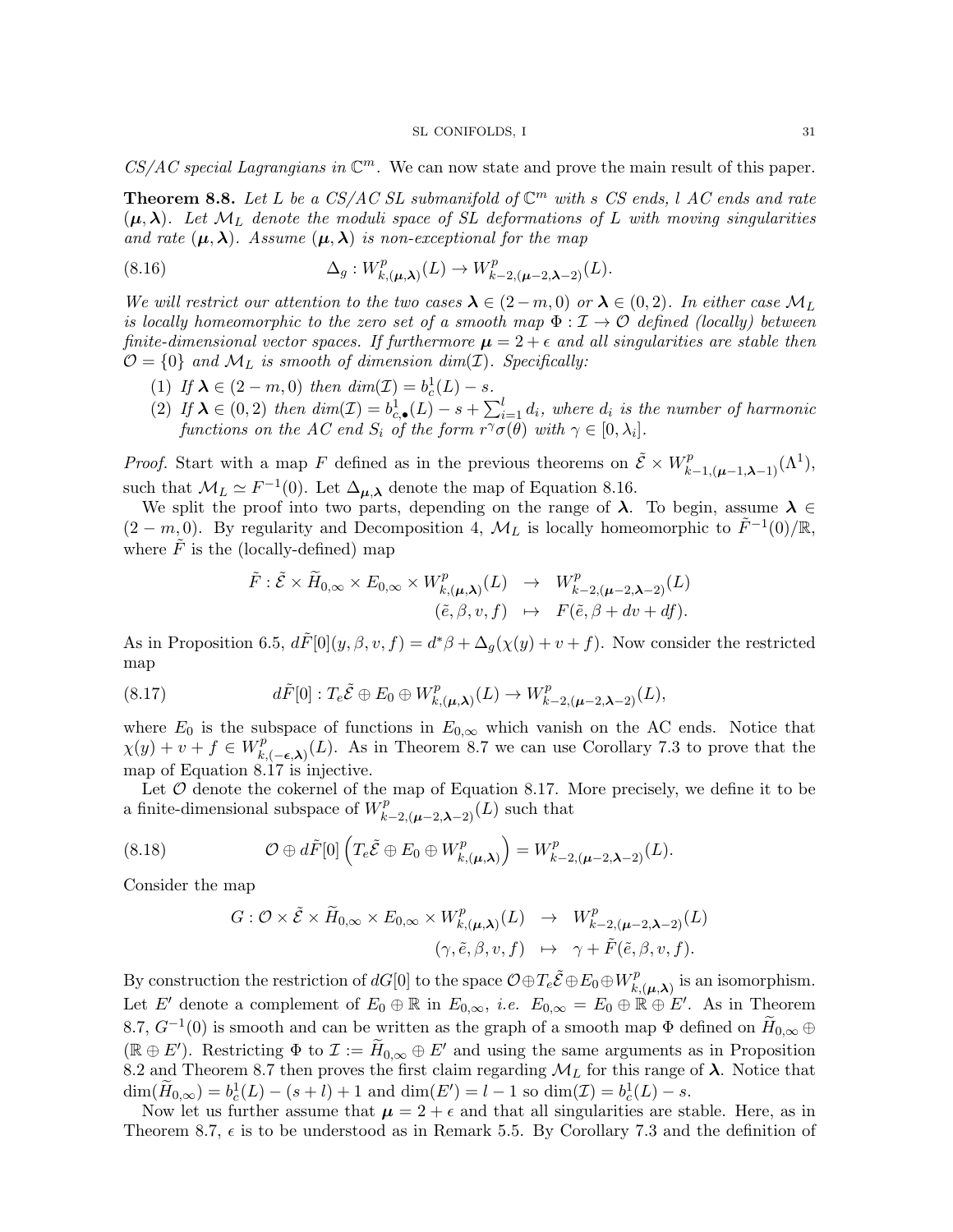stability,

(8.19) 
$$
\dim(\mathrm{Coker}(\Delta_{\mu,\lambda})) = d, \text{ where } d := \sum_{i=1}^{s} (1 + 2m + m^2 - 1 - \dim(G_i)).
$$

Again, d is also the dimension of the space  $T_e\tilde{\mathcal{E}} \oplus E_0$ . Our previous injectivity calculation thus implies that the map  $d\tilde{F}[0]$  of Equation 8.17 is an isomorphism. In particular,  $\mathcal{O} = \{0\}$ . We can now apply the Implicit Function Theorem directly to  $\tilde{F}$  to obtain that  $\tilde{F}^{-1}(0)$  is smooth. Quotienting by  $\mathbb R$  shows that  $\mathcal M_L$  is smooth.

We now start over again, under the assumption  $\lambda \in (0, 2)$ . In this case we use the map

$$
\tilde{F}: \tilde{\mathcal{E}} \times \tilde{H}_{0,\bullet} \times E_0 \times W^p_{k,(\mu,\lambda)}(L) \rightarrow W^p_{k-2,(\mu-2,\lambda-2)}(L) \n(\tilde{e}, \beta, v, f) \rightarrow F(\tilde{e}, \beta + dv + df)
$$

and the restricted map

(8.20) 
$$
d\tilde{F}[0]: T_e\tilde{\mathcal{E}} \oplus E_0 \oplus W_{k,(\mu,\lambda)}^p(L) \to W_{k-2,(\mu-2,\lambda-2)}^p(L).
$$

Recall the construction of  $E_0$  in Decomposition 4: it is clear that we may assume that  $\chi(T_e\tilde{E})$ and  $E_0$  are linearly independent in  $W_k^p$  $k_{k,(-\epsilon,-\epsilon)}^{p}(L)$ . Corollary 7.3 proves that  $\Delta_{g}$  is injective on this space. Define a decomposition

$$
(8.21) \t\t T_e \tilde{\mathcal{E}} \oplus E_0 = Z' \oplus Z''
$$

by imposing  $\Delta_g(Z') = \Delta_g(T_e \tilde{\mathcal{E}} \oplus E_0) \cap \text{Im}(\Delta_{\mu,\lambda})$  and choosing any complement  $Z''$ . Then one can check that the kernel of the map of Equation 8.20 is isomorphic to  $Z' \oplus \text{Ker}(\Delta_{\mu,\lambda})$ .

Choose  $\mathcal O$  in  $W^p_{k-2,(\mu-2,\lambda-2)}(L)$  such that

(8.22) 
$$
\mathcal{O} \oplus d\tilde{F}[0] \left( T_e \tilde{\mathcal{E}} \oplus E_0 \oplus W_{k,(\mu,\lambda)}^p \right) = W_{k-2,(\mu-2,\lambda-2)}^p(L).
$$

Consider the map

$$
G: \mathcal{O} \times \tilde{\mathcal{E}} \times \tilde{H}_{0,\bullet} \times E_0 \times W^p_{k,(\mu,\lambda)}(L) \rightarrow W^p_{k-2,(\mu-2,\lambda-2)}(L)
$$
  

$$
(\gamma, \tilde{e}, \beta, v, f) \rightarrow \gamma + \tilde{F}(\tilde{e}, \beta, v, f).
$$

The restriction of  $dG[0]$  to the space  $\mathcal{O} \oplus T_e \tilde{\mathcal{E}} \oplus E_0 \oplus W_k^p$  $k(\mu,\lambda)$  is surjective. As before, this implies that  $G^{-1}(0)$  can be parametrised via a smooth map  $\Phi$  defined (locally) on the space  $\widetilde{H}_{0,\bullet} \oplus Z' \oplus \text{Ker}(\Delta_{\mu,\lambda}).$  As usual, these maps are invariant under translations in  $\mathbb{R} \subset Z' \oplus$  $\text{Ker}(\Delta_{\mu,\lambda})$ . Setting  $\mathcal{I} := (\widetilde{H}_{0,\bullet} \oplus Z' \oplus \text{Ker}(\Delta_{\mu,\lambda})) / \mathbb{R}$  and considering the natural map on this quotient then proves the first claim regarding  $\mathcal{M}_L$  for this range of  $\lambda$ .

Now assume that  $\mu = 2 + \epsilon$  and that all singularities are stable. Choose  $\lambda' \in (2 - m, 0)$ . We can restrict the map of Equation 8.20 to the map

(8.23) 
$$
d\tilde{F}[0]: T_e\tilde{\mathcal{E}} \oplus E_0 \oplus W^p_{k,(\mu,\lambda')}(L) \to W^p_{k-2,(\mu-2,\lambda'-2)}(L).
$$

Exactly as for Equation 8.17, it is simple to prove that Equation 8.23 defines an isomorphism and that  $\dim(T_e\tilde{\mathcal{E}} \oplus E_0) = \dim(\mathrm{Coker}(\Delta_{\mu,\lambda'}))$ , where

$$
\Delta_{\mu,\lambda'} := \Delta_g : W^p_{k,(\mu,\lambda')}(L) \to W^p_{k-2,(\mu-2,\lambda'-2)}(L).
$$

One can check that the dimension of  $Coker(\Delta_{\mu,\lambda})$  decreases as  $\lambda$  increases. We can actually assume, cf. [19], that  $Coker(\Delta_{\mu,\lambda}) \subseteq Coker(\Delta_{\mu,\lambda'})$ . This proves that the map of Equation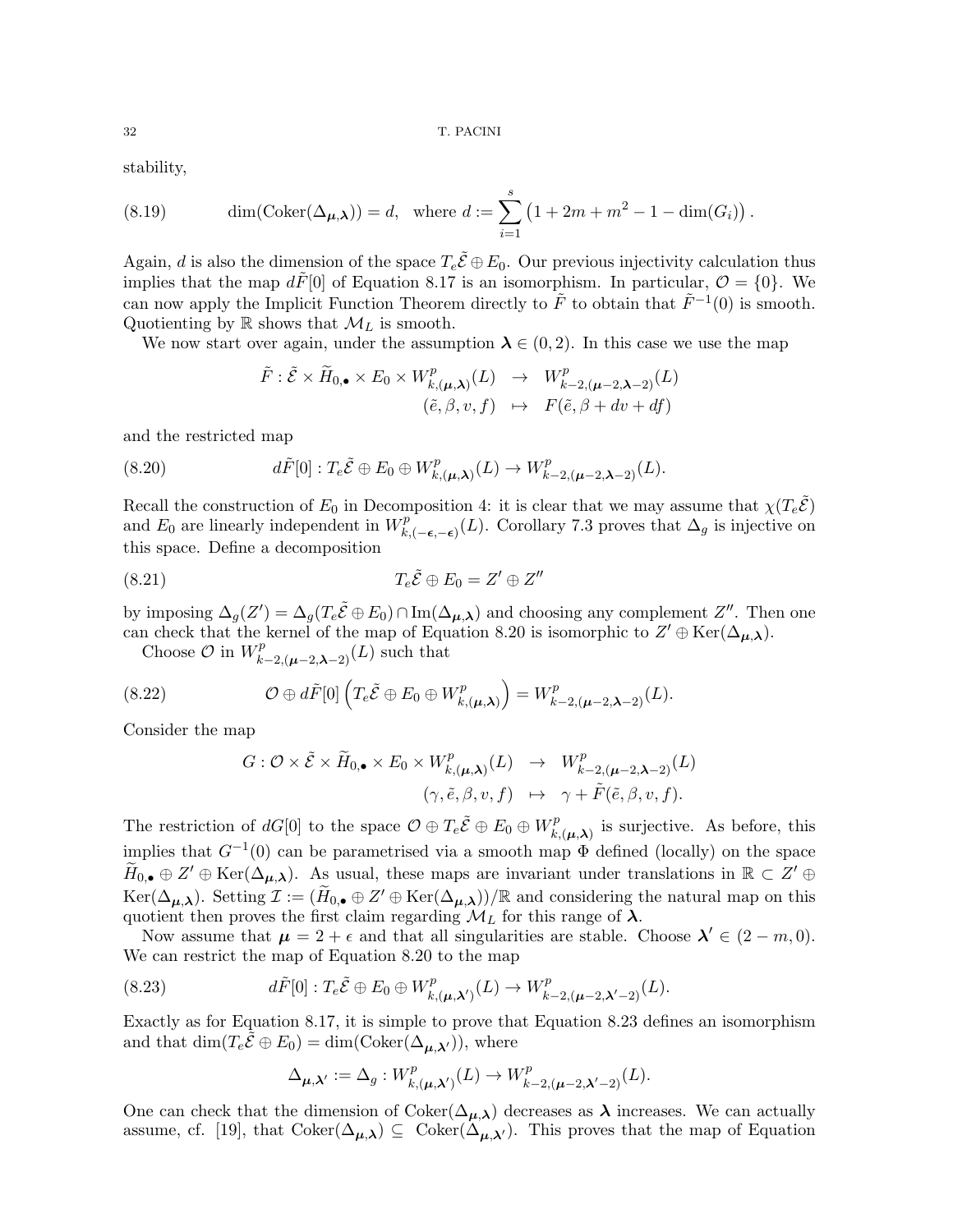8.20 is surjective, *i.e.*  $\mathcal{O} = \{0\}$ , so  $\tilde{F}^{-1}(0)$  and  $\mathcal{M}_L$  are smooth. To compute the dimension of this moduli space notice that  $Z'' \simeq \text{Coker}(\Delta_{\mu,\lambda})$  so

$$
\dim(\text{Ker}(d\tilde{F}[0])) = \dim(\text{Ker}(\Delta_{\mu,\lambda})) + \dim(Z')
$$
  
= 
$$
\dim(\text{Ker}(\Delta_{\mu,\lambda})) + \dim(\text{Coker}(\Delta_{\mu,\lambda'})) - \dim(\text{Coker}(\Delta_{\mu,\lambda}))
$$
  
= 
$$
i(\Delta_{\mu,\lambda}) - i(\Delta_{\mu,\lambda'}),
$$

where  $i$  denotes the index of the Fredholm map. This implies that the kernel of the full map  $d\tilde{F}[0]$  has dimension  $\dim(\tilde{H}_{0,\bullet}) + i(\Delta_{\mu,\lambda}) - i(\Delta_{\mu,\lambda'})$ . The conclusion follows from Equation 2.16 and the change of index formula, cf. [19].

Remark 8.9. Notice that, when  $\lambda < 0$  and the stability condition is verified, the dimension of the SL moduli spaces appearing in Theorems 8.3, 8.5, 8.7 and 8.8 is purely topological. The cases analyzed in the theorems correspond exactly to the cases analyzed in Corollary 2.18, in the sense that the moduli spaces should be thought of as being modelled on the cohomology spaces which appear in Corollary 2.18.

It is interesting to notice how decay conditions on AC and CS ends are incorporated differently into these cohomology spaces: decay conditions on AC ends correspond to using compactly-supported forms while decay conditions on CS ends correspond to the condition that a certain restriction map vanishes.

Allowing  $\lambda > 0$  changes the topological data, again in agreement with Corollary 2.18. It also introduces new SL deformations which depend on analytic data.

**Example 8.10.** Let C be a SL cone in  $\mathbb{C}^m$ . Assume C is stable and that its link  $\Sigma$  is connected so that  $s = 1$ . Using Poincaré Duality and the fact that  $\mathcal{C} \simeq \Sigma \times (0, \infty)$  we see that

(8.25) 
$$
b_c^1(\mathcal{C}) = b^{m-1}(\mathcal{C}) = b^{m-1}(\Sigma) = 1.
$$

Theorem 8.8 then shows that, for  $\lambda \in (2-m,0), \mathcal{M}_{\mathcal{C}}$  has dimension 0, *i.e.* C is rigid within this class of deformations.

Notice also that restriction defines isomorphisms  $H^i(\mathcal{C};\mathbb{R}) \simeq H^i(\Sigma;\mathbb{R})$  so the long exact sequence 2.16, using  $\Sigma_0 = \Sigma$ , leads to  $H_{c,\bullet}^i(\mathcal{C};\mathbb{R}) = 0$ . Theorem 8.8 then shows that  $\mathcal{M}_{\mathcal{C}}$ has dimension 0 if  $\lambda \in (0,1)$  and has dimension  $2m$  if  $\lambda \in (1,2)$ . In the latter case the SL deformations are simply the translations of  $\mathcal C$  in  $\mathbb C^m$ .

Acknowledgments. I would like to thank D. Joyce for many useful explanations on his work and for his help and advice on various parts of this paper. I would also like to thank S. Karigiannis for useful conversations. This work was carried out while I was a Marie Curie EIF Fellow at the University of Oxford.

#### **REFERENCES**

- 1. Michèle Audin, Cobordismes d'immersions lagrangiennes et legendriennes, Travaux en Cours [Works in Progress], vol. 20, Hermann, Paris, 1987.
- 2. Raoul Bott and Loring W. Tu, Differential forms in algebraic topology, Graduate Texts in Mathematics, vol. 82, Springer-Verlag, New York, 1982.
- 3. Reese Harvey and H. Blaine Lawson, Jr., Calibrated geometries, Acta Math. 148 (1982), 47–157.
- 4. Mark Haskins, Special Lagrangian cones, Amer. J. Math. 126 (2004), no. 4, 845–871.
- 5. Mark Haskins and Nikolaos Kapouleas, Special Lagrangian cones with higher genus links, Invent. Math. 167 (2007), no. 2, 223–294.
- 6. Mark Haskins and Tommaso Pacini, Obstructions to special Lagrangian desingularizations and the Lagrangian prescribed boundary problem, Geom. Topol. 10 (2006), 1453–1521 (electronic).
- 7. Dominic Joyce, On counting special Lagrangian homology 3-spheres, Topology and geometry: commemorating SISTAG, Contemp. Math., vol. 314, Amer. Math. Soc., Providence, RI, 2002, pp. 125–151.
- 8. Special Lagrangian m-folds in  $\mathbb{C}^m$  with symmetries, Duke Math. J. 115 (2002), no. 1, 1–51.